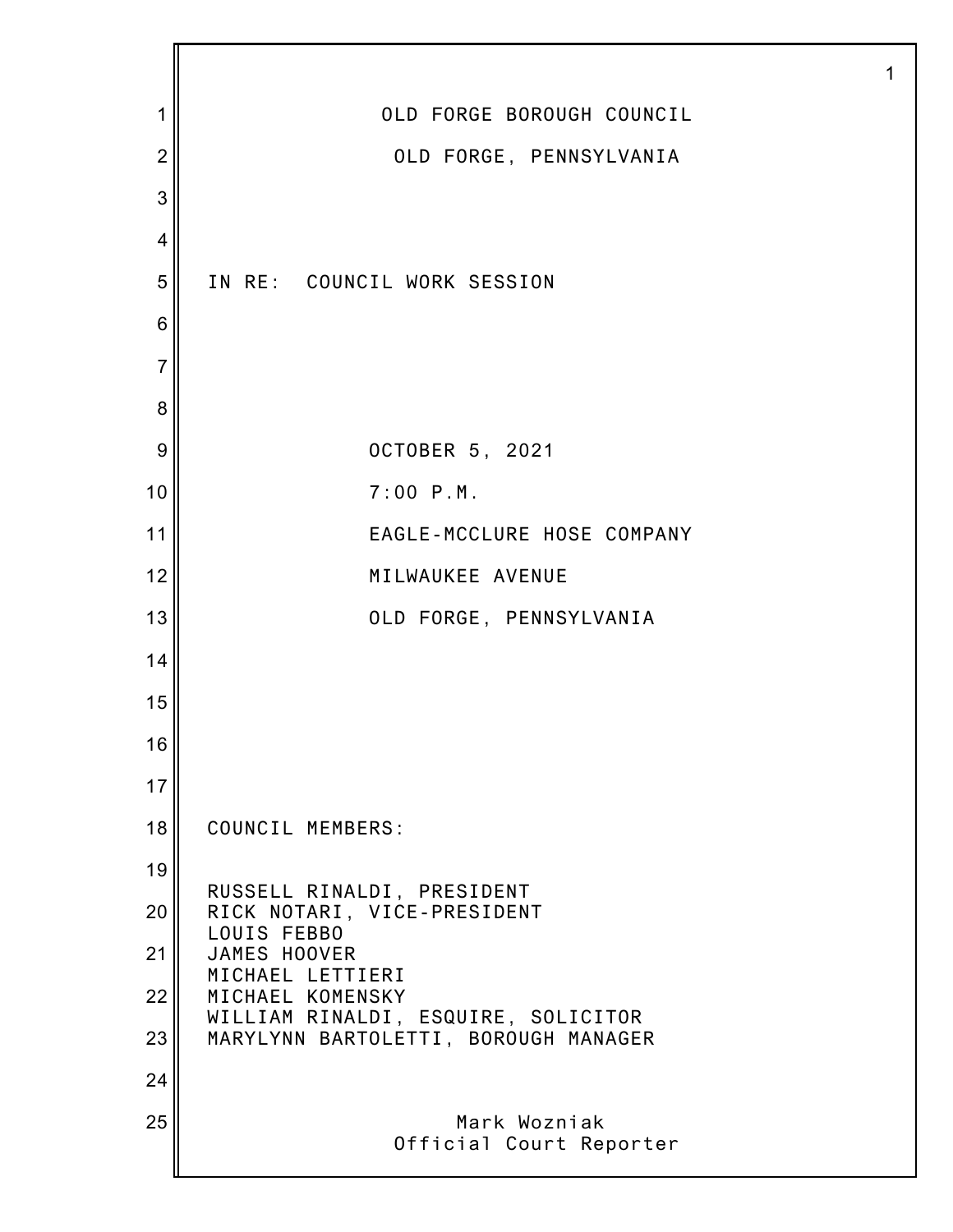|                | 2                                           |
|----------------|---------------------------------------------|
| 1              | MR. RUSSELL RINALDI: Good evening,          |
| $\overline{2}$ | ladies and gentlemen. I'd like to call the  |
| 3              | work session to order with the Pledge of    |
| 4              | Allegiance.                                 |
| 5              | (The Pledge of Allegiance was               |
| 6              | recited.)                                   |
| 7              | MR. RUSSELL RINALDI: Roll call,             |
| 8              | please, Marylynn.                           |
| 9              | MS. BARTOLETTI: Councilwoman                |
| 10             | Avvisato is absent. Councilman Febbo?       |
| 11             | MR. FEBBO:<br>Here.                         |
| 12             | MS. BARTOLETTI: Councilman Hoover?          |
| 13             | MR. HOOVER: Present.                        |
| 14             | MS. BARTOLETTI: Councilman                  |
| 15             | Komensky?                                   |
| 16             | MR. KOMENSKY: Present.                      |
| 17             | MS. BARTOLETTI: Councilman                  |
| 18             | Lettieri?                                   |
| 19             | MR. LETTIERI: Present.                      |
| 20             | MS. BARTOLETTI: Councilman Notari?          |
| 21             | MR. NOTARI: Present.                        |
| 22             | MS. BARTOLETTI: Councilman Rinaldi?         |
| 23             | MR. RUSSELL RINALDI:<br>Here.<br>Once       |
| 24             | again, ladies and gentlemen, welcome to the |
| 25             | Old Forge Borough work session. Tonight is  |
|                |                                             |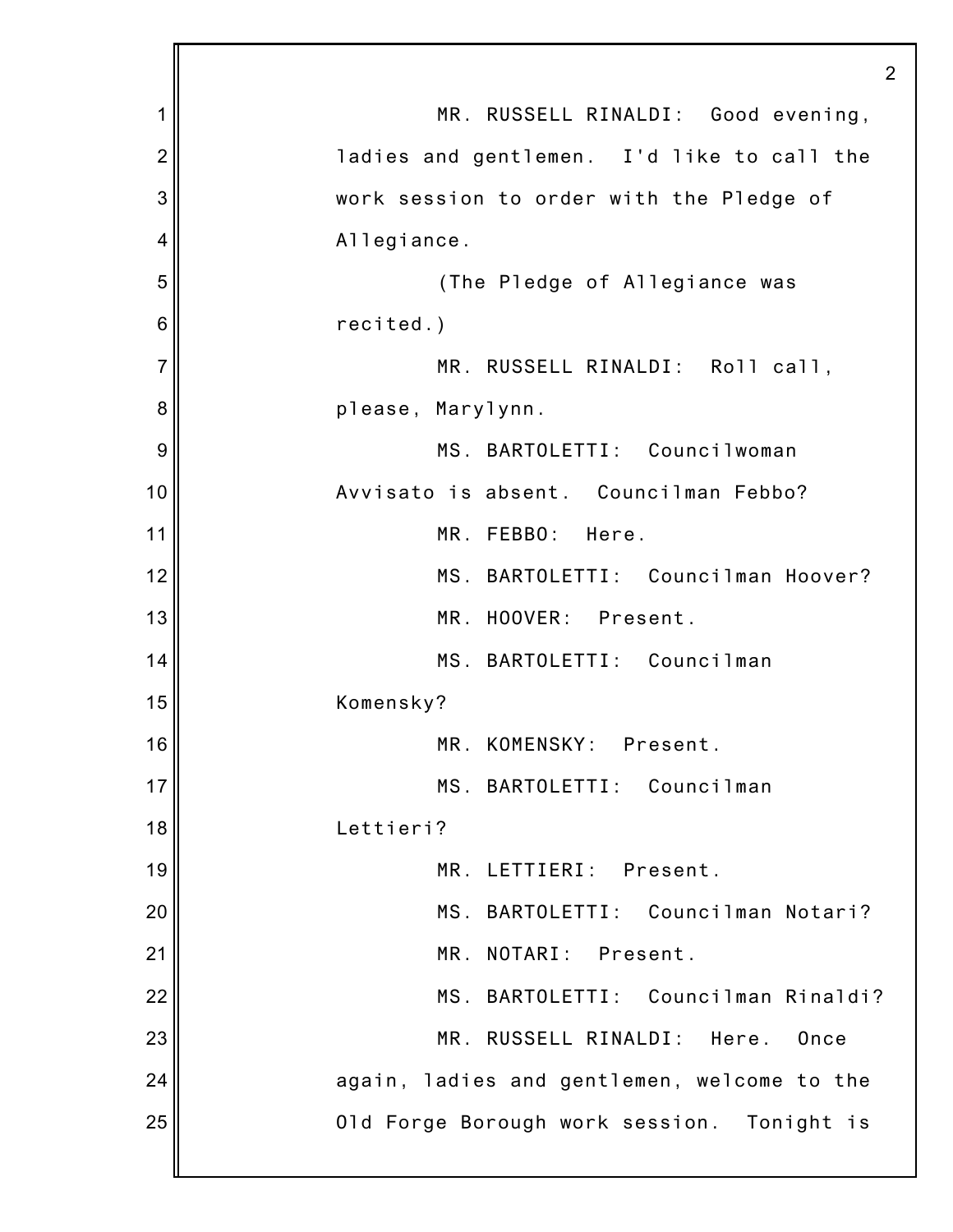|                | 3                                            |
|----------------|----------------------------------------------|
| 1              | Tuesday, October 5th. The purpose of         |
| $\overline{2}$ | tonight's meeting is to set the agenda for   |
| 3              | our regular meeting, which will be Tuesday,  |
| 4              | October 17th. We'll go to our department     |
| 5              | heads, we'll go to our mayor, our council,   |
| 6              | borough manager, if anyone has anything to   |
| $\overline{7}$ | add.                                         |
| 8              | There's a public sign-in sheet if            |
| 9              | anyone from the public would like to address |
| 10             | us at the end.                               |
| 11             | With that said, we'll start off with         |
| 12             | our DPW manager, Joseph Lenceski. Joe,       |
| 13             | anything for the agenda coming up?           |
| 14             | MR. LENCESKI: Nothing for the                |
| 15             | agenda.                                      |
| 16             | MR. RUSSELL RINALDI: Anybody have            |
| 17             | any questions for Joe?                       |
| 18             | MR. FEBBO: I see Adeline here.               |
| 19             | Joe, do you want to fill us in on that one?  |
| 20             | MR. LENCESKI: I met with her, I              |
| 21             | brought Dave there also, and I'm not sure    |
| 22             | because -- I don't know if Dave wants to     |
| 23             | speak about it. But I was there during a     |
| 24             | couple rain events, I didn't see anything    |
| 25             | happen. Mrs. Strazik says it crests but I    |
|                |                                              |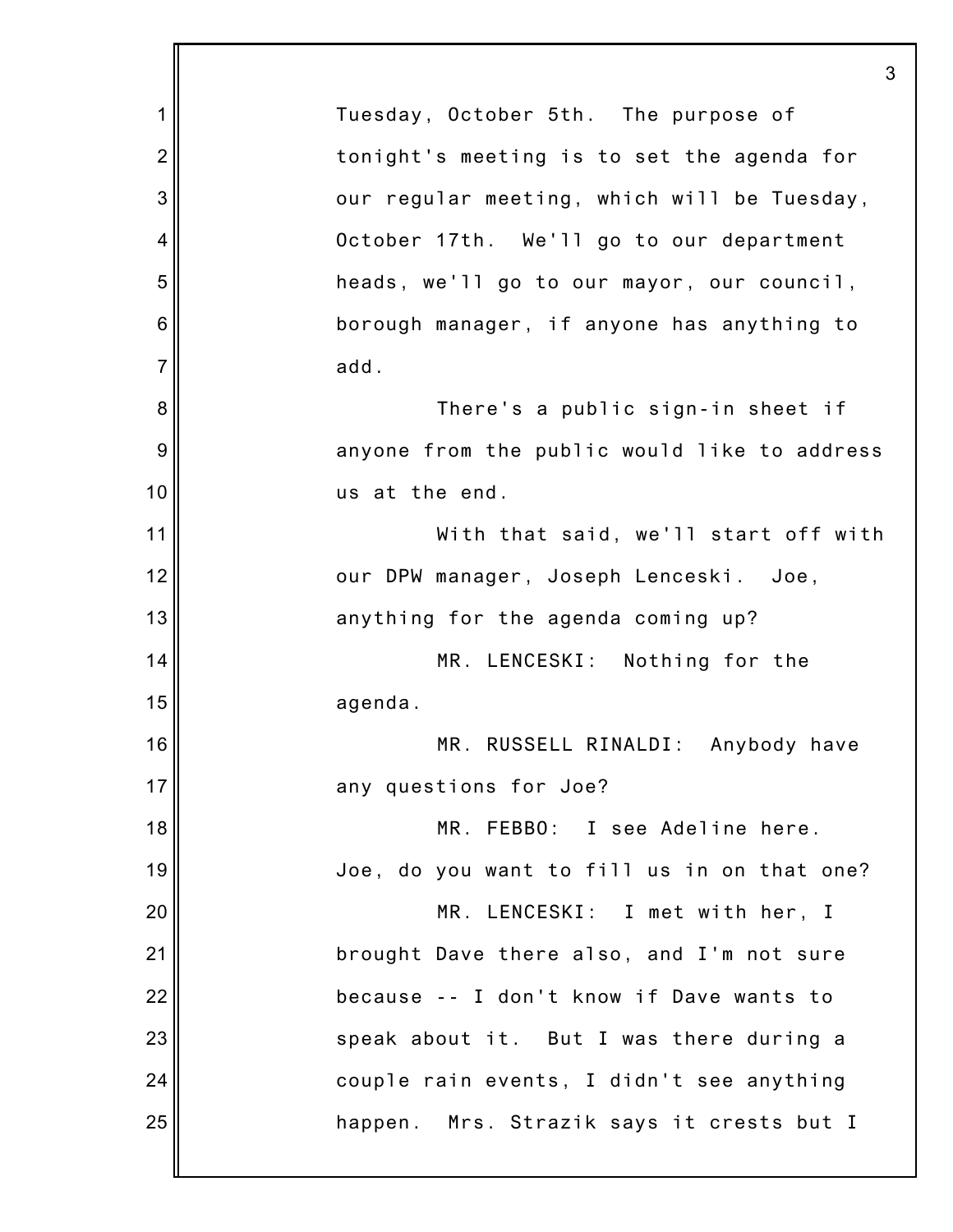|                | 4                                            |
|----------------|----------------------------------------------|
| 1              | didn't see it crest.                         |
| $\overline{2}$ | MR. LOPATKA: We looked at it. I              |
| 3              | mean, I think they have probably an inch and |
| 4              | a half, two inch rolled curb in front. The   |
| 5              | inlet is past their driveway. It takes a     |
| 6              | fair amount. I didn't see anything, but I    |
| $\overline{7}$ | wasn't there when it was raining. Joe        |
| 8              | showed me a video when it was raining the    |
| 9              | day before pretty heavy and everything       |
| 10             | seemed to be going past there.               |
| 11             | The only fix would be to put an              |
| 12             | inlet on the upper side of their driveway.   |
| 13             | That's up to you guys, if you want to do     |
| 14             | I mean, there was no indication --<br>that.  |
| 15             | there is a fairly high rolled curb there.    |
| 16             | MR. RINALDI: So you said put an              |
| 17             | inlet on the upper side of that curb.<br>I s |
| 18             | that going towards Shawnee or going towards  |
| 19             | the elementary?                              |
| 20             | MR. LOPATKA: The upper side,                 |
| 21             | Shawnee. I mean, that's the only thing that  |
| 22             | I could see that would take all the water    |
| 23             | that was going past there. I mean, you're    |
| 24             | looking at an inlet and probably 60 or 80    |
| 25             | feet of pipe, maybe.                         |
|                |                                              |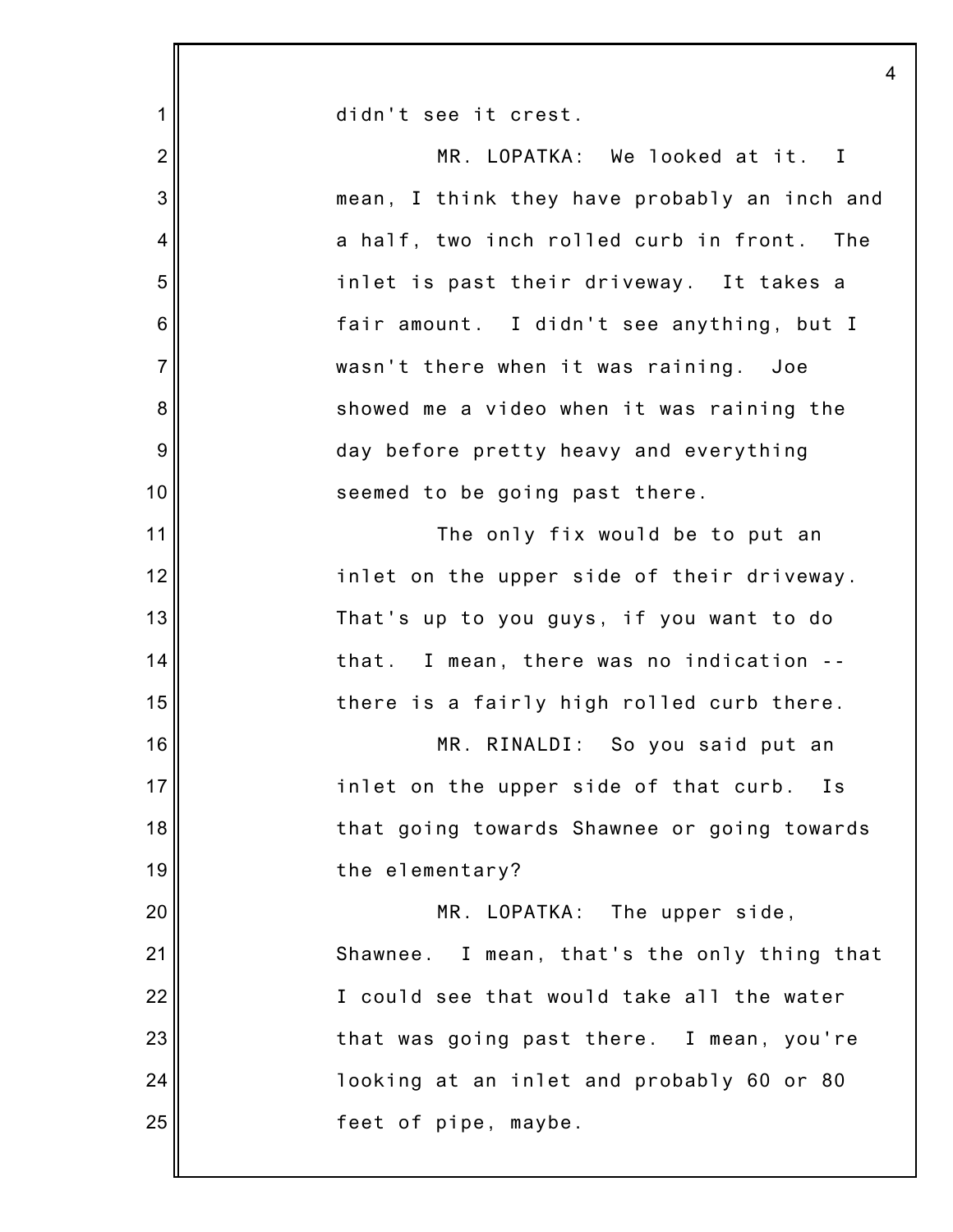1 2 3 4 5 6 7 8 9 10 11 12 13 14 15 16 17 18 19 20 21 22 23 24 25 5 MR. HOOVER: Are we getting more water coming down the street across the street from her, coming down that and meeting that, or is it water coming down -- MR. LOPATKA: Coming along the curb. The edge of the road. Not from the road coming straight down. MR. HOOVER: The intersecting street. MR. FEBBO: Obviously there's a problem, otherwise these people wouldn't be sitting here telling us about it. Her basement keeps getting flooded whether it's a storm or a freak storm or whatever. We need to deal with the problem. MR. HOOVER: Did you get any water the last two days when it rained? MRS. STRAZIK: No. It has to rain hard for a longer period of time. The curb will take it, then all the sudden it just pours over. Actually Joe took a picture of my garage door. The water was this high on my garage door. MR. FEBBO: Joe, you did see documentation that the water does come down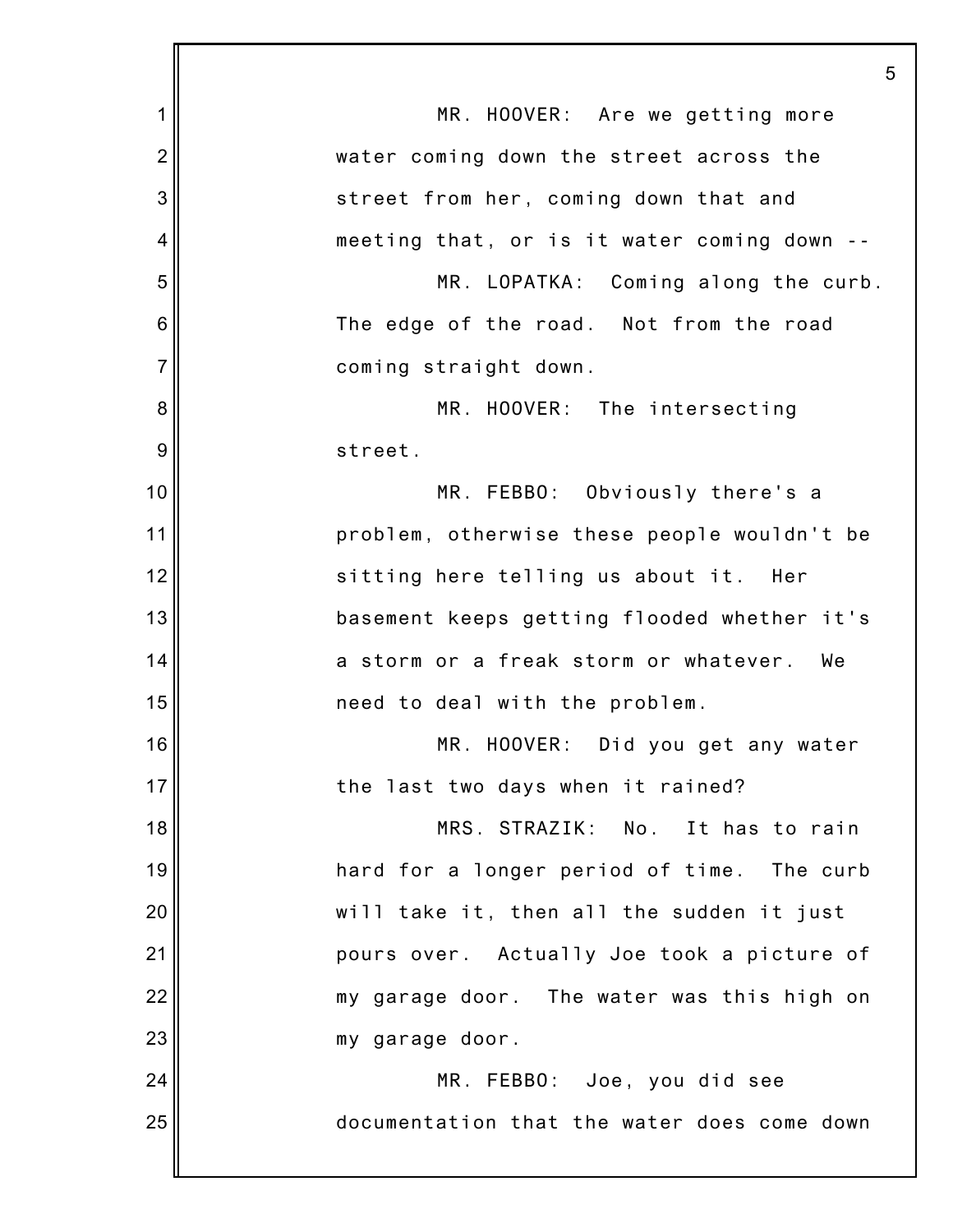|                | 6                                            |
|----------------|----------------------------------------------|
| 1              | there?                                       |
| $\overline{2}$ | MR. LENCESKI: I don't know if the            |
| 3              | solution would be to make sure there's no    |
| 4              | obstruction in that four inch line first.    |
| 5              | MR. LETTIERI: I was going to say is          |
| 6              | there something else causing it?             |
| $\overline{7}$ | MR. LENCESKI: That trough line is            |
| 8              | large.                                       |
| 9              | MR. LOPATKA: I don't think there's           |
| 10             | anything else causing that. The road         |
| 11             | doesn't have a ton of inlets. It probably    |
| 12             | should have more coming down the road.       |
| 13             | MR. LENCESKI: As the water comes             |
| 14             | down, though, between Petress' house there's |
| 15             | just a gravel road. The water turns and      |
| 16             | goes down the woods.                         |
| 17             | MR. HOOVER: So you have to put one           |
| 18             | past that.                                   |
| 19             | MR. LENCESKI: To guarantee that no           |
| 20             | water would ever go down her driveway again. |
| 21             | MR. LOPATKA: I don't think there's           |
| 22             | any other issues. I think it's probably the  |
| 23             | really heavy rain.                           |
| 24             | MR. FEBBO: The thing that happens            |
| 25             | there is when you get a heavy rain over a    |
|                |                                              |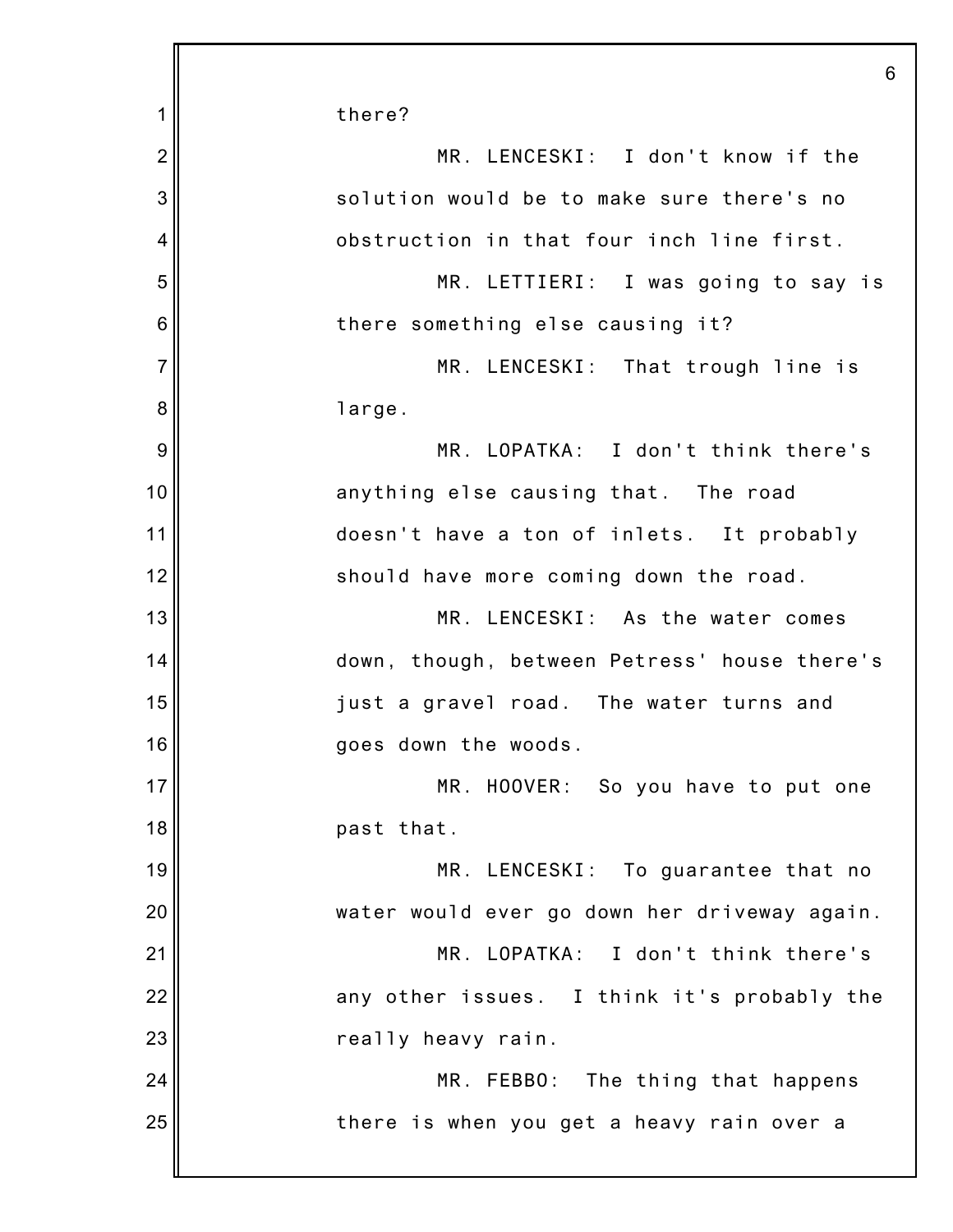1 2 3 4 5 6 7 8 9 10 11 12 13 14 15 16 17 18 19 20 21 22 23 24 25 7 long period of time you get a lot more runoff coming from the top of the hill at Cherokee and everyplace else. A normal rain storm will handle it. But then it backs up and everything's saturated. MR. LOPATKA: The really intense storms are probably the storms that would cause it. A regular rain storm wouldn't cause it. MRS. STRAZIK: We've had about four already this year. MR. FEBBO: Dave, work something out with these people so we can take care of the problem, please. MR. HOOVER: I mean, if we have to put one in, we have to put one in. MR. RUSSELL RINALDI: If you think we need an inlet or -- MR. LOPATKA: That would definitely, I would think, solve the problem if you put one up above their driveway a little bit, because then you're picking up half of the road that's coming down from above. There's a pretty long stretch between inlets. MR. RUSSELL RINALDI: Is the curb --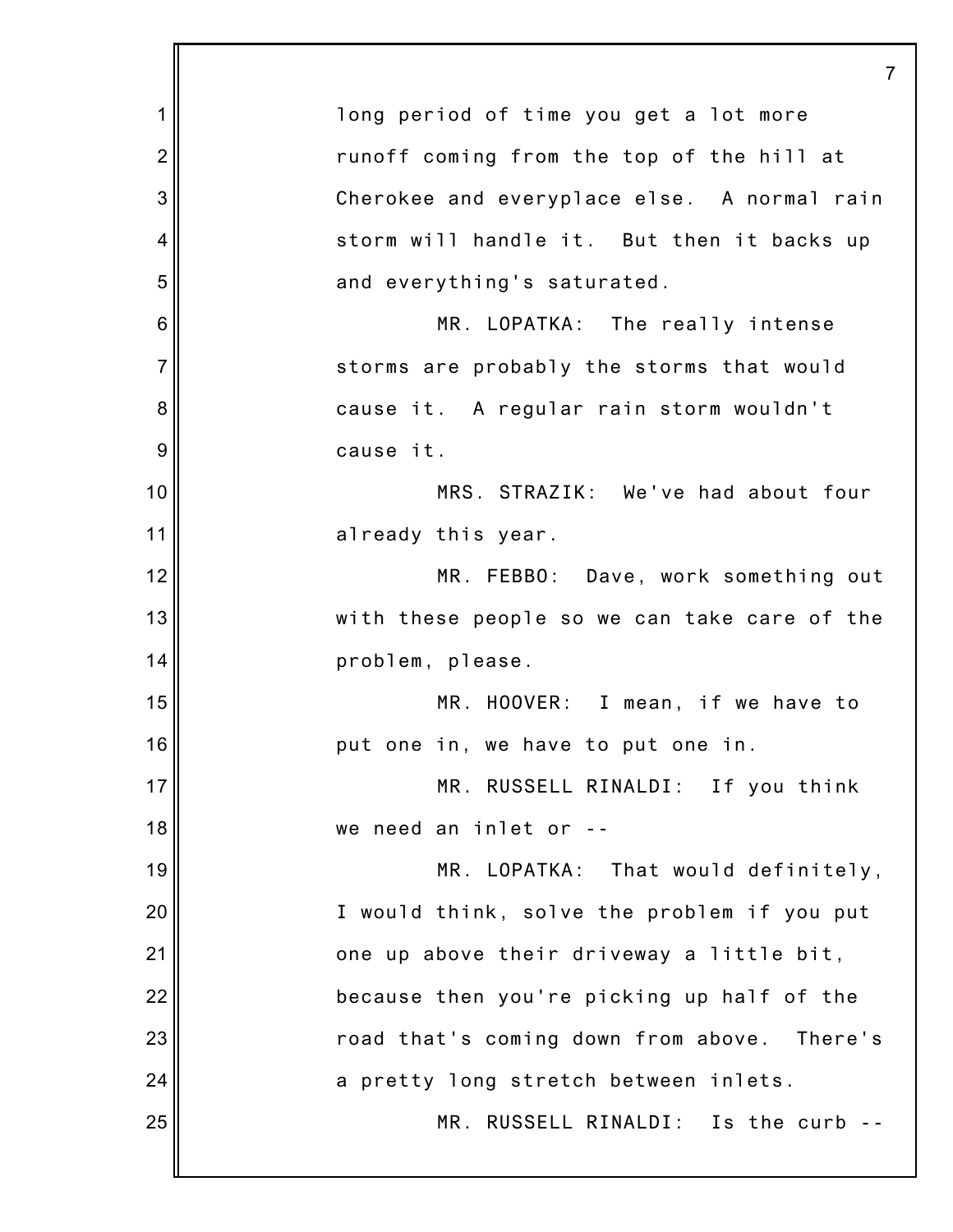1 2 3 4 5 6 7 8 9 10 11 12 13 14 15 16 17 18 19 20 21 22 23 24 25 8 you said -- MR. LOPATKA: It's about inch and a half, two inches high. It's a rolled curb in front of their driveway. If you pick it up before it gets there, naturally you're going to have that much less water. MR. RUSSELL RINALDI: Is the water coming over the curb? MRS. STRAZIK: Yes, and it cuts right across where the road is eating away. MR. RUSSELL RINALDI: Is your curb the same height now as it's always been? MRS. STRAZIK: Well, we had an actual curb, cement curb. When the road was paved, of course, it wasn't paved correctly, and so when we told them that they had to -- I don't know what the correct word is for the water to go on the opposite side of the street, they didn't do that. So then the borough actually came and put that blacktop there because they have covered our curb. MR. RUSSELL RINALDI: Do you have any idea what year that was? MRS. STRAZIK: The water comes right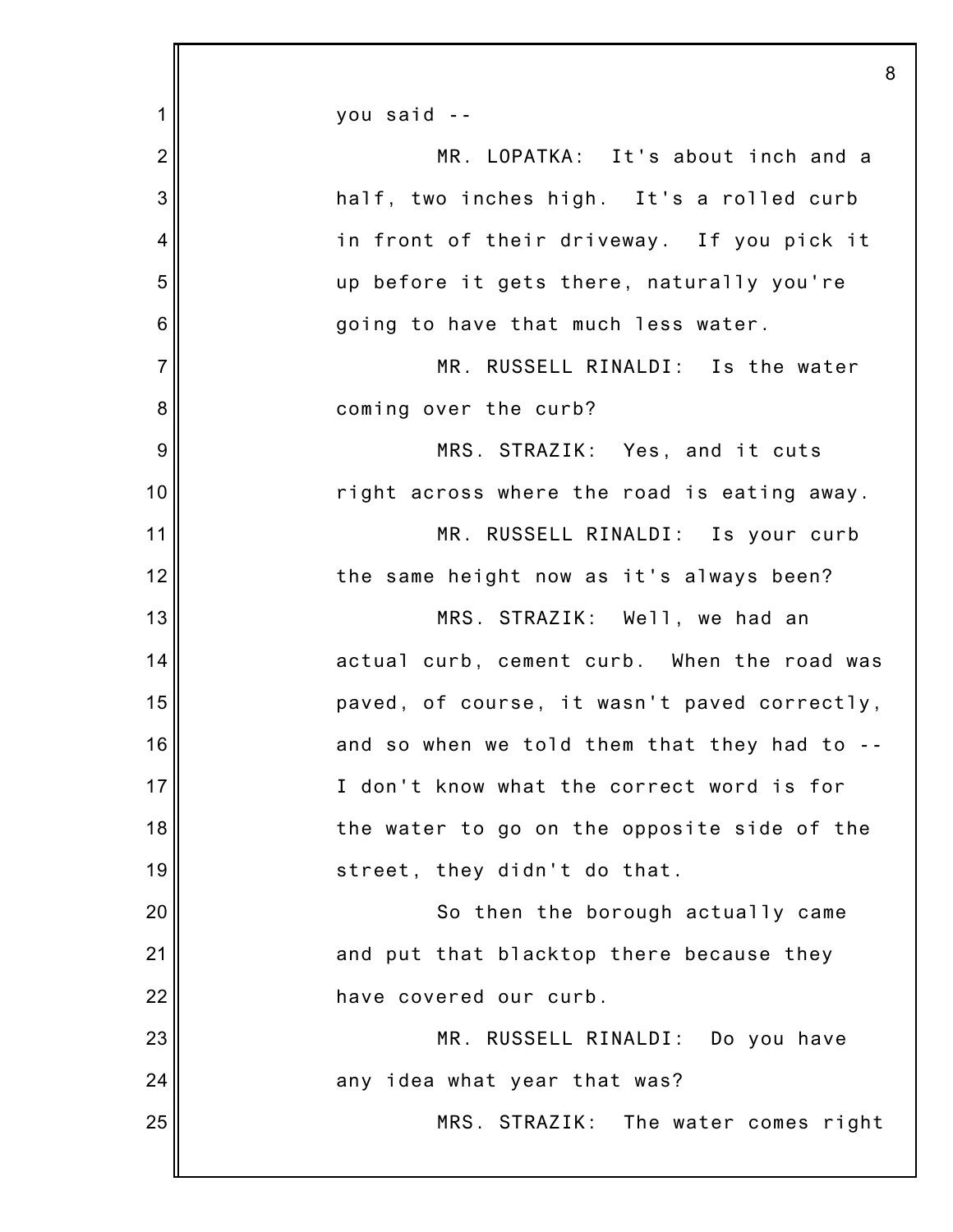1 2 3 4 5 6 7 8 9 10 11 12 13 14 15 16 17 18 19 20 21 22 23 24 25 9 across from my driveway. It comes from Apache Drive. It doesn't come from Cheyenne or whatever. With the water coming down the street and then that water coming right across from the driveway, that's when it just pours over the driveway and just fills the driveway. MR. RUSSELL RINALDI: If we put the inlet in to catch -- I don't know the percentage of the water. We'll say some of the water coming down, and then if the curb was built up higher to stop it that way, too. That's my question. That's why I asked if the curb was always that high or if the curb -- MR. STRAZIK: He said it's 70 or 80 feet, when my lot is only 75 feet wide. So it can't be that many feet. MR. LOPATKA: Yes, it is, of pipe. MR. FEBBO: Bituminous curb, if the curb was built higher, couple more inches, with blacktop would that help? MRS. STRAZIK: I probably couldn't get my car over it. MR. LOPATKA: Their driveway goes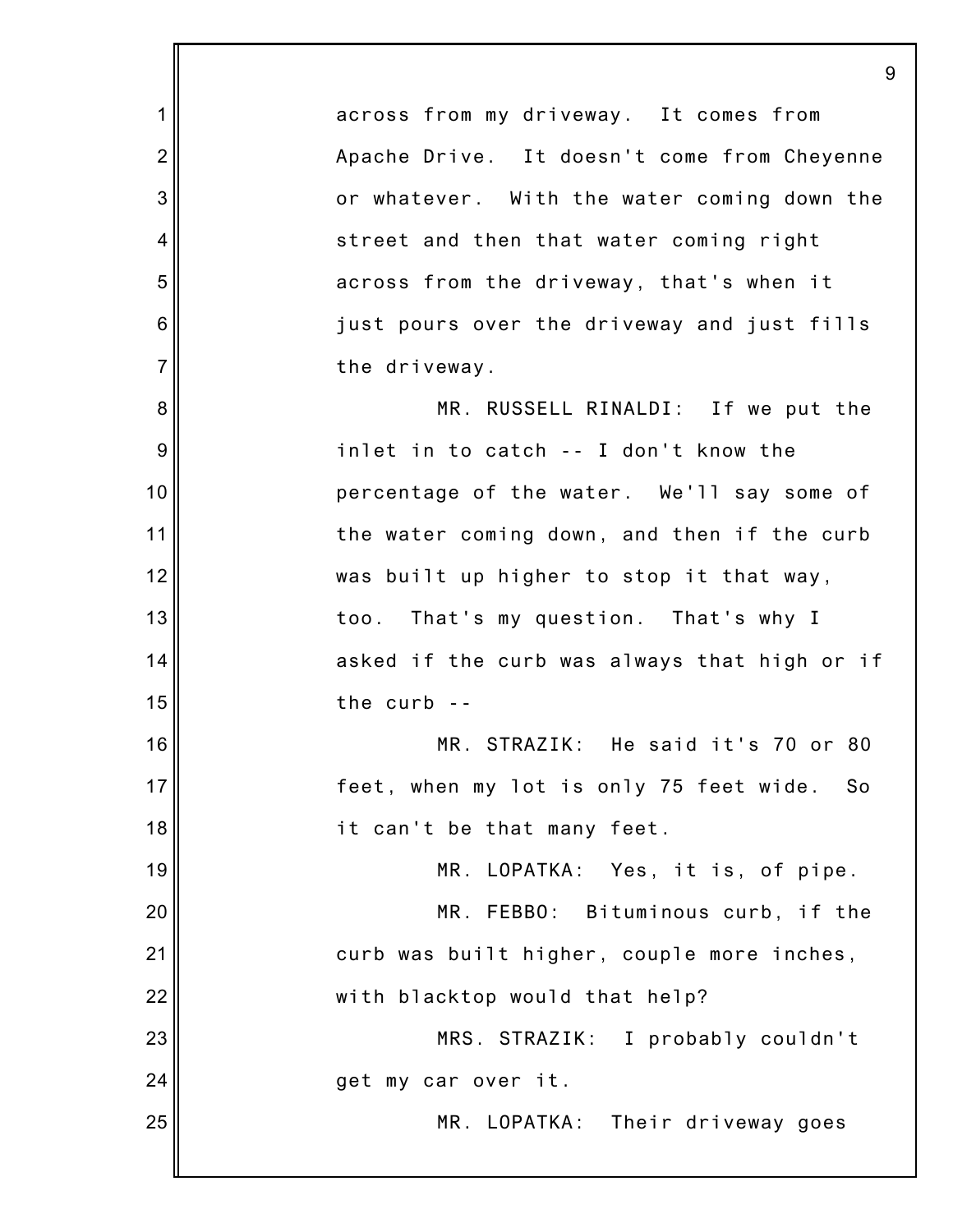| $\mathbf 1$    | down.                                        |
|----------------|----------------------------------------------|
| $\overline{2}$ | MR. LENCESKI: I would suggest maybe          |
| 3              | bringing Mike Ford over there, have him      |
| 4              | clean out the catch basins, have him clean   |
| 5              | out that four inch pipe, see if there's any  |
| $\,6$          | obstruction in there. Personally, I think    |
| $\overline{7}$ | that 12 inch trough drain should be able to  |
| 8              | catch the water that comes over because it's |
| 9              | a very large catch basin in front of your    |
| 10             | house.                                       |
| 11             | MR. FEBBO: Joe, I think what she's           |
| 12             | saying is that the water doesn't go near the |
| 13             | catch basin.                                 |
| 14             | MR. RUSSELL RINALDI: Why don't we            |
| 15             | have Mike look at that. At least it          |
| 16             | alleviates us from knowing one way or the    |
| 17             | other. Anything else? Okay.                  |
| 18             | Joe, anything else? Anyone else              |
| 19             | have anything for Joe?                       |
|                | MR. LETTIERI: Joe, Keyser Avenue, I          |
| 20             |                                              |
| 21             | know Dave Marhelski was in here about we     |
| 22             | were supposed to -- I guess it was a         |
| 23             | priority we talked about last meeting,       |
| 24             | contact PennDOT or something. Did we get in  |
| 25             | touch with them?                             |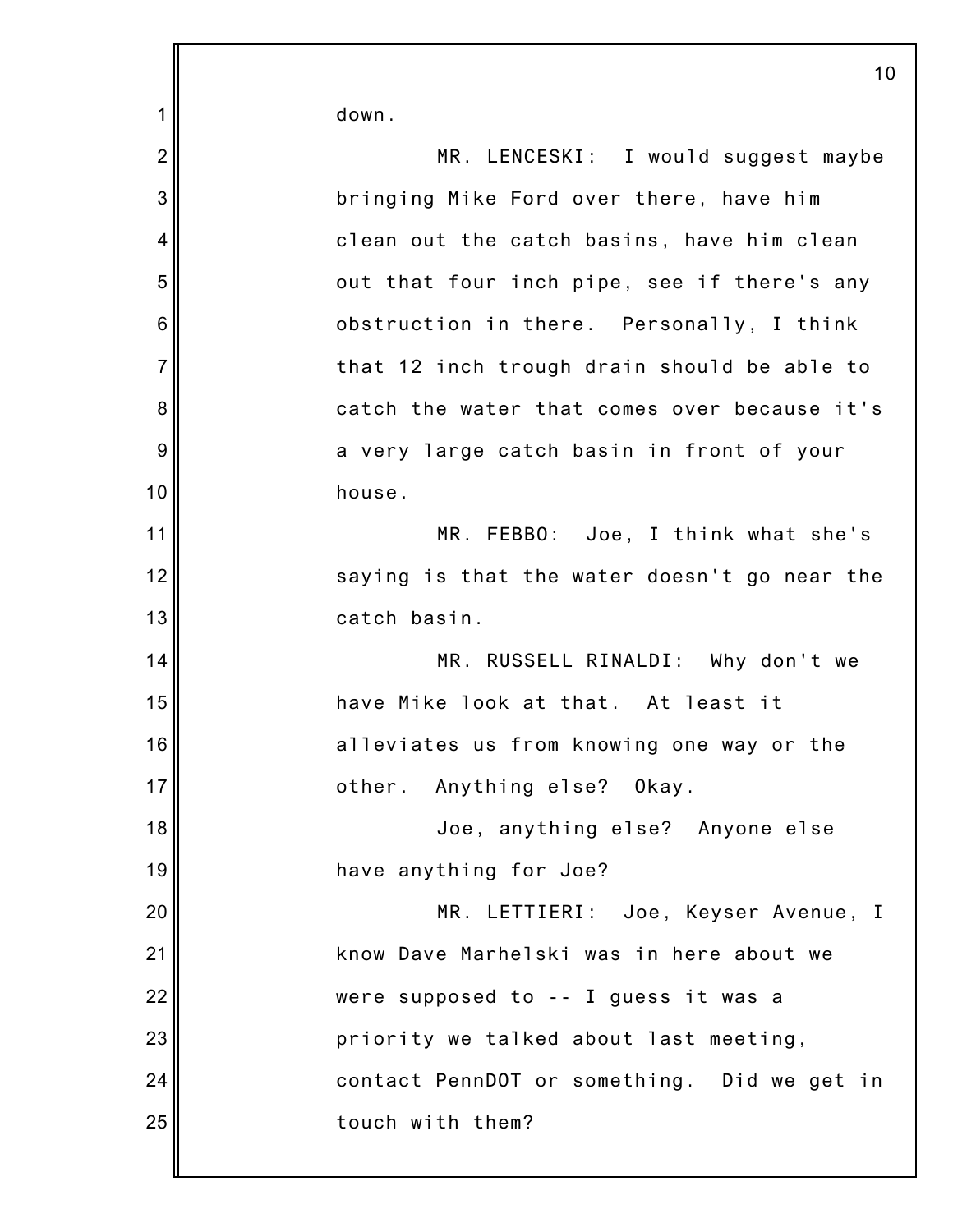|                | 11                                          |
|----------------|---------------------------------------------|
| 1              | MR. LENCESKI: Dave and I went               |
| $\overline{2}$ | there.                                      |
| 3              | MR. LOPATKA: There's actually four          |
| 4              | inlets on the south side of the road and    |
| 5              | there's one on the north side. It's not     |
| 6              | real big. The one on the north side looks   |
| $\overline{7}$ | like it was an old stone box. It's kind of  |
| 8              | open on both sides. The water goes in and   |
| 9              | shoots across the road.                     |
| 10             | MR. LETTIERI: When I drive by I             |
| 11             | don't see much build up there.              |
| 12             | MR. LENCESKI: There is no ponding           |
| 13             | there.                                      |
| 14             | MR. LOPATKA: I didn't see ponding.          |
| 15             | It probably runs along the edge of the      |
| 16             | shoulder. On the north side of the road     |
| 17             | most of those lots come down to the edge,   |
| 18             | then the road kind of cuts up. So it        |
| 19             | probably runs down along the edge of the    |
| 20             | road.                                       |
| 21             | MR. HOOVER: I looked at it the              |
| 22             | other day and it didn't seem that there was |
| 23             | any water going down Michael Mucciolo's --  |
| 24             | over his curb. I didn't see any water from  |
| 25             | the road going over the curb down by his    |
|                |                                             |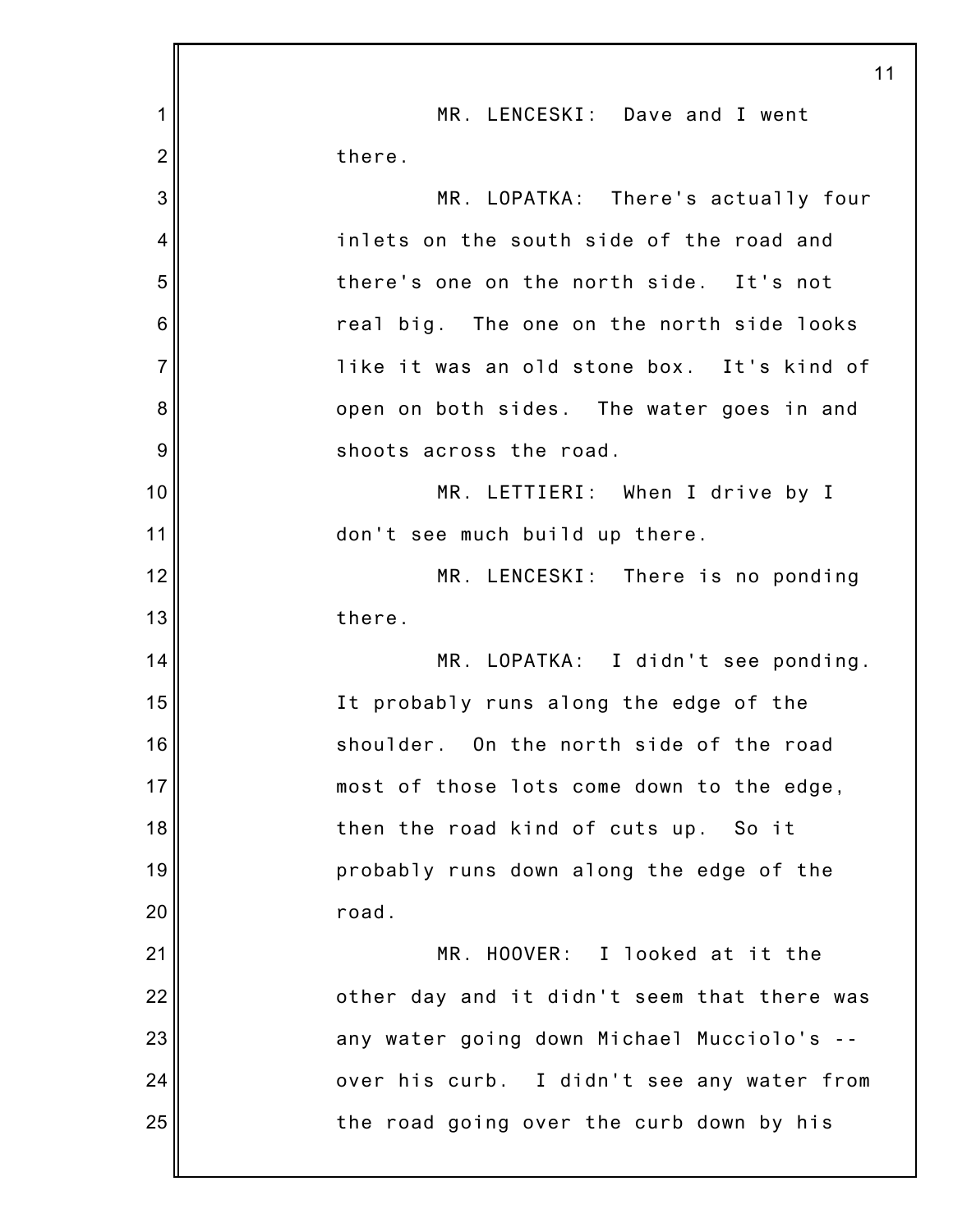|                | 12                                           |
|----------------|----------------------------------------------|
| 1              | house. None at all.                          |
| $\overline{2}$ | MR. LOPATKA: There is a manhole on           |
| 3              | his property.                                |
| 4              | MR. HOOVER: Does it come out into            |
| 5              | the street a little bit four or five feet?   |
| 6              | Yeah, until it gets to the other side of the |
| $\overline{7}$ | road, then it goes.                          |
| 8              | MR. LOPATKA: On the north side.              |
| 9              | There's an inlet over there. It's more like  |
| 10             | two concrete walls and the water kind of     |
| 11             | comes in from both sides. Typically you'd    |
| 12             | see some kind of staining if the water was   |
| 13             | sitting there for a while.                   |
| 14             | MR. HOOVER: It goes away pretty              |
| 15             | quick.                                       |
| 16             | MR. LOPATKA: There's a little dip.           |
| 17             | This is on Keyser. I didn't see any          |
| 18             | staining. Like, the water sitting            |
| 19             | somewhere.                                   |
| 20             | MR. LETTIERI: Like I said, when I            |
| 21             | drive by there I look. I don't see what      |
| 22             | he's saying is there.                        |
| 23             | MR. LOPATKA: They're big pipes,              |
| 24             | too. They're 18s and they go into a 36. So   |
| 25             | that water has to drain pretty good. Some    |
|                |                                              |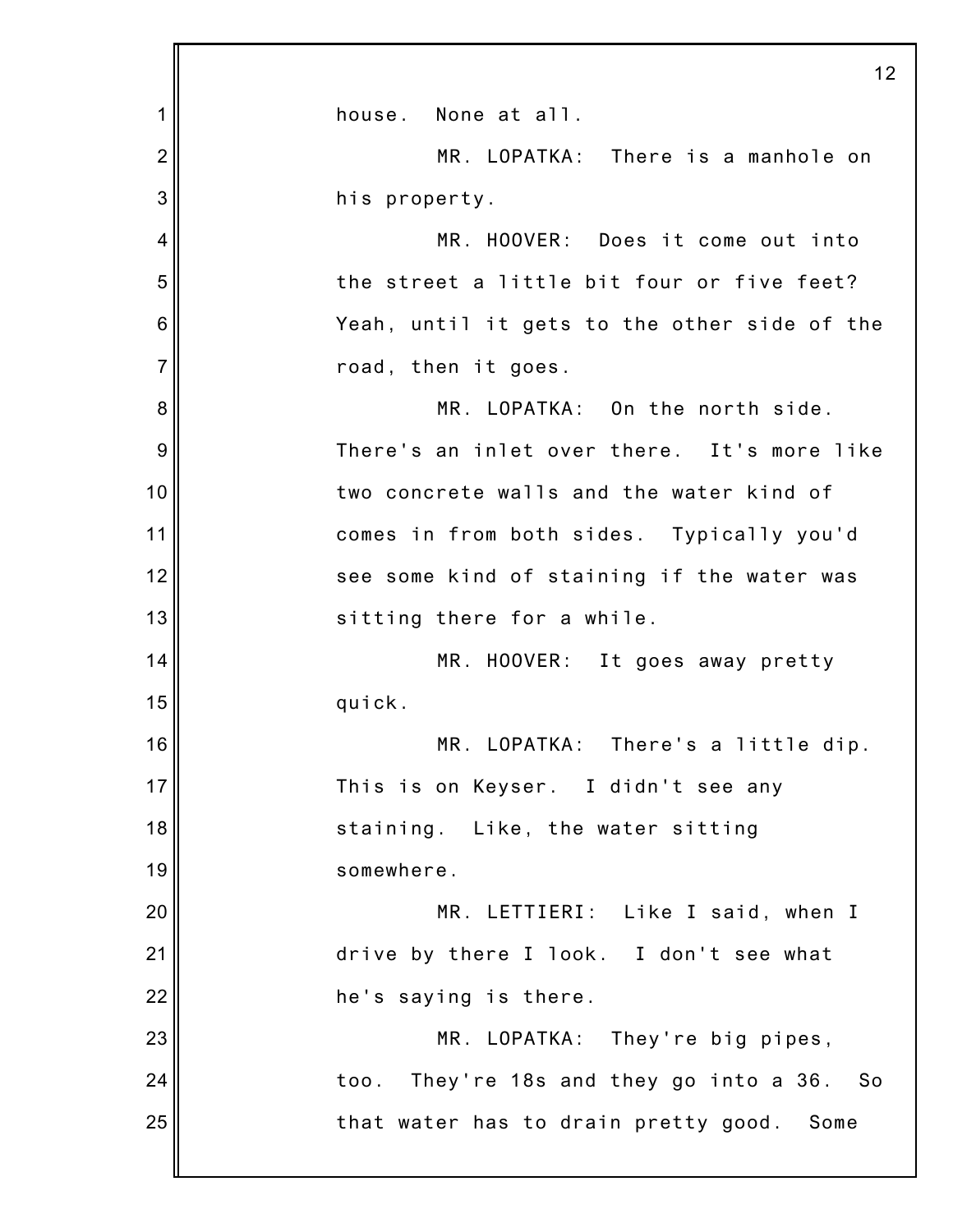|                | 13                                           |
|----------------|----------------------------------------------|
| 1              | of those inlets were covered.                |
| $\overline{2}$ | MR. LETTIERI: As long as you guys            |
| 3              | took care of it and looked at it I believe   |
| 4              | you guys. When I go by there I don't see     |
| 5              | what he's talking about. Even during that    |
| 6              | last rain storm it wasn't even that bad.     |
| $\overline{7}$ | Thank you, guys.                             |
| 8              | MR. FEBBO: Joe, how did you make             |
| 9              | out with that sewer in front of Michael's.   |
| 10             | MR. LENCESKI: There's a lot of               |
| 11             | bends in it. He needs to get a different     |
| 12             | kind of camera to make all the turns. He     |
| 13             | couldn't make all turns with it. So he's     |
| 14             | supposed to set it up this week.             |
| 15             | MR. FEBBO: What about Milwaukee              |
| 16             | Drake's Lane? Just so council knows, we      |
| 17             | have some problems coming up with the sewers |
| 18             | on Main Street again.                        |
| 19             | MR. LENCESKI: There's definitely a           |
| 20             | problem from Main Street, Drake's Lane,      |
| 21             | maybe about eight feet. It's collapsed.      |
| 22             | What they did, the fix was, I guess, talking |
| 23             | to Mike, they inserted a pipe into a         |
| 24             | collapsed line. That's why it's still        |
| 25             | collapsing and we have that depression in    |
|                |                                              |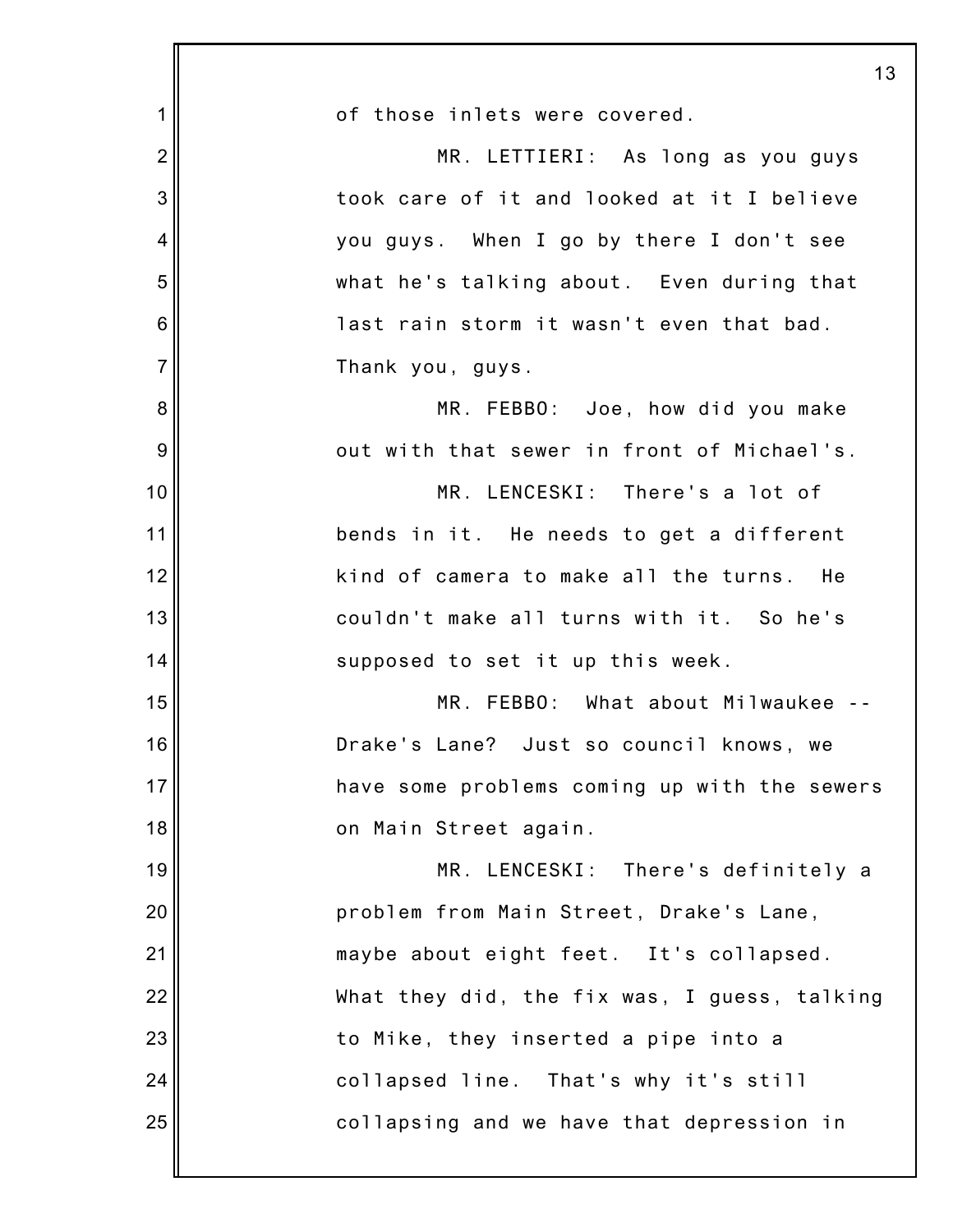|                | 14                                           |
|----------------|----------------------------------------------|
| 1              | the road.                                    |
| $\overline{2}$ | MR. HOOVER: I think there's a lot            |
| 3              | of debris in that pipe from that water main  |
| $\overline{4}$ | break in front of the hardware store, too.   |
| 5              | MR. LENCESKI: There is. I spoke to           |
| 6              | Mike today about it. He's purchasing some    |
| $\overline{7}$ | type of jet.                                 |
| 8              | MR. FEBBO: Was there any kind of             |
| 9              | work done by the gas company, the water in   |
| 10             | front of Saint Lawrence's Church?            |
| 11             | MR. HOOVER: There was a water leak           |
| 12             | at Dianne Miller's house. Her service was    |
| 13             | leaking.                                     |
| 14             | MR. FEBBO: I'm getting complaints            |
| 15             | there's a big pothole there.                 |
| 16             | MR. HOOVER: I called today.                  |
| 17             | MR. RUSSELL RINALDI: Anyone else             |
| 18             | have any questions for Joe? Thanks, Joe.     |
| 19             | Code enforcement/zoning officer, Chris Hart. |
| 20             | Anything for the agenda?                     |
| 21             | MR. HART: Nothing.                           |
| 22             | MR. RUSSELL RINALDI: Anybody have            |
| 23             | any questions for Chris?                     |
| 24             | MR. HOOVER: How's the problem                |
| 25             | property? The one over on Garber.            |
|                |                                              |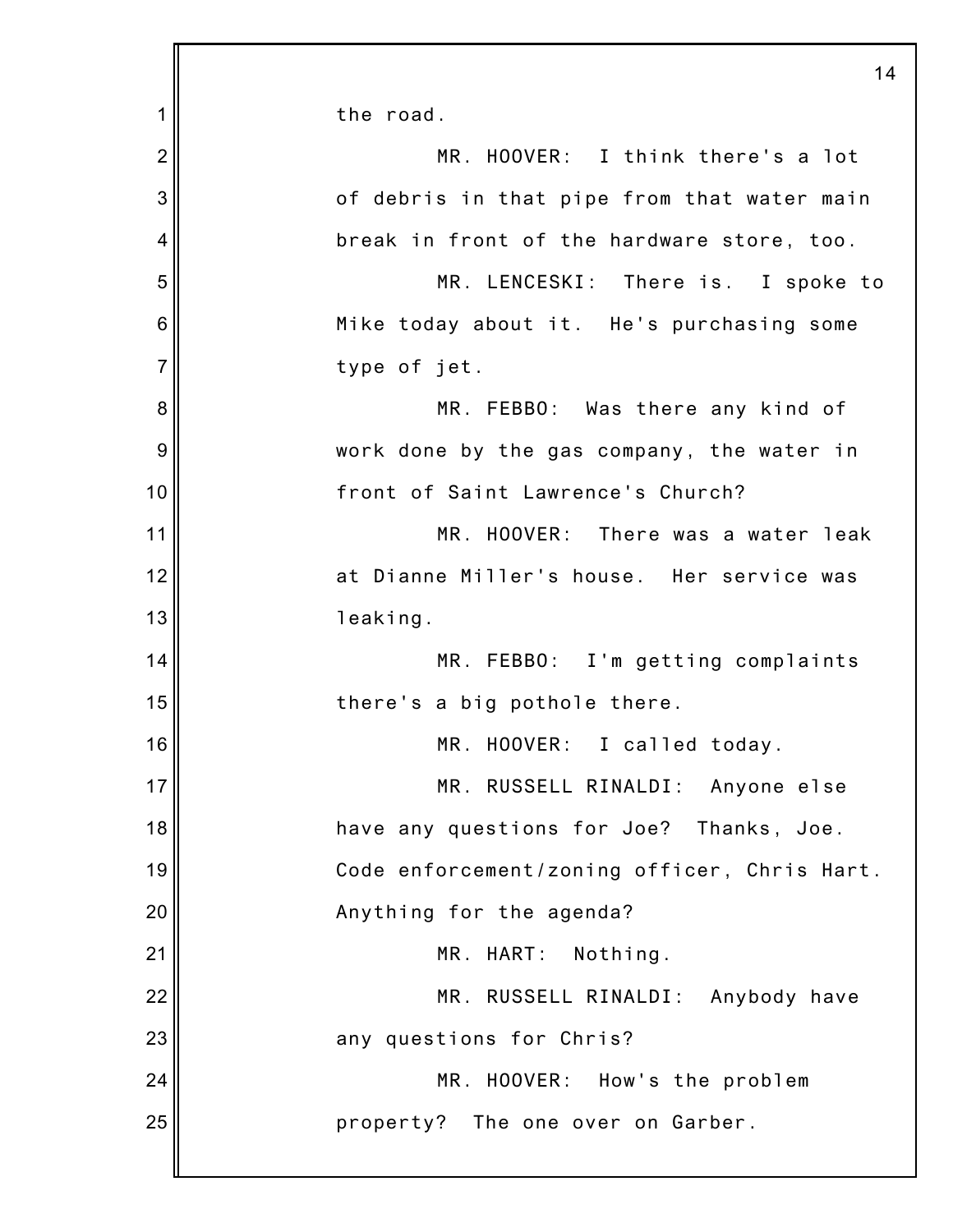|                 | 15                                          |
|-----------------|---------------------------------------------|
| 1               | MR. HART: There's been nothing.             |
| $\overline{2}$  | The garage? I haven't heard a single thing  |
| 3               | I stop over once in a while if I see one of |
| 4               | them outside. They're just in and out.      |
| 5               | They really haven't been there much.        |
| $6\phantom{1}6$ | MR. HOOVER: Don't they have to be           |
| $\overline{7}$  | out of there in 30 days?                    |
| 8               | MR. HART: No, the son is taking it          |
| 9               | over. So now it's on him. If there's an     |
| 10              | issue in the future it reverts back to him. |
| 11              | He's the property owner, so he's the one    |
| 12              | that will have to toss them out.            |
| 13              | MR. FEBBO: Apparently not. There's          |
| 14              | nobody here.                                |
| 15              | MR. HART: There hasn't been an              |
| 16              | issue. The one kid, I don't know if he's    |
| 17              | still in jail or not. But the one was in    |
| 18              | jail and that was it. It was just quiet.    |
| 19              | It was basically dead.                      |
| 20              | MR. HOOVER: There's still cars              |
| 21              | parked there.                               |
| 22              | MR. HART: There's a couple cars             |
| 23              | there. I know the one kid said he was       |
| 24              | working on a car here and there. He's in    |
| 25              | and out. But he's by himself. Nick's in     |
|                 |                                             |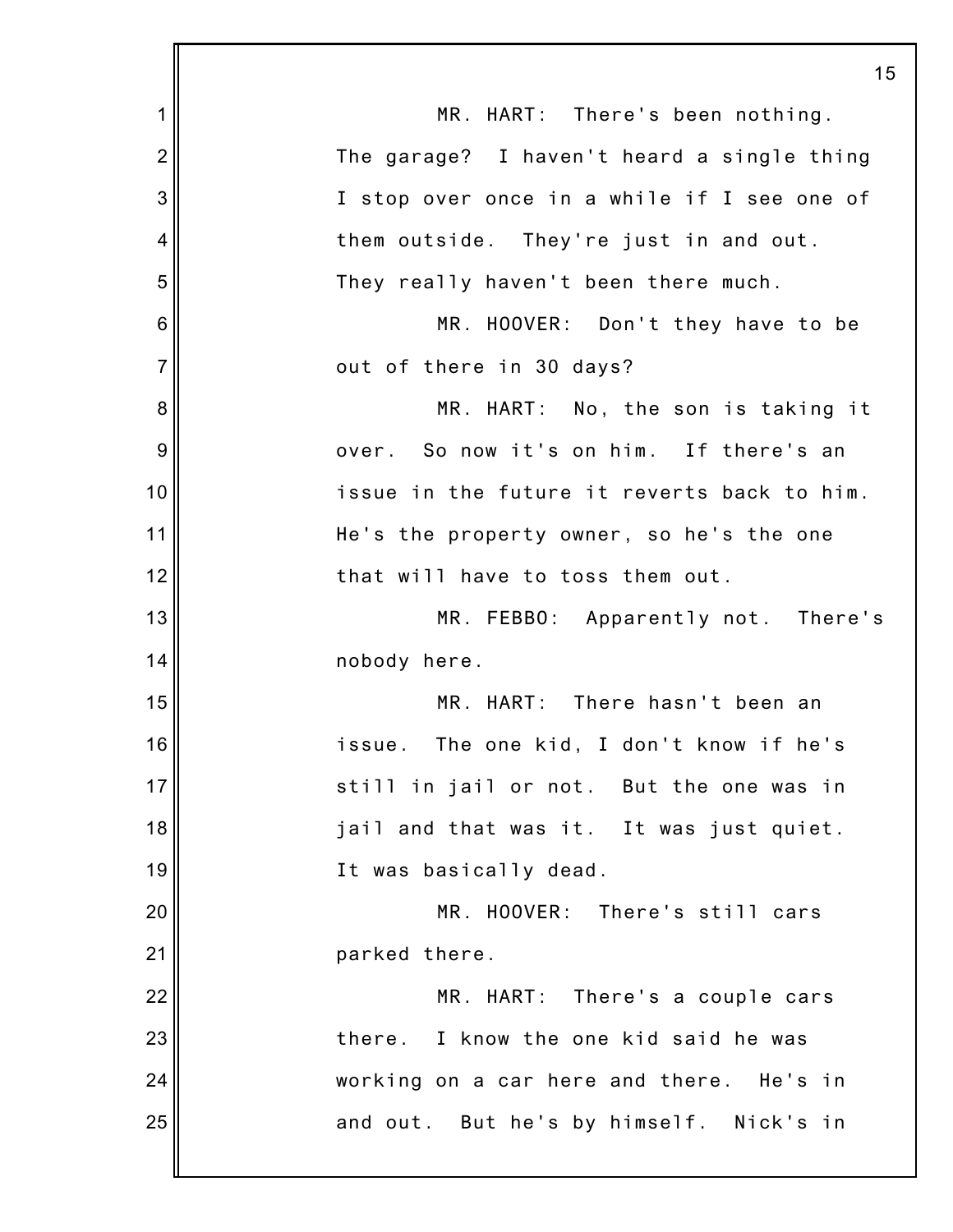|                | 16                                          |
|----------------|---------------------------------------------|
| 1              | jail.                                       |
| $\overline{2}$ | CHIEF DUBERNAS: The one owner's car         |
| 3              | is there. When he gets time he's putting a  |
| $\overline{4}$ | clutch in it because I called him about it. |
| 5              | He said he was working on it. He was trying |
| 6              | to get parts, can't get the parts for it.   |
| $\overline{7}$ | MR. KOMENSKY: How about the                 |
| 8              | painting on the Gilchrist property?         |
| 9              | MR. HART: They've been painting in          |
| 10             | there forever. They are painting in there   |
| 11             | but he's employed by Billy. That used to be |
| 12             | a body shop. It's kind of a fine line to go |
| 13             | at him on a body shop right now that's been |
| 14             | there for years. That's my only concern. I  |
| 15             | was going to talk to you guys about it.     |
| 16             | MR. NOTARI: Keyser Avenue?                  |
| 17             | MR. HART: Gilchrist Trucking.               |
| 18             | MR. FEBBO: Does he have a paint             |
| 19             | booth?                                      |
| 20             | MR. HART: There was one in there at         |
| 21             | one time.                                   |
| 22             | MR. FEBBO: Is there one in there            |
| 23             | now?                                        |
| 24             | MR. HART: No, but, like I said,             |
| 25             | he's been                                   |
|                |                                             |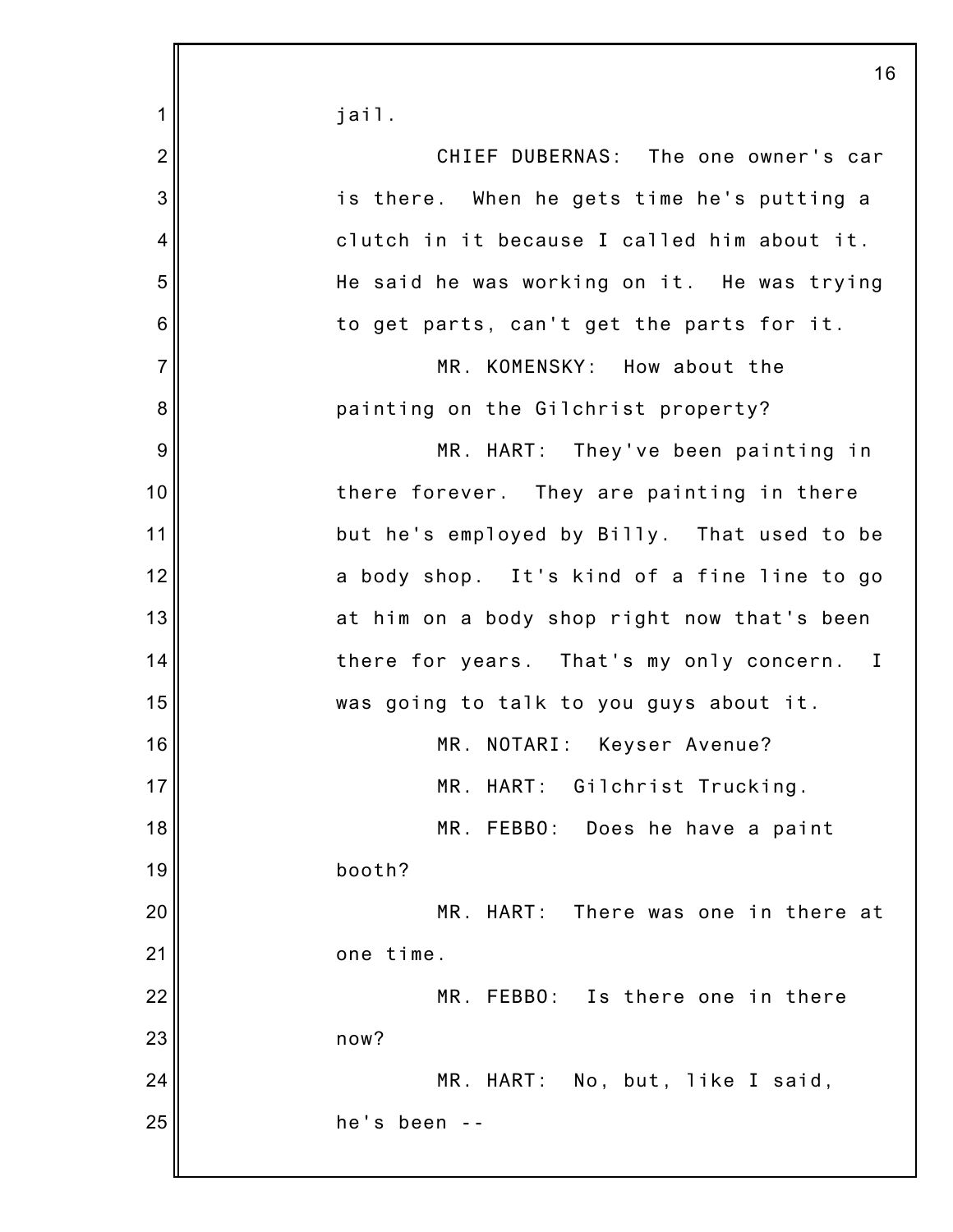|                 | 17                                             |
|-----------------|------------------------------------------------|
| 1               | MR. FEBBO: Grandfathered in.                   |
| $\overline{2}$  | MR. HART: So how do we do it? He's             |
| 3               | been up there for how long? He used to fix     |
| 4               | his own tractor-trailers and do the same       |
| 5               | thing. The first two bays. So if you're        |
| $6\phantom{1}6$ | going up there and you look at the building    |
| $\overline{7}$  | to the right, the first two bays are where     |
| 8               | they're doing it. Like I said, if I go         |
| 9               | after Billy, I mean, it's his business, it's   |
| 10              | his property. Are we creating an issue that    |
| 11              | we're never going to win because he's been     |
| 12              | doing it since day one.                        |
| 13              | MR. RUSSELL RINALDI: Bill?                     |
| 14              | ATTY. RINALDI: So this is not                  |
| 15              | Gilchrist, this is somebody renting it with    |
| 16              | the doors open and painting vehicles?          |
| 17              | MR. HART: Not painting with the                |
| 18              | doors open, no.                                |
| 19              | MR. RUSSELL RINALDI: Bill, this is             |
| 20              | the Gilchrist building.                        |
| 21              | ATTY. RINALDI: I see the doors open            |
| 22              | and people working when I drive by.            |
| 23              | MR. HART: He's not painting all the            |
| 24              | time, but he's in the first two bays.<br>He is |
| 25              | in there -- I was told that he's employed by   |
|                 |                                                |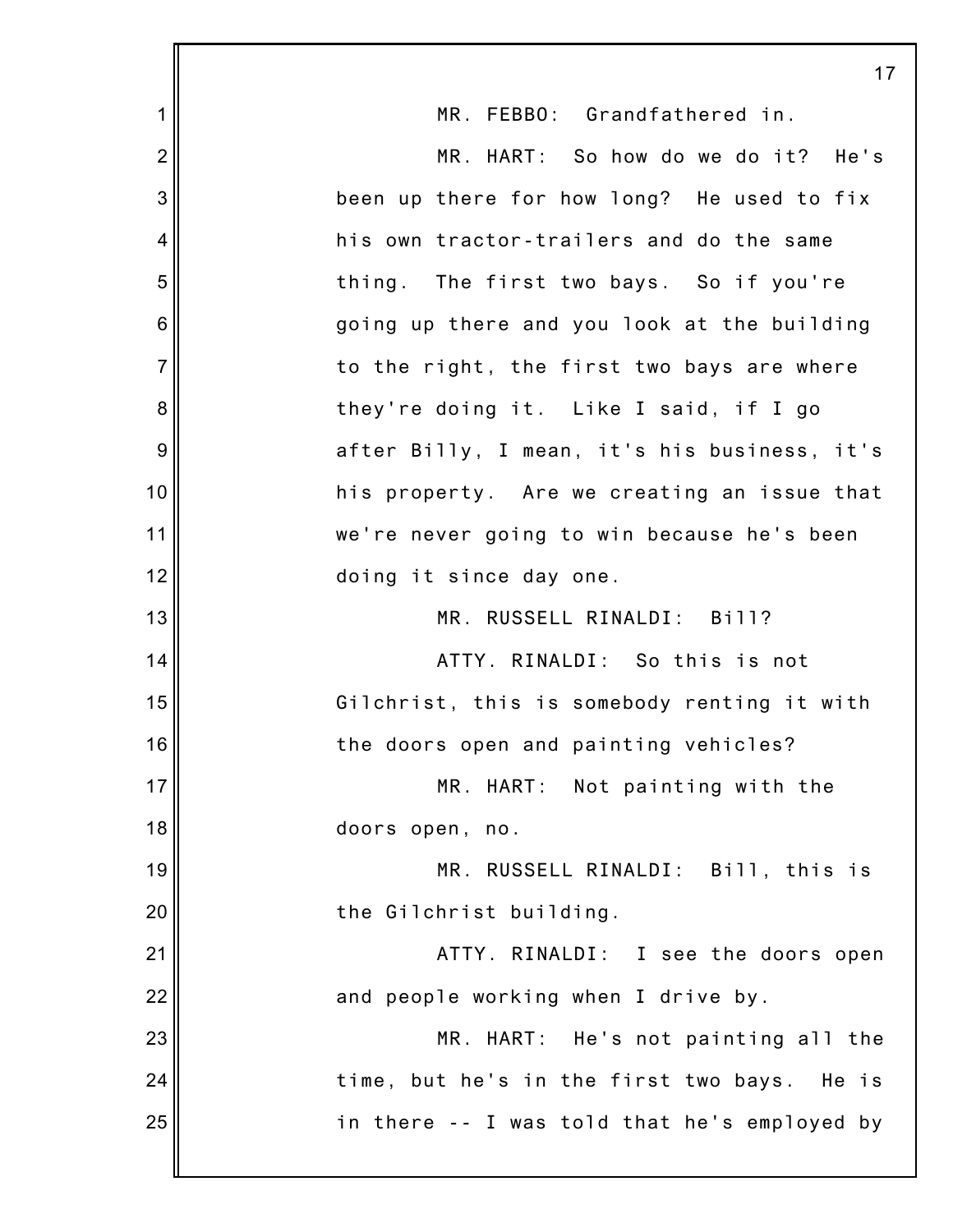|                | 18                                          |
|----------------|---------------------------------------------|
| 1              | Billy. Like, he does Billy's work. I know   |
| $\overline{2}$ | he does work for Stocki as well. So, I      |
| 3              | mean, I just didn't want to --              |
| $\overline{4}$ | MR. FEBBO: Bill, the question is is         |
| 5              | he grandfathered in there? He's been there  |
| 6              | for so long doing that.                     |
| $\overline{7}$ | ATTY. RINALDI: I don't know. I              |
| 8              | probably want to talk to some planning guys |
| 9              | because I know he had issues with sound and |
| 10             | all that. I remember those things. But I    |
| 11             | don't know anything about painting trucks.  |
| 12             | You're way before me.                       |
| 13             | MR. HART: I just did my homework.           |
| 14             | I asked around, I talked to the people. I   |
| 15             | just didn't want to go stirring up another  |
| 16             | issue when it comes to Gilchrist and Stocki |
| 17             | when we're already in that situation. So I  |
| 18             | don't want to make things worse until one's |
| 19             | resolved.                                   |
| 20             | MR. FEBBO: Gilchrist's farther,             |
| 21             | when he first built that building, did      |
| 22             | everything up there. Repair, paint and      |
| 23             | everything else. So that's been going on    |
| 24             | since the building was there.               |
| 25             | MR. RUSSELL RINALDI: Well, if he's          |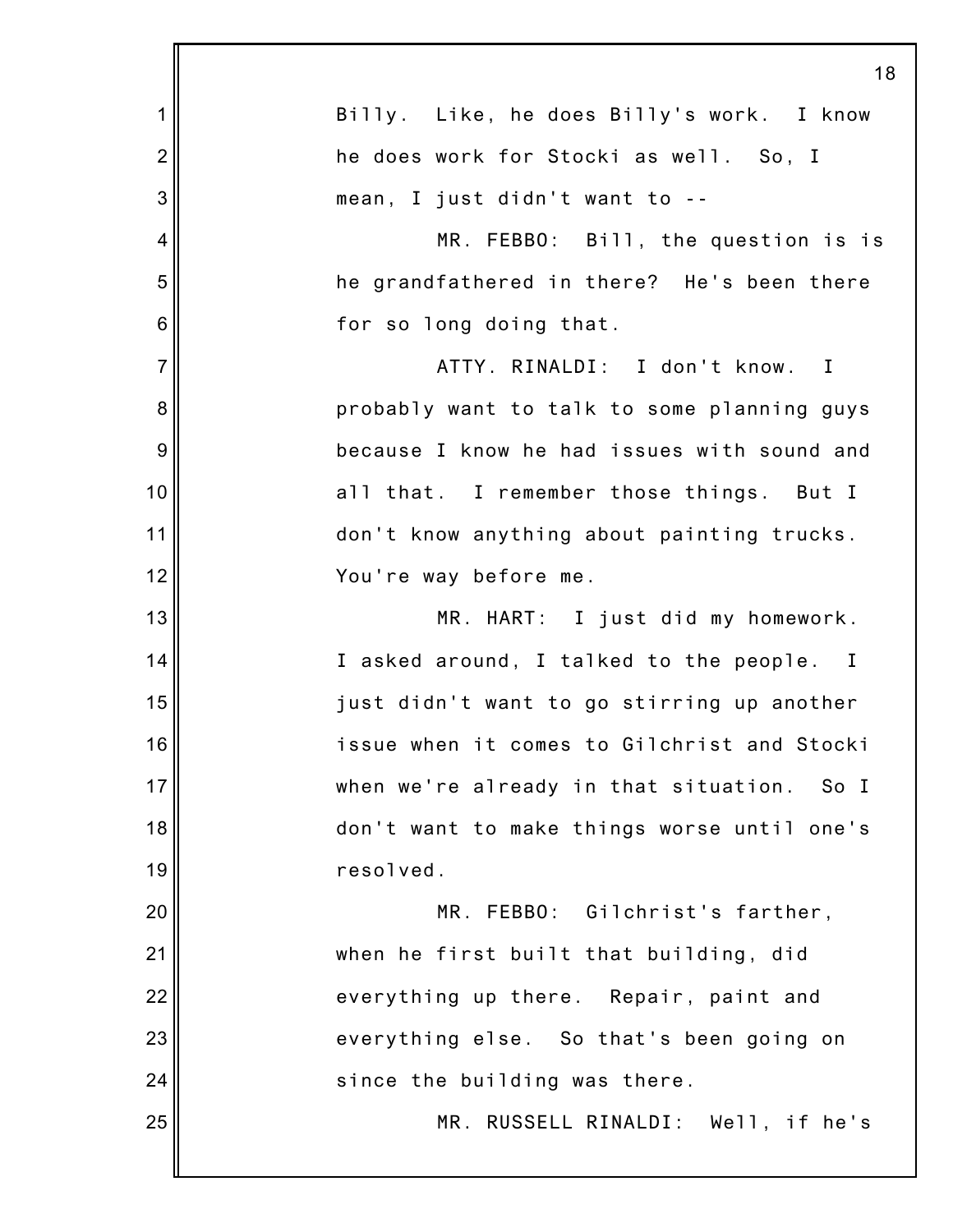|                | 19                                          |
|----------------|---------------------------------------------|
| 1              | grandfathered in, then that's a different   |
| $\overline{2}$ | story. But let's find out if he's           |
| 3              | grandfathered in. That's what my question   |
| 4              | would be. If he's grandfathered in, then    |
| 5              | he's grandfathered in. But let's find out.  |
| 6              | ATTY. RINALDI: I don't know what            |
| $\overline{7}$ | the requirements are for painting. I'm sure |
| 8              | you must need a paint booth.                |
| 9              | MR. FEBBO: You do. He painted all           |
| 10             | his own trucks.                             |
| 11             | MR. HART: Currently regulations             |
| 12             | state you need a booth and proper           |
| 13             | ventilation systems, but back then --       |
| 14             | ATTY. RINALDI: Those regulations            |
| 15             | would not be the zoning ones, they would be |
| 16             | the department of labor and whoever. Maybe  |
| 17             | Zapolski would know that. You don't get     |
| 18             | grandfathered in for that.                  |
| 19             | MR. HART: Where do we stand with            |
| 20             | NEIC?                                       |
| 21             | ATTY. RINALDI: I'm trying to                |
| 22             | coordinate between the two of them. That's  |
| 23             | on me.                                      |
| 24             | MR. KOMENSKY: The only reason I             |
| 25             | asked is because he has his name out there, |
|                |                                             |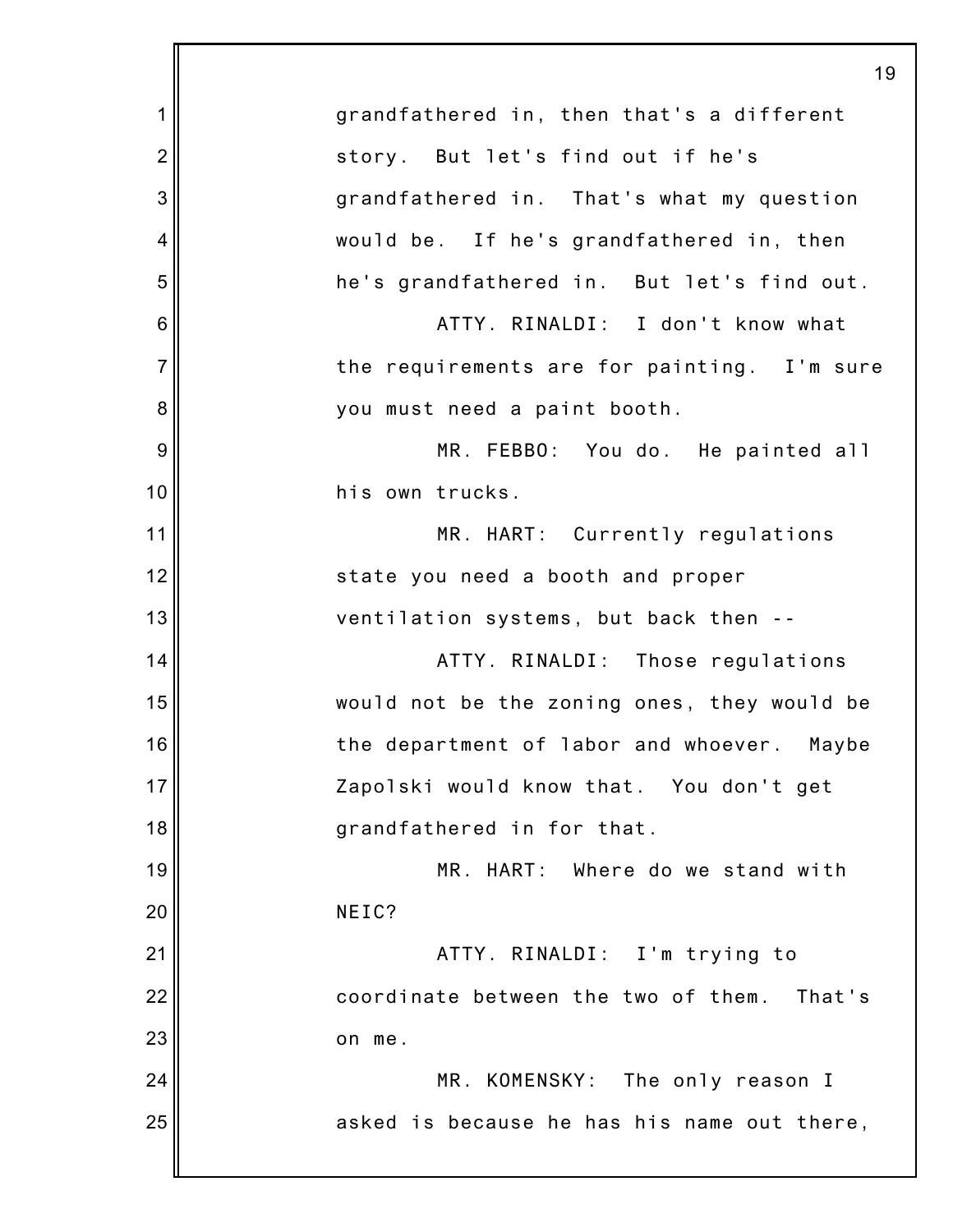|                | 20                                          |
|----------------|---------------------------------------------|
| 1              | whatever the name is.                       |
| $\overline{2}$ | MR. HART: Tunis.                            |
| 3              | MR. KOMENSKY: So he's not                   |
| 4              | technically grandfathered.                  |
| 5              | MR. HART: No, but like I said, if           |
| 6              | he's employed under Billy, like I said, I   |
| $\overline{7}$ | mean, my only thing is I don't want to go   |
| 8              | stirring up more problems.                  |
| 9              | MR. NOTARI: So is he just doing             |
| 10             | work for Billy or is he doing anybody? I    |
| 11             | could take my car there to get painted?     |
| 12             | MR. HART: No, he's not that kind.           |
| 13             | He's more equipment like tractor-trailers,  |
| 14             | machines, stuff like that. That's what he   |
| 15             | Now, I know he has his own offsite<br>does. |
| 16             | business, too. But he goes to other places  |
| 17             | and paints. I just saw he does pool steps,  |
| 18             | stuff like that. But that's on his own. Up  |
| 19             | there it's more equipment. It's Stocki's    |
| 20             | equipment he's doing as well through Billy  |
| 21             | and tractor-trailers.                       |
| 22             | MR. NOTARI: That's how this whole           |
| 23             | thing started. Billy allowed Stocki to do   |
| 24             | whatever he wanted on the property, and     |
| 25             | nobody called him on it until we started    |
|                |                                             |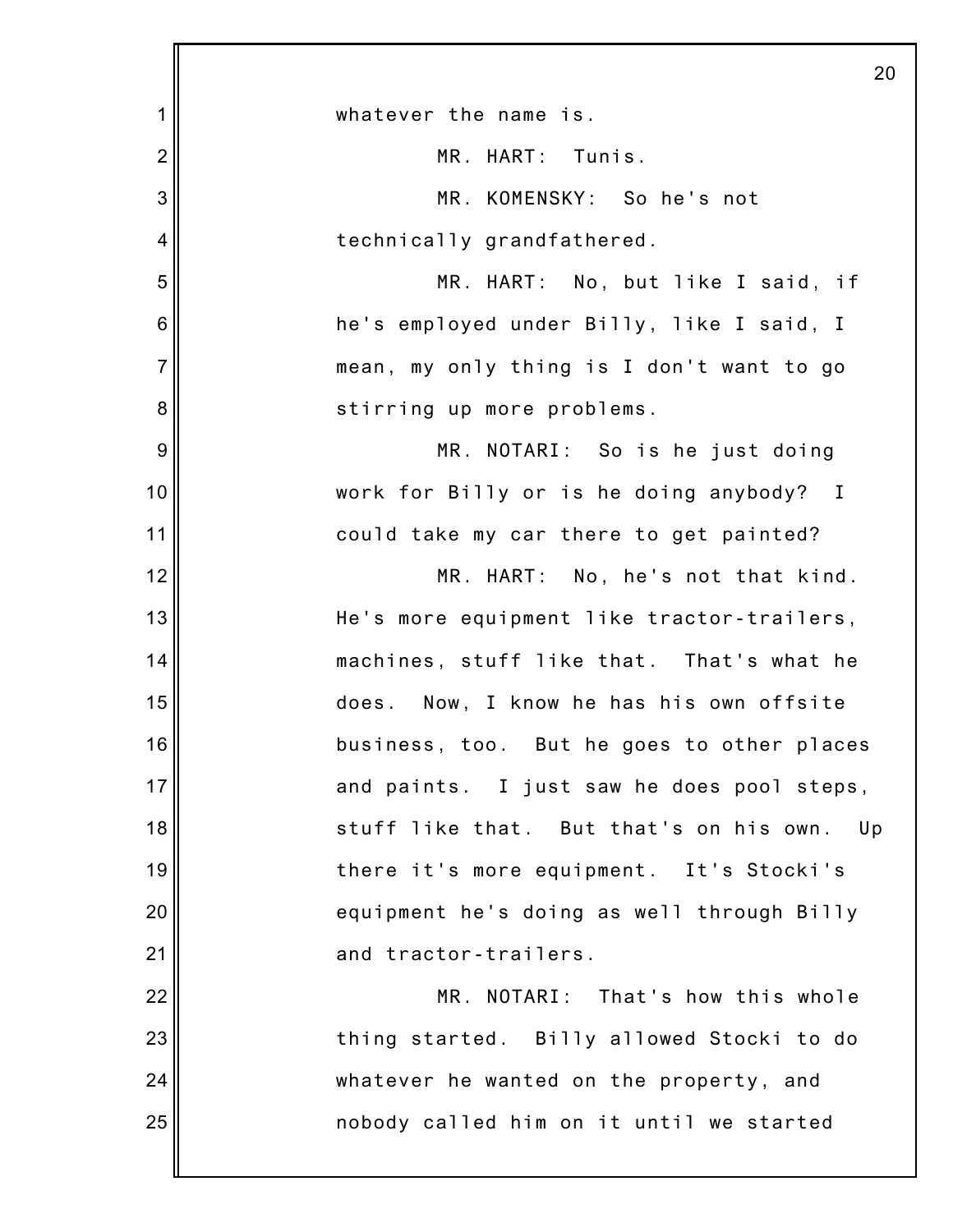|                | 21                                           |
|----------------|----------------------------------------------|
| 1              | pushing him.                                 |
| $\overline{2}$ | MR. HART: I think everybody knows            |
| 3              | how it would go if I went up with Billy. I   |
| 4              | know what was going on with Stocki. I        |
| 5              | didn't want to fuel the fire. I keep an eye  |
| 6              | on the property. I'm up there every single   |
| $\overline{7}$ | day from Gilchrist all the way down.         |
| 8              | MR. RUSSELL RINADLI: Let's check             |
| 9              | with Joe on that and check with him to see   |
| 10             | if he's employed by Billy or if he's working |
| 11             | there on his own. Anybody else have any      |
| 12             | questions for Chris?                         |
| 13             | MR. LETTIERI: Three quick updates.           |
| 14             | One is the rooster.                          |
| 15             | MR. HART: I'm trying to relocate             |
| 16             | them.                                        |
| 17             | MR. LETTIERI: The second one was             |
| 18             | the grocery store on Gaylord.                |
| 19             | MR. HART: The grocery store, I               |
| 20             | reached out to Ray Petty again actually      |
| 21             | yesterday and I still do not have a contact  |
| 22             | number. I sent e-mails, I didn't get         |
| 23             | responses.                                   |
| 24             | MR. RUSSELL RINALDI: The flea                |
| 25             | market.                                      |
|                |                                              |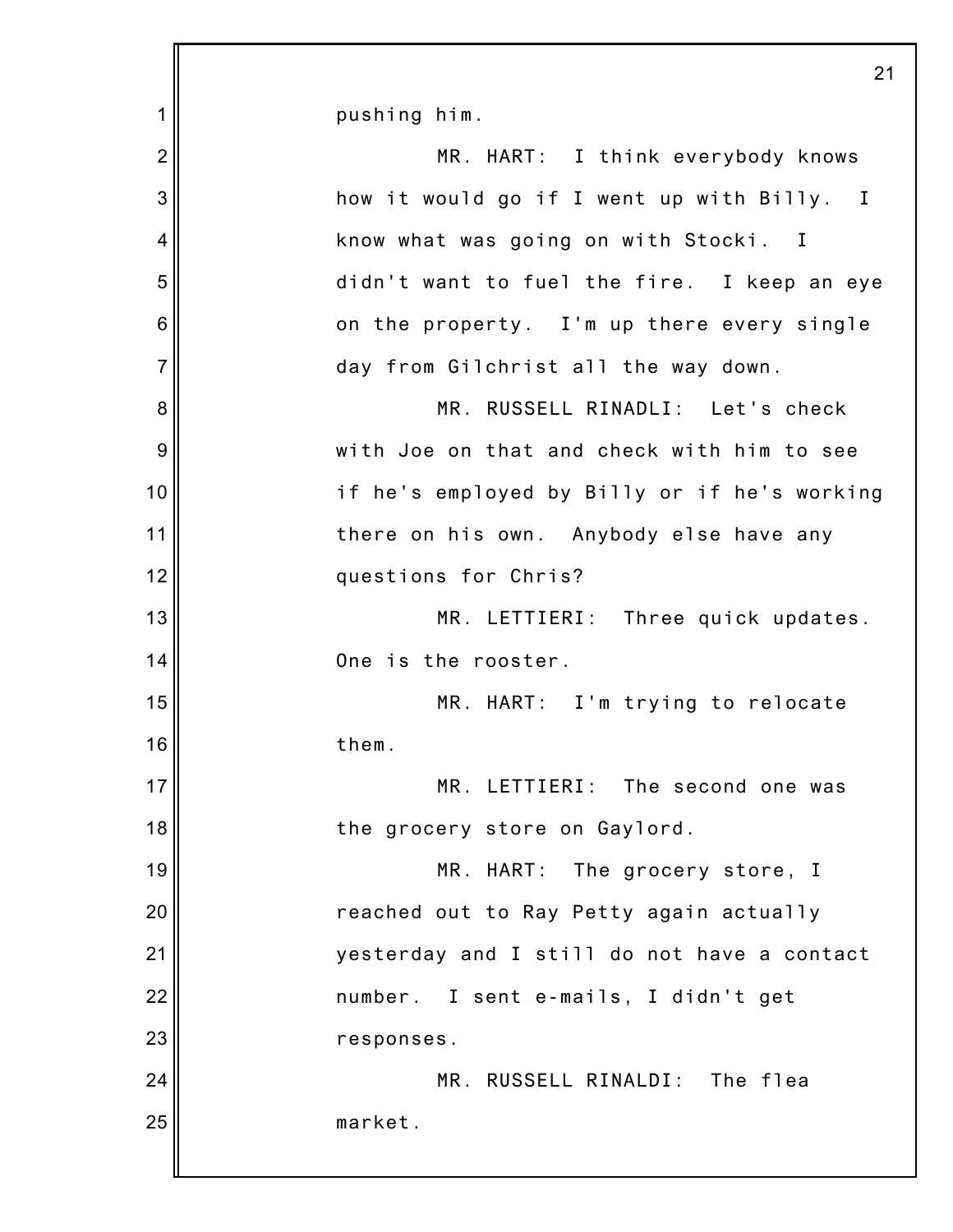|                | 22                                                      |
|----------------|---------------------------------------------------------|
| 1              | MR. LETTIERI: They said they were                       |
| $\overline{2}$ | running like a grocery store up there.                  |
| 3              | MR. HART: I didn't see anything                         |
| 4              | last weekend. I did go up. Nothing last                 |
| 5              | weekend.                                                |
| 6              | MR. LETTIERI: What about Kushner?                       |
| $\overline{7}$ | Did they get their fence sealed? Were they              |
| 8              | able to get on the neighbor --                          |
| 9              | MR. HART: The neighbor does not                         |
| 10             | really want her over there. She'd rather                |
| 11             | somebody. But she will be civil and she'll              |
| 12             | work with them as long as she's not hostile             |
| 13             | and yelling, which is not going to happen.              |
| 14             | But that's an issue that's out of our hands.            |
| 15             | MR. RUSSELL RINALDI: Right. If                          |
| 16             | somebody gets hostile with somebody else                |
| 17             | that's a civil police issue.                            |
| 18             | MR. HART: I told them I can't sit                       |
| 19             | here and babysit. The reason the grocery                |
| 20             | store -- because I remember you mentioned               |
| 21             | it, the market. I'm just waiting to hear                |
| 22             | back.                                                   |
| 23             | MR. KOMENSKY: He sold that.                             |
| 24             | MR. HART: Nobody seems to have any                      |
| 25             | good information on how to contact him.<br>$\mathbf{I}$ |
|                |                                                         |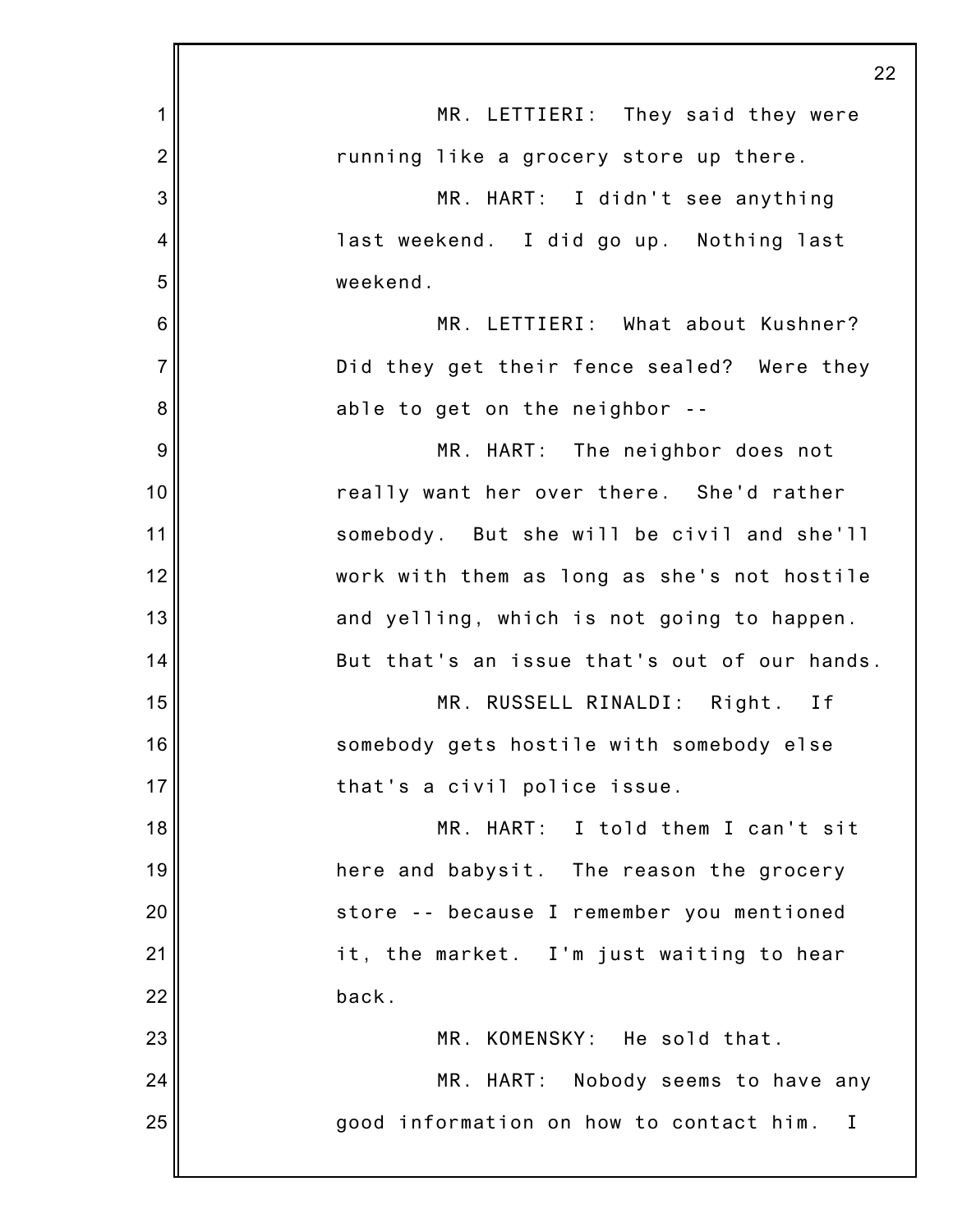|                | 23                                           |
|----------------|----------------------------------------------|
| 1              | was with Gary, the taxes, he doesn't -- but  |
| $\overline{2}$ | the place is a mess.                         |
| 3              | MR. KOMENSKY: There was a truck              |
| 4              | parked at the dock the other day, so I'm not |
| 5              | sure -- it was a red van, on Saturday. I     |
| 6              | don't know if it's still there.              |
| $\overline{7}$ | MR. HART: It was still there today.          |
| 8              | The inside of the building is a mess. It's   |
| 9              | gutted. I don't know where these owners      |
| 10             | are.                                         |
| 11             | MR. RUSSELL RINALDI: Mare, do we             |
| 12             | have a contact for them?                     |
| 13             | MR. NOTARI: It went through --               |
| 14             | MR. HART: It went through planning,          |
| 15             | zoning                                       |
| 16             | MR. NOTARI: It went through a                |
| 17             | realtor.                                     |
| 18             | MR. HOOVER:<br>Guy was here and he had       |
| 19             | a speech for us.                             |
| 20             | MR. NOTARI: They want to turn it             |
| 21             | into storage units.                          |
| 22             | MR. HART:<br>No.                             |
| 23             | MR. LETTIERI: This was supposed to           |
| 24             | be with meat.                                |
| 25             | MR. HART: I'm just trying to track           |
|                |                                              |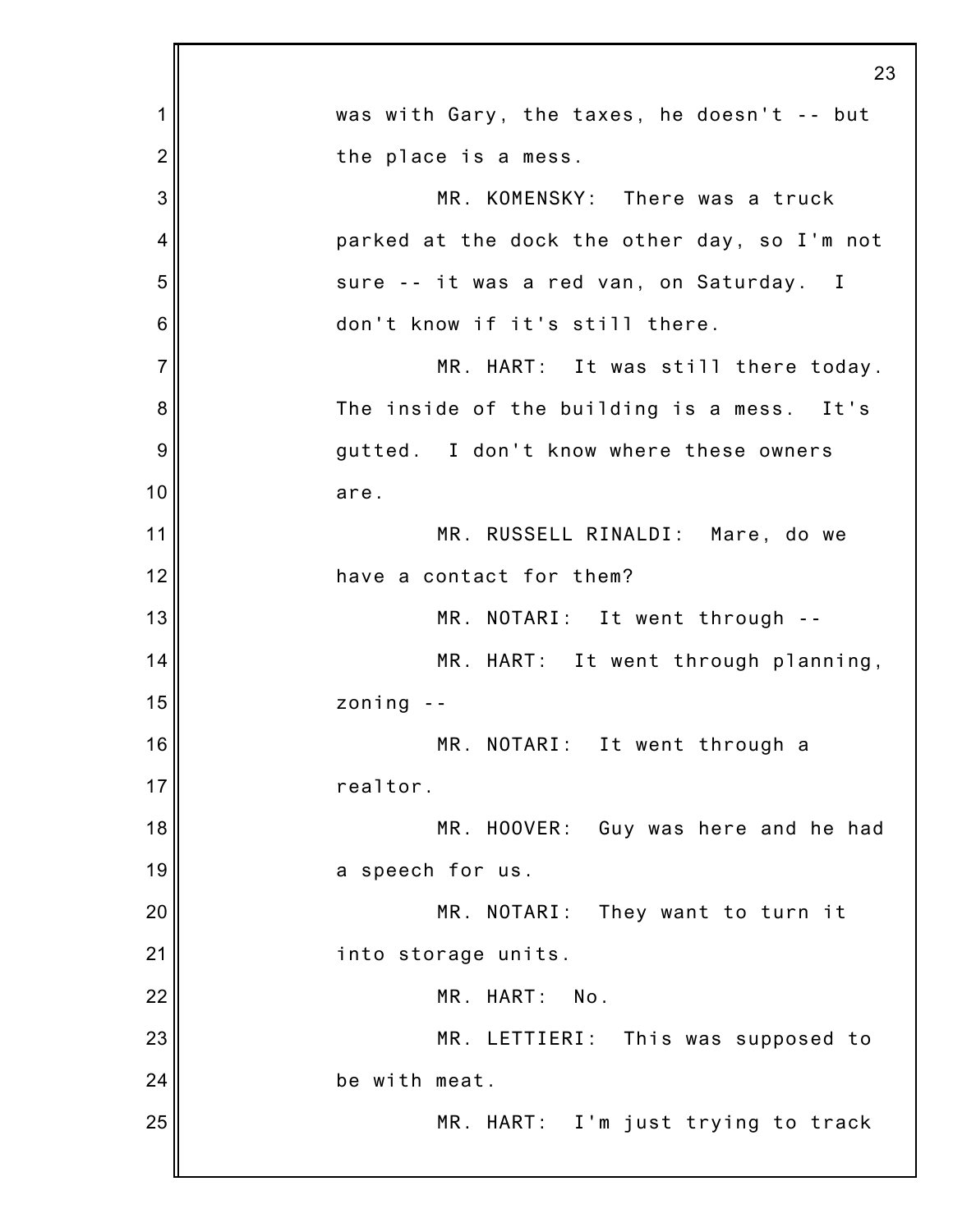|                | 24                                          |
|----------------|---------------------------------------------|
| 1              | down some kind of information.              |
| $\overline{2}$ | MR. RUSSELL RINALDI: Councilman             |
| 3              | Notari is right, there was a realtor. There |
| 4              | was a sign there right in the front.        |
| 5              | MR. NOTARI: That's who walked us            |
| 6              | through the building.                       |
| $\overline{7}$ | MR. KOMENSKY: Heinerfeld.                   |
| 8              | MR. RUSSELL RINALDI: Let's contact          |
| 9              | Heinerfeld and ask who they sold it to.     |
| 10             | CHIEF DUBERNAS: They don't call you         |
| 11             | back. We had kids inside the building, they |
| 12             | never called back.                          |
| 13             | MR. HART: So the Heights, the               |
| 14             | little market, there was nothing there this |
| 15             | weekend.                                    |
| 16             | MR. LETTIERI: They were complaining         |
| 17             | about all this activity.                    |
| 18             | MR. HART: As for her, the chief             |
| 19             | could tell you. She has a mouth and a half. |
| 20             | ATTY. RINALDI: Before I forget,             |
| 21             | there was a property, 613-611 Maple. It's a |
| 22             | mess. I think Paul might have filed         |
| 23             | something or was going to.                  |
| 24             | MR. FEBBO: Kardos. That's a                 |
| 25             | slumlord.                                   |
|                |                                             |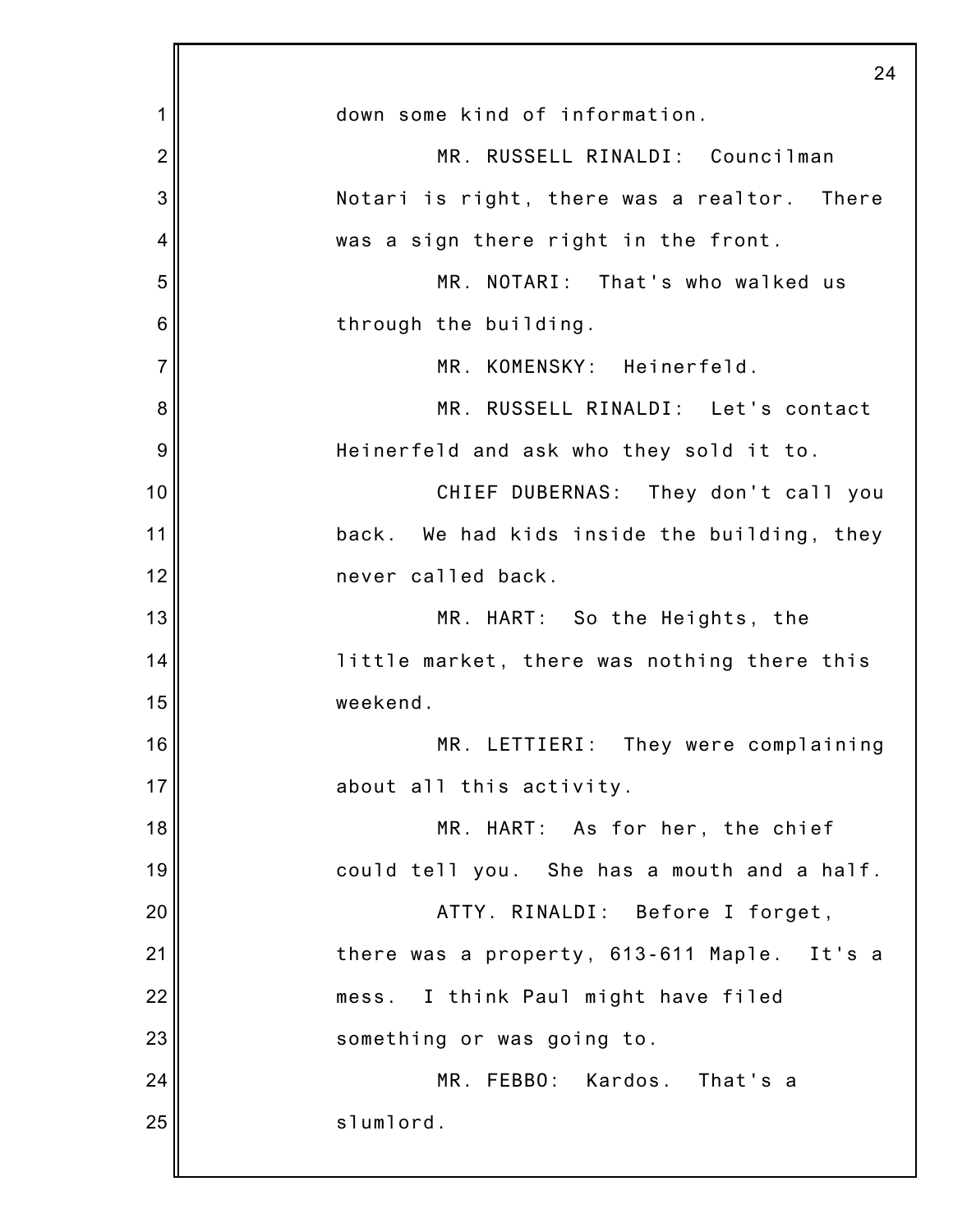|                | 25                                           |
|----------------|----------------------------------------------|
| 1              | MR. HART: Kardos is on the                   |
| $\overline{2}$ | apartment side, the Boyko property.          |
| 3              | ATTY. RINALDI: We were in court              |
| 4              | with Kardos.                                 |
| 5              | MR. HART: We're going back October           |
| 6              | 17th.                                        |
| $\overline{7}$ | ATTY. RINALDI: That's because he             |
| 8              | appealed. Right?                             |
| 9              | MR. HART: And he didn't clean it.            |
| 10             | He made it worse. The Boyko one, that's      |
| 11             | down at the magistrate as well. Just         |
| 12             | waiting for it.                              |
| 13             | MR. FEBBO: Lincoln Street and Lee            |
| 14             | Street, corner house, he has a pool in the   |
| 15             | back yard that looks like pea soup for       |
| 16             | years. There's cars back there, everything   |
| 17             | else.                                        |
| 18             | MR. NOTARI: You'll be able to tell           |
| 19             | the house as soon as you drive on the        |
| 20             | I know Cherundolo sees it all the<br>street. |
| 21             | time and sees the pool, but they keep the    |
| 22             | yard clean.                                  |
| 23             | MR. FEBBO: Drive by. If you think            |
| 24             | it's okay, don't worry about it.             |
| 25             | MR. HART: What goes on in the back           |
|                |                                              |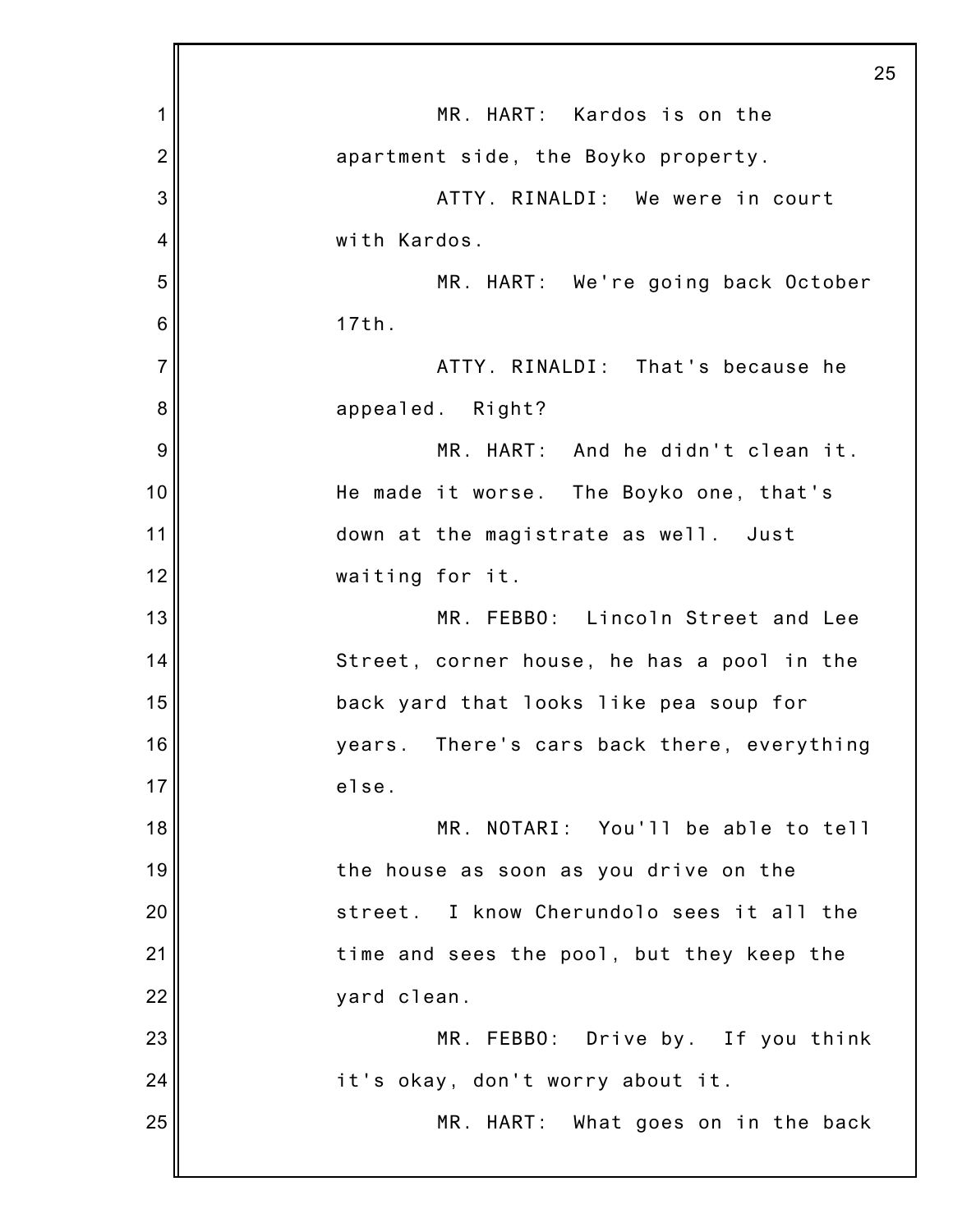|                | 26                                         |
|----------------|--------------------------------------------|
| 1              | yard, unless I get out and start hiking    |
| $\overline{c}$ | through everybody's back yard every day.   |
| 3              | It's tough.                                |
| 4              | MR. NOTARI: You'll be able to drive        |
| 5              | up and see the back yard.                  |
| 6              | CHIEF DUBERNAS: Remember when they         |
| $\overline{7}$ | tarred the driveway? She was flipping out. |
| 8              | I went there and she came after me with a  |
| 9              | broom.                                     |
| 10             | MR. HART: There's a few houses that        |
| 11             | they own around town and they're all       |
| 12             | abandoned.                                 |
| 13             | MR. RUSSELL RINALDI: Anything else?        |
| 14             | MR. HART: No.                              |
| 15             | MR. RUSSELL RINALDI: Anyone else           |
| 16             | have anything for Chris? Thanks, Chris.    |
| 17             | Engineer, Dave Lopatka, anything for       |
| 18             | the agenda?                                |
| 19             | MR. LOPATKA: Nothing for the               |
| 20             | agenda. Apache, do you want a plan put     |
| 21             | together?                                  |
| 22             | MR. FEBBO: Did Joe say he was going        |
| 23             | to take a look at that pipe, make sure     |
| 24             | there's no obstruction first?              |
| 25             | MR. LENCESKI: If it's okay with            |
|                |                                            |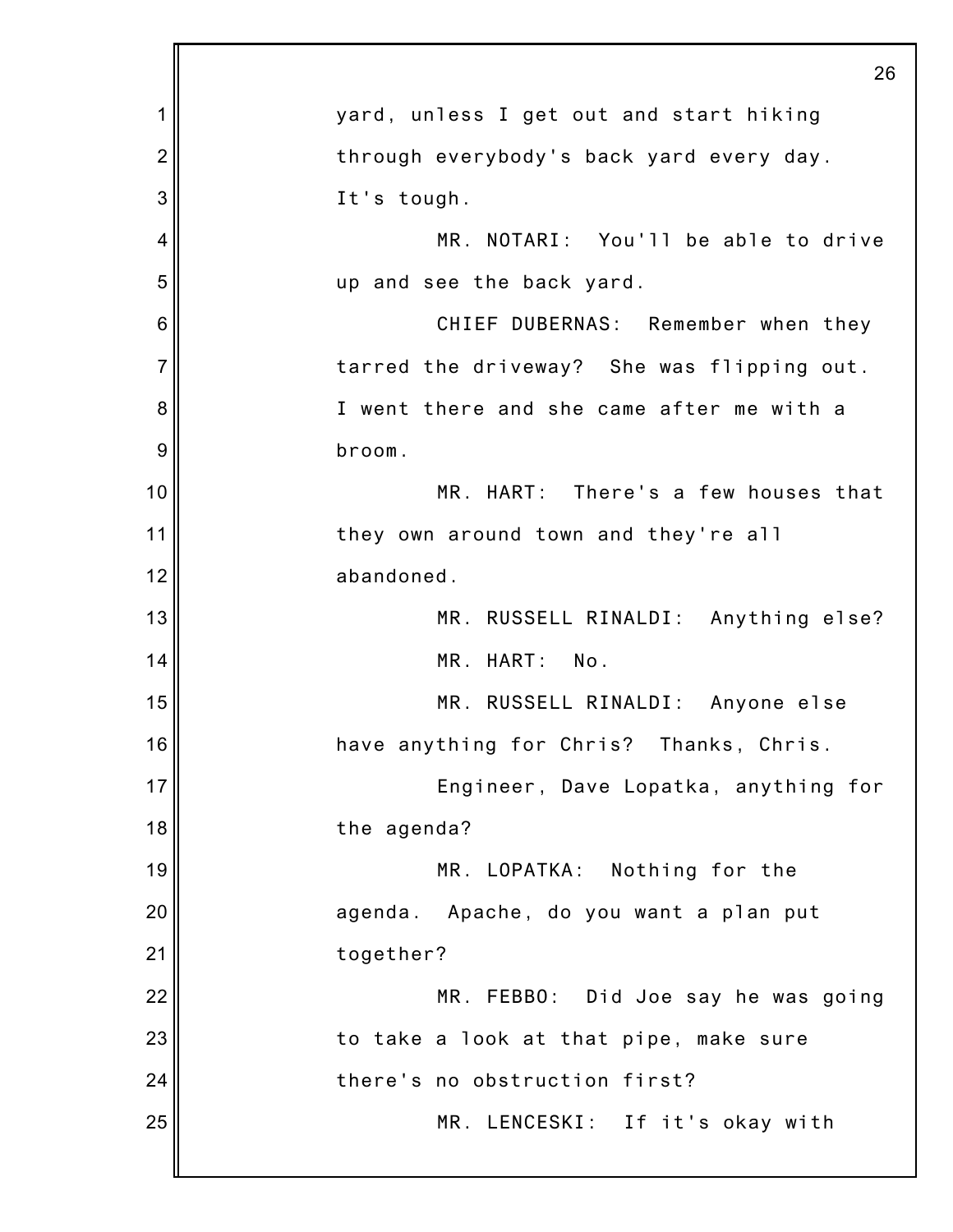|                | 27                                         |
|----------------|--------------------------------------------|
| 1              | council.                                   |
| $\overline{2}$ | MR. RUSSELL RINALDI: It's okay with        |
| 3              | us.                                        |
| $\overline{4}$ | MR. NOTARI: Stay in communication          |
| 5              | with Dave. If it doesn't work or it's      |
| 6              | clean, then yeah, make a plan.             |
| $\overline{7}$ | MR. HOOVER: We'll plan it.                 |
| 8              | MR. LOPATKA: Dugouts. I just had           |
| 9              | guys over there the other day getting some |
| 10             | final measurements, so we'll have those    |
| 11             | shortly.                                   |
| 12             | The paving project, everything's           |
| 13             | measured. I had them out actually today    |
| 14             | taking a couple other measurements, taking |
| 15             | pictures. We'll have the cost estimate for |
| 16             | that next meeting.                         |
| 17             | The borough building, the whole            |
| 18             | inside is done. Still waiting for stucco   |
| 19             | and stone.                                 |
| 20             | MR. NOTARI: We need the stone              |
| 21             | before we stucco?                          |
| 22             | MR. LOPATKA:<br>No.                        |
| 23             | MS. BARTOLETTI:<br>They started            |
| 24             | working on the stucco today.               |
| 25             | MR. HOOVER: The back is almost             |
|                |                                            |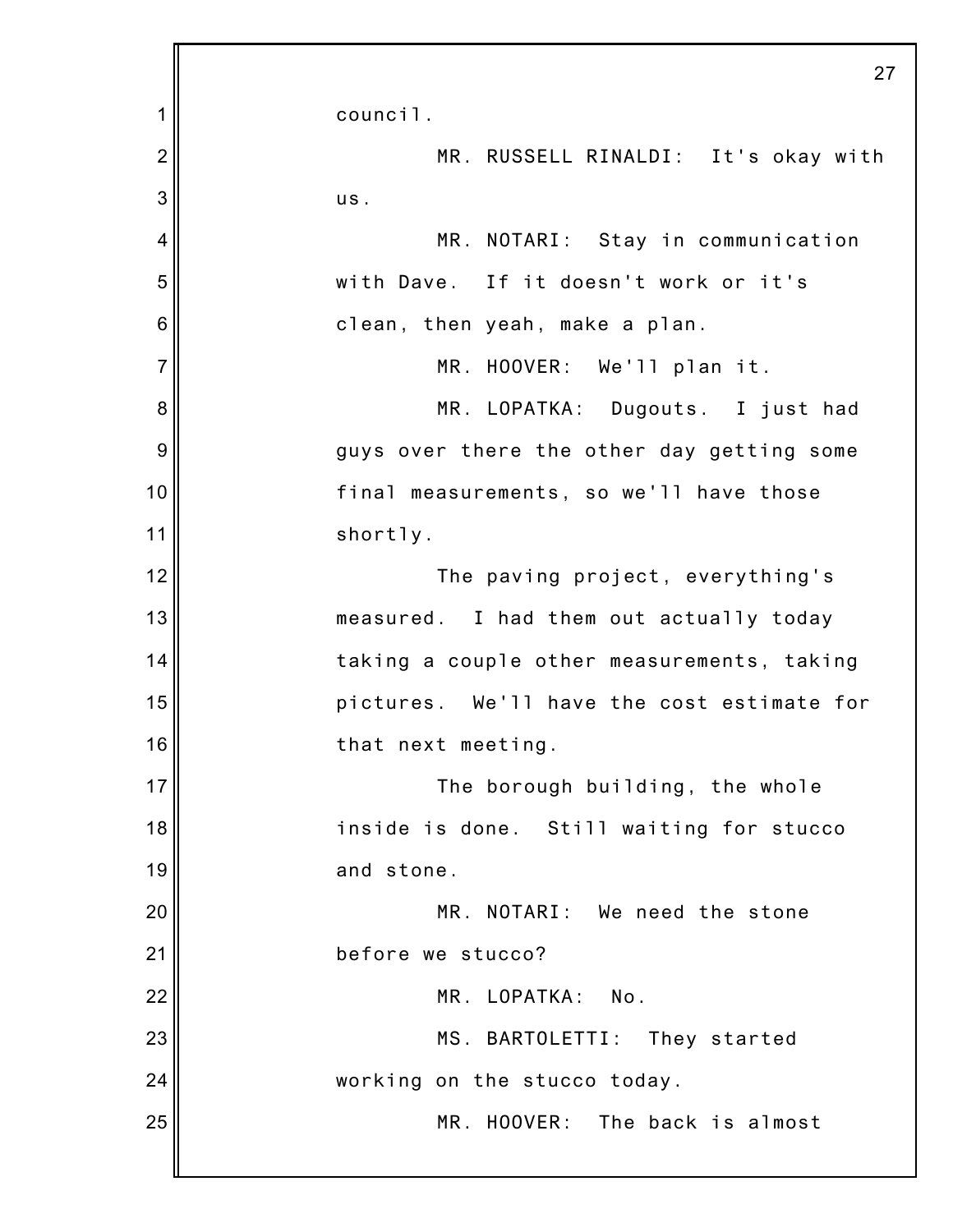|                | 28                                           |
|----------------|----------------------------------------------|
| 1              | done. Right?                                 |
| $\overline{2}$ | MR. LOPATKA: They put the final              |
| 3              | pave down in the back. I think Comcast was   |
| 4              | supposed to be coming this week.             |
| 5              | MS. BARTOLETTI: They came on Friday          |
| 6              | for the initial meeting and I'm waiting for  |
| $\overline{7}$ | the appointment this week.                   |
| 8              | MR. LOPATKA: They need to come and           |
| 9              | hook up the cable. Also, there's a line      |
| 10             | that runs to the elevator. We need that      |
| 11             | Comcast line because there's a phone jack on |
| 12             | the elevator, and it has to be in there      |
| 13             | before L&I will inspect the elevator.        |
| 14             | That's one thing we're waiting for. I think  |
| 15             | everything on the inside is almost done.     |
| 16             | They're just doing some touch up stuff here  |
| 17             | and there. It's really just the outside at   |
| 18             | this point.                                  |
| 19             | MR. NOTARI: Is the blue stone in             |
| 20             | transit? Is it on a ship in the Pacific?     |
| 21             | Stuck in a dock?                             |
| 22             | MR. LOPATKA: Last week, Friday,              |
| 23             | they said they were supposed to be getting   |
| 24             | it this week. Maybe not all of it but        |
| 25             | pieces. I don't know what that means         |
|                |                                              |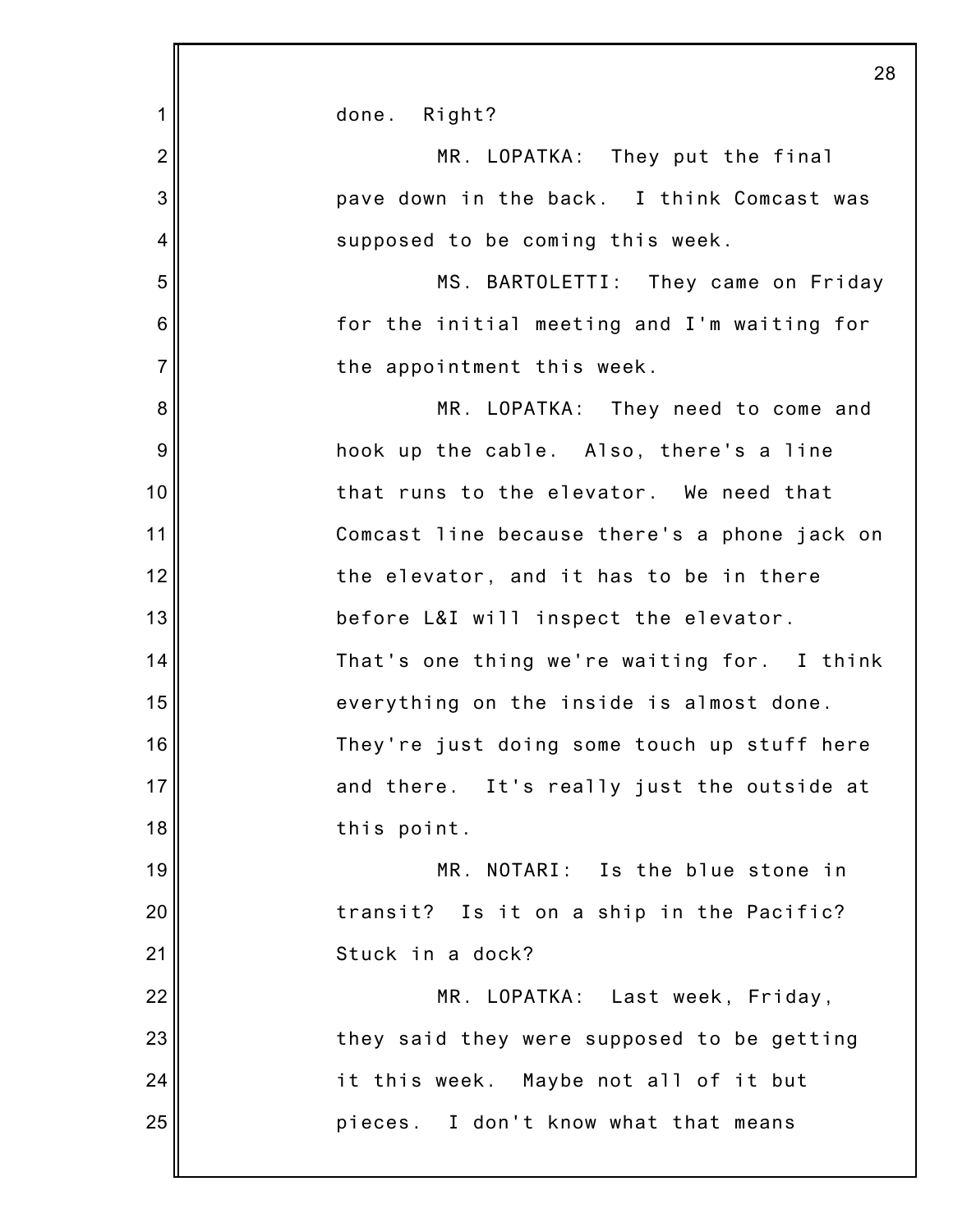|                | 29                                          |
|----------------|---------------------------------------------|
| 1              | because there's not that much of it.        |
| $\overline{2}$ | MR. NOTARI: They should deliver it          |
| 3              | right to the borough building.              |
| 4              | MR. LOPATKA: Well, there's not much         |
| 5              | of it, so I don't know what they're talking |
| 6              | about getting it in pieces. That's what I   |
| 7              | was told.                                   |
| 8              | MR. NOTARI: Where is the blue stone         |
| 9              | coming from? Who is the company?            |
| 10             | MR. LOPATKA: I don't know now               |
| 11             | because originally it was supposed to come  |
| 12             | from somewhere local.                       |
| 13             | MS. BARTOLETTI: Meshoppen?                  |
| 14             | MR. NOTARI: I could call and act            |
| 15             | crazy on the phone.                         |
| 16             | MR. LOPATKA: But those are the big          |
| 17             | items. I think they got the seed down in    |
| 18             | the back, top soil, seeded, paving done,    |
| 19             | stripe it, I think he said, next Monday or  |
| 20             | something, parking stalls, all that stuff.  |
| 21             | Just the front, really, that we need to     |
| 22             | $get -$                                     |
| 23             | MR. NOTARI: And we can't work on            |
| 24             | the front of the senior center until        |
| 25             | everybody's moved out of there. Correct?    |
|                |                                             |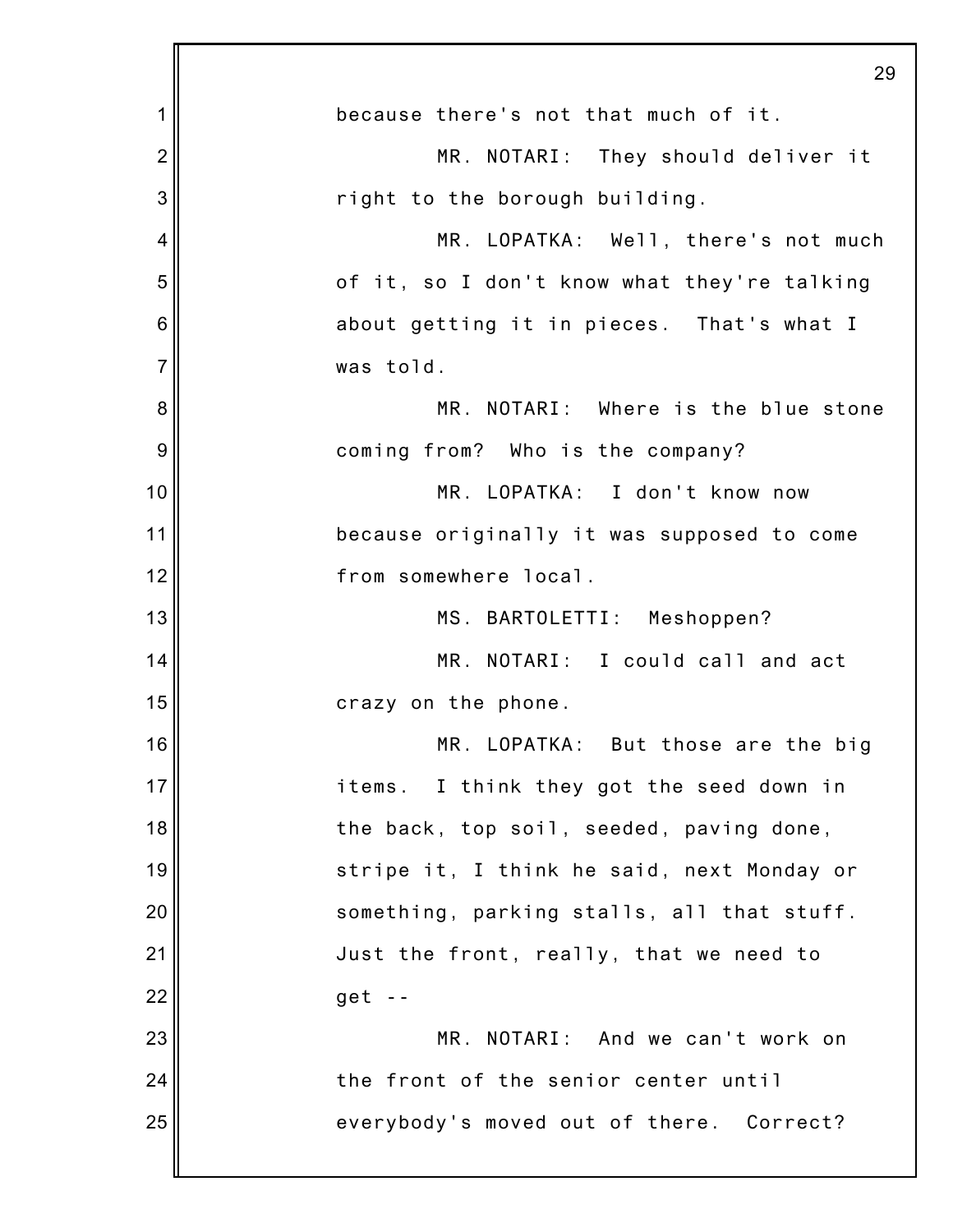1 2 3 4 5 6 7 8 9 10 11 12 13 14 15 16 17 18 19 20 21 22 23 24 25 30 MR. LOPATKA: Right, because they're going to basically take that whole wall out because that whole wall is windows. Again, windows and some of that stuff order-wise is going to take them a little time to get in anyway. So the focus was on getting the main building finished so we can get them -- MR. NOTARI: You can still order that stuff, though? MR. LOPATKA: Yes. They were approved for the change order, so I'm hoping that they're ordering everything. MR. NOTARI: That's what I hoped when we approved everything, the project, they would have ordered everything last year. I know you told me that's not how it works. MR. LOPATKA: Doesn't work that way. MR. NOTARI: So here we are three months overdue without any stone because we waited until May to order it. MR. RUSSELL RINALDI: Anything else, Dave? MR. LOPATKA: No. MR. RUSSELL RINALDI: Anybody have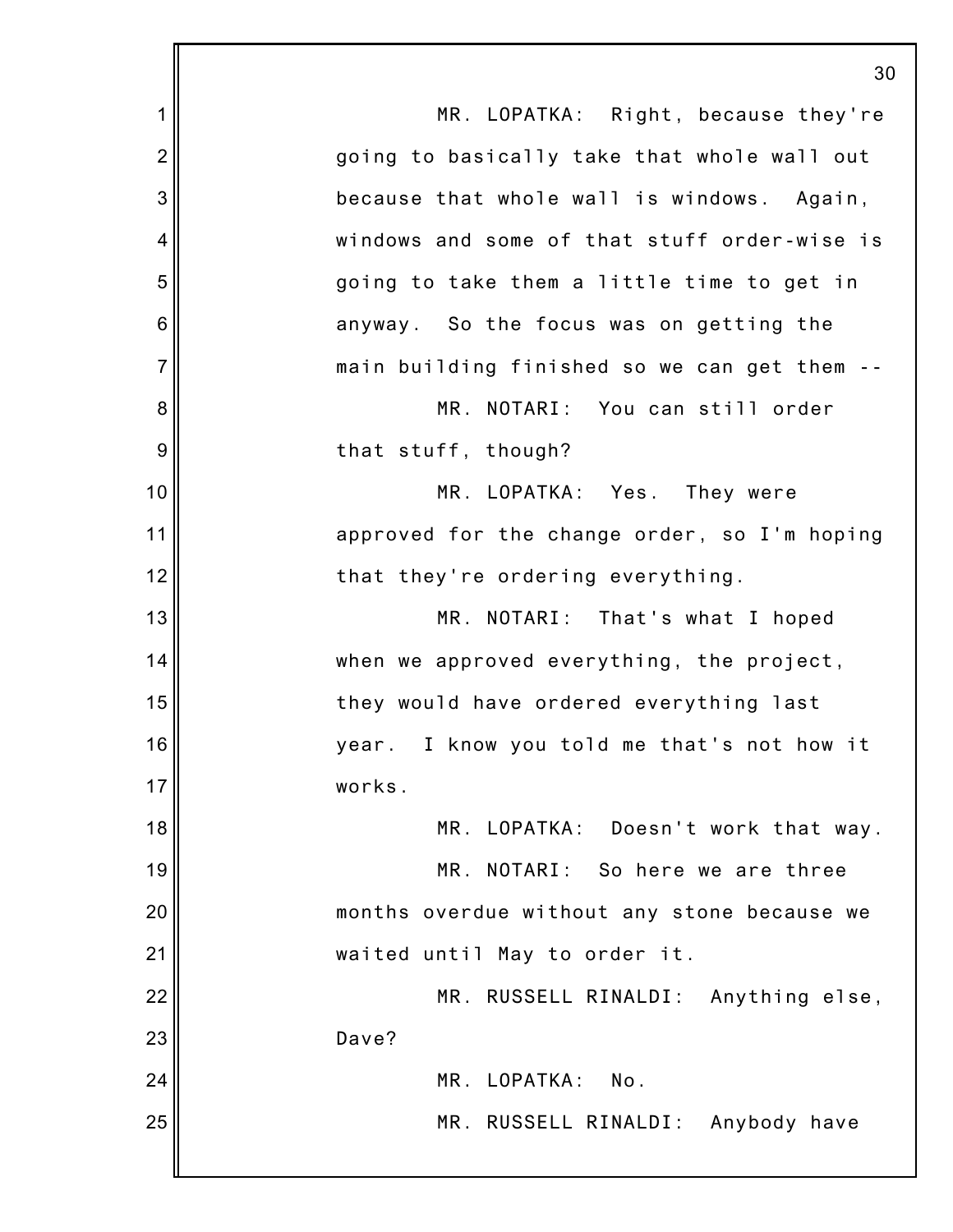|                 | 31                                           |
|-----------------|----------------------------------------------|
| 1               | any questions for Dave? Thanks, Dave.        |
| $\overline{2}$  | Police Chief, Jason Dubernas,                |
| 3               | anything for the agenda?                     |
| 4               | CHIEF DUBERNAS: No, I have nothing           |
| 5               | for the agenda. I just want to give you      |
| $6\phantom{1}6$ | guys an update on two things. Me and Mare    |
| $\overline{7}$  | got the body camera grant out last Thursday, |
| 8               | so that was submitted. Hopefully we'll hear  |
| 9               | something from them.                         |
| 10              | On another note, talking about the           |
| 11              | stucco guy, I'm not sure if you guys know    |
| 12              | who the stucco guy is. It's John Kelly.      |
| 13              | His son is the kid you see on the billboards |
| 14              | all over, the meet and greet tomorrow in     |
| 15              | Scranton. Jonathan Kelly. He qualified to    |
| 16              | fish the Bass Master Elite last year. He is  |
| 17              | a fishing professional at the age of 25.     |
| 18              | They live on Church Street. Born and raised  |
| 19              | in Old Forge.                                |
| 20              | MR. RUSSELL RINALDI: Anybody have            |
| 21              | any questions for the chief?                 |
| 22              | MR. LETTIERI: What about Spring              |
| 23              | The guy complained about speeding<br>Street? |
| 24              | up there. Did we find anything?              |
| 25              | CHIEF DUBERNAS: I'm always in the            |
|                 |                                              |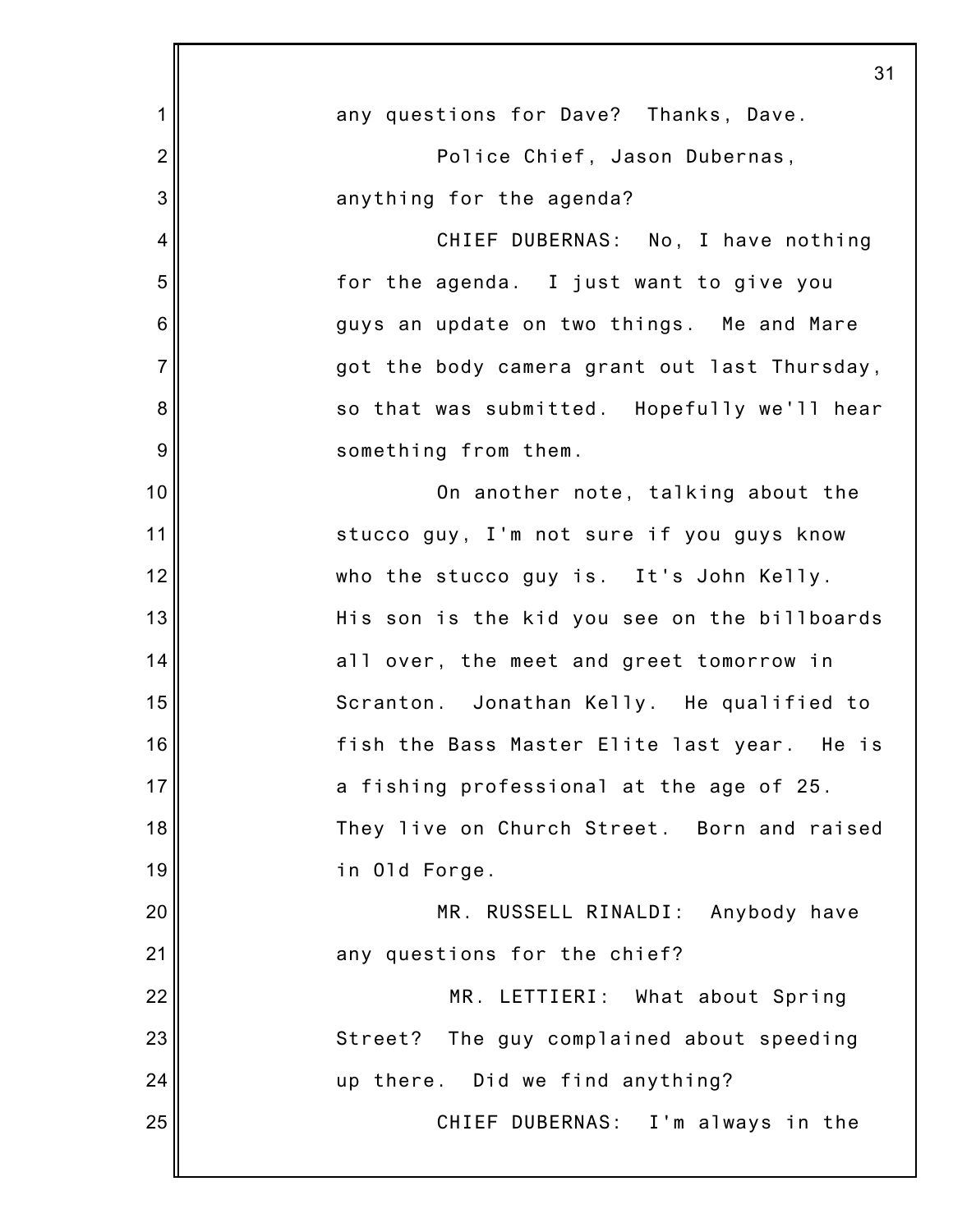|                | 32                                           |
|----------------|----------------------------------------------|
| 1              | heights. There's no way a car goes 60 miles  |
| $\overline{2}$ | an hour on Spring Street. I sit there, I     |
| 3              | don't see it.                                |
| $\overline{4}$ | MR. RUSSELL RINALDI: Anybody else            |
| 5              | have any questions for the chief? Thanks,    |
| 6              | Chief.                                       |
| $\overline{7}$ | Bill, solicitor. Anything for the            |
| 8              | agenda?                                      |
| 9              | ATTY. RINALDI: Yes. We're going to           |
| 10             | bring up the RFB Urban Research Development. |
| 11             | That's one item, try and get that passed.    |
| 12             | Anybody heard from the school                |
| 13             | district? Anything knew? Okay. If I could    |
| 14             | sit down with whoever on the sewer committee |
| 15             | and maybe we can hash out an updated sewer   |
| 16             | ordinance to get that finalized for the new  |
| 17             | year. We can go over how we want to put it   |
| 18             | all together.                                |
| 19             | MR. NOTARI: I thought we sent you            |
| 20             | all that.                                    |
| 21             | ATTY. RINALDI: There's so many               |
| 22             | parts of it. I just want some input.         |
| 23             | MR. HOOVER: We can also discuss the          |
| 24             | shutoff notice.                              |
| 25             | MR. NOTARI: How about Monday                 |
|                |                                              |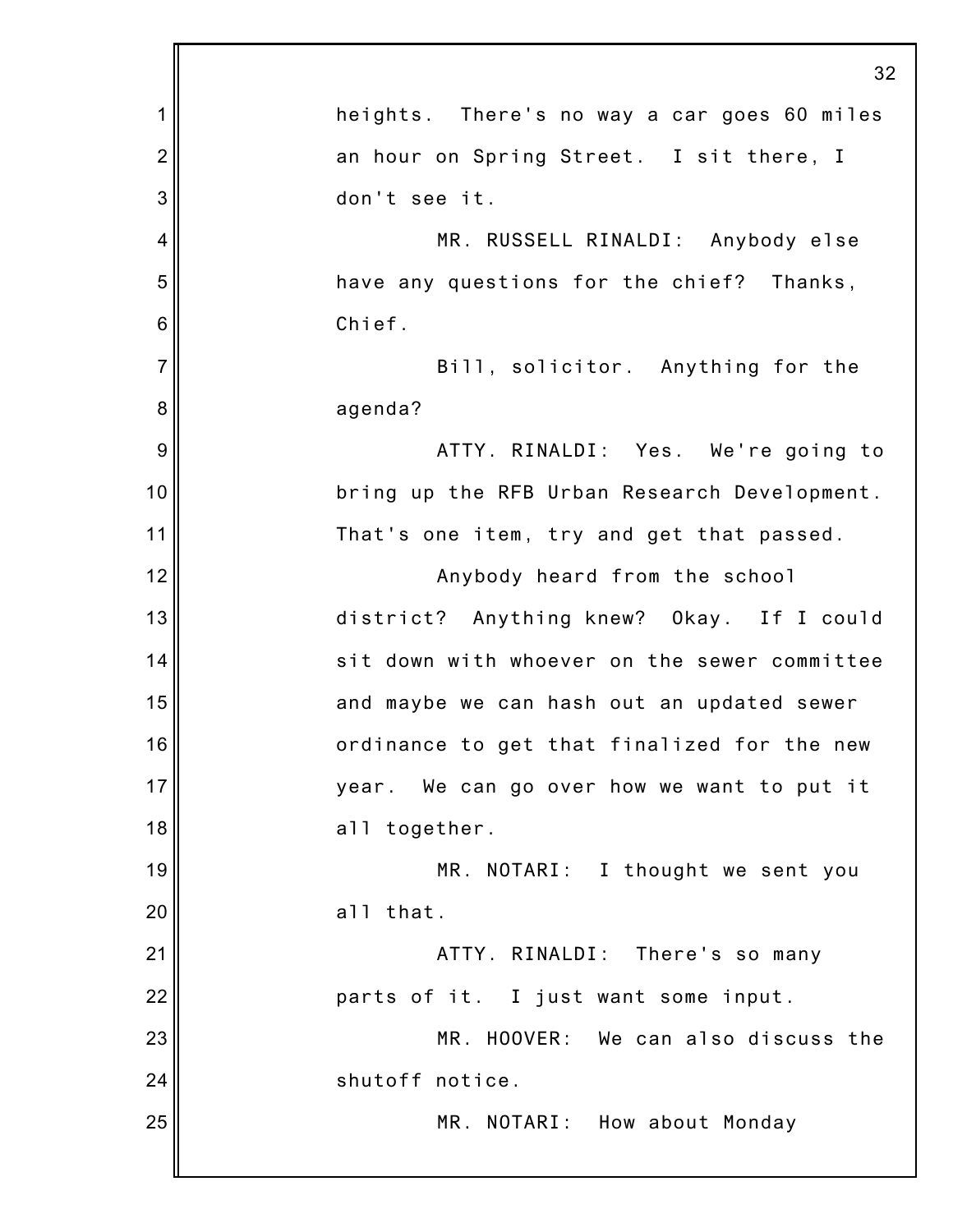|                | 33                                          |
|----------------|---------------------------------------------|
| 1              | afternoon?                                  |
| $\overline{2}$ | ATTY. RNALDI: Other than that, the          |
| 3              | police contract, that's it. That's all I    |
| 4              | have for the agenda. If we can have a quick |
| 5              | executive tonight.                          |
| 6              | MR. RUSSELL RINALDI: Sure. Anybody          |
| $\overline{7}$ | have questions for Bill? Thanks, Bill.      |
| 8              | Marylynn, borough manager, anything         |
| 9              | for the agenda?                             |
| 10             | MS. BARTOLETTI: We'll have a CDBG           |
| 11             | resolution to approve funding.              |
| 12             | Payment application for D&M. I              |
| 13             | think that's it.                            |
| 14             | MR. RUSSELL RINALDI: Anybody have           |
| 15             | any questions for Marylynn? Thanks, Mare.   |
| 16             | We'll go down the table, if anybody has     |
| 17             | anything. Mayor Legg?                       |
| 18             | MAYOR LEGG: I have nothing.                 |
| 19             | MR. FEBBO:<br>No.                           |
| 20             | MR. NOTARI: I'm good tonight.               |
| 21             | MR. LETTIERI: Just a question for           |
| 22             | The Heritage Trail?<br>Rick.                |
| 23             | MR. NOTARI: They weren't able to            |
| 24             | make it today, so they asked to reschedule. |
| 25             | We're on track for November.                |
|                |                                             |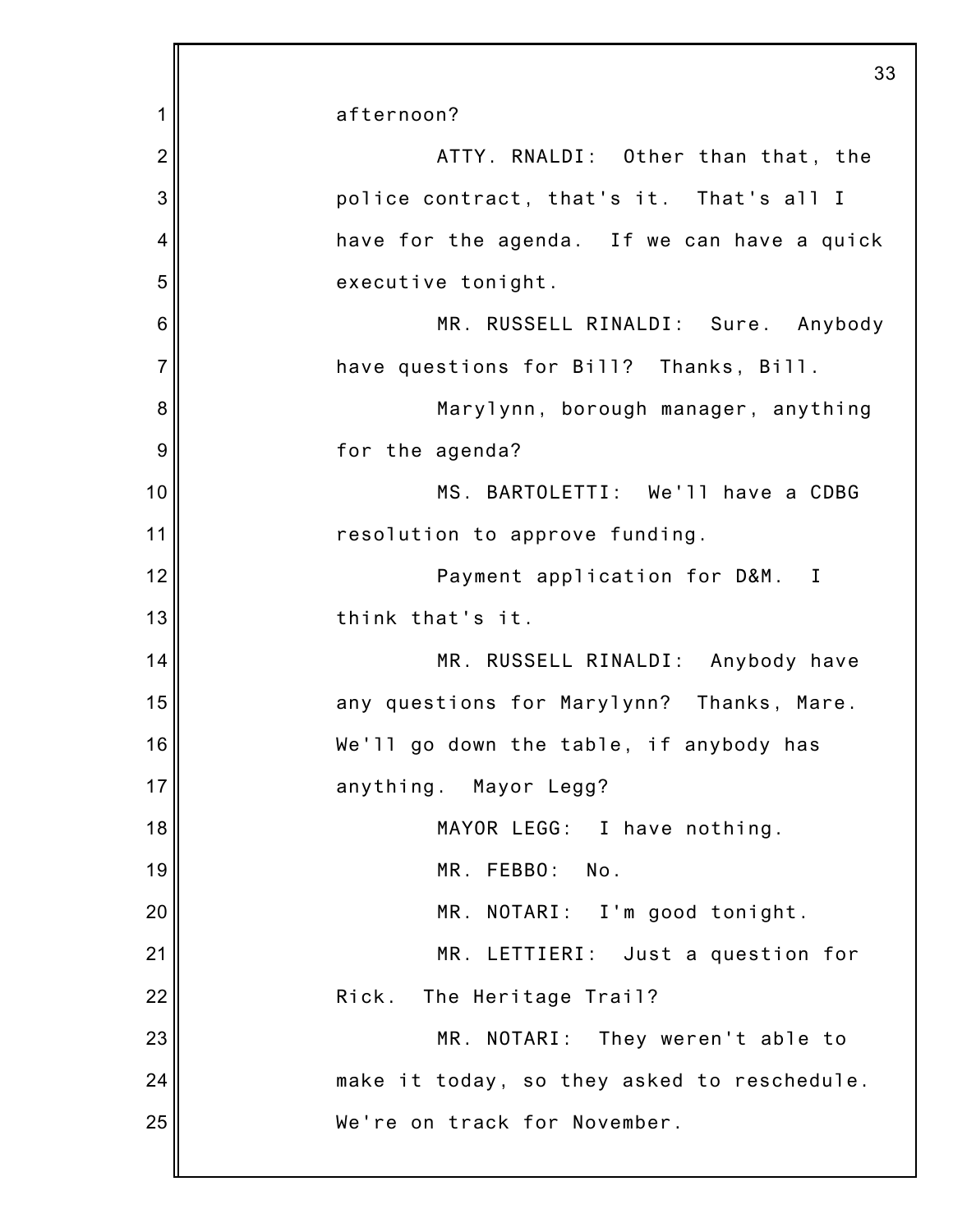|                | 34                                           |
|----------------|----------------------------------------------|
| 1              | MR. KOMENSKY: The only thing I have          |
| $\overline{2}$ | is I got the hazard mitigation grant         |
| 3              | information from PEMA today. I'll review it  |
| $\overline{4}$ | with Marylynn, see if we can do something    |
| 5              | with Lonesome Road. It literally came this   |
| 6              | morning. I'll review it and get it to        |
| $\overline{7}$ | Marylynn.                                    |
| 8              | MR. RUSSELL RINALDI: Councilman              |
| 9              | Hoover?                                      |
| 10             | MR. HOOVER: Just that Bob Legg did           |
| 11             | a good job the other day to Honor that       |
| 12             | gentleman, Carpelotti, at Arcaro & Genell's. |
| 13             | It was pretty nice. I enjoyed it. It was     |
| 14             | good. Marylynn was awarded two               |
| 15             | distinguished awards. Congratulations.       |
| 16             | MS. BARTOLETTI: Thank you.                   |
| 17             | MR. RUSSELL RINALDI: The only thing          |
| 18             | I have, Dave, I know we only touched on it   |
| 19             | once or twice. Anything about contacting     |
| 20             | PennDOT on Marion Street and Oak Street for  |
| 21             | a possible three-way street light, yellow    |
| 22             | blinking light, some type of --              |
| 23             | CHIEF DUBERNAS: I left multiple              |
| 24             | messages.                                    |
| 25             | MR. NOTARI: Why don't we call                |
|                |                                              |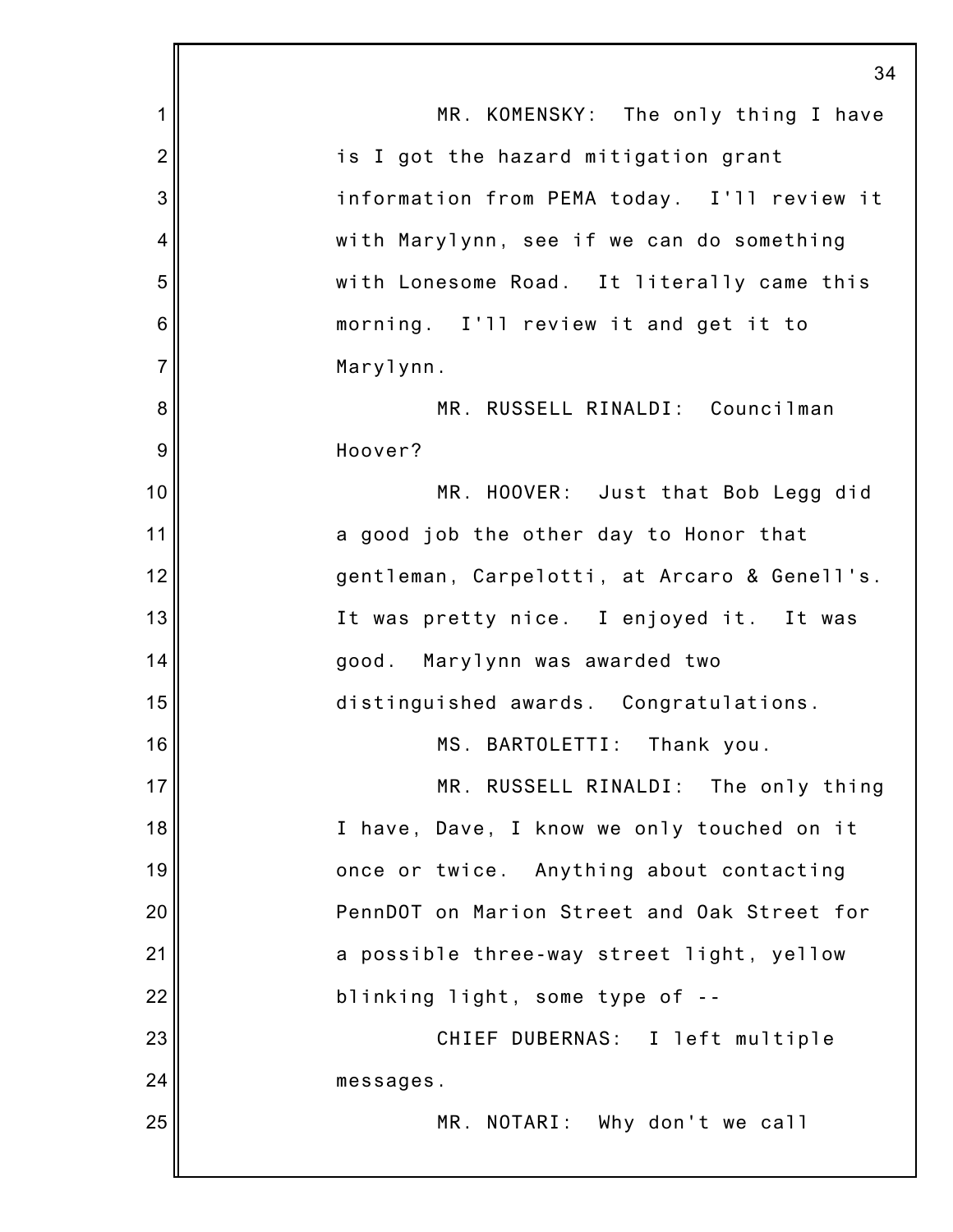|                | 35                                      |  |
|----------------|-----------------------------------------|--|
| 1              | April? She owes us a favor. Both of you |  |
| $\overline{2}$ | call her.                               |  |
| 3              | MR. RUSSELL RINALDI: That's all I       |  |
| 4              | have. Anyone from the public before we  |  |
| 5              | adjourn?                                |  |
| 6              | At this time the chair will             |  |
| $\overline{7}$ | entertain a motion to adjourn.          |  |
| 8              | MR. FEBBO: I'll make that motion.       |  |
| 9              | MR. RUSSELL RINALDI: By Councilman      |  |
| 10             | Febbo. All in favor?                    |  |
| 11             | (Unanimous. Meeting adjourned.)         |  |
| 12             |                                         |  |
| 13             |                                         |  |
| 14             |                                         |  |
| 15             |                                         |  |
| 16             |                                         |  |
| 17             |                                         |  |
| 18             |                                         |  |
| 19             |                                         |  |
| 20             |                                         |  |
| 21             |                                         |  |
| 22             |                                         |  |
| 23             |                                         |  |
| 24             |                                         |  |
| 25             |                                         |  |
|                |                                         |  |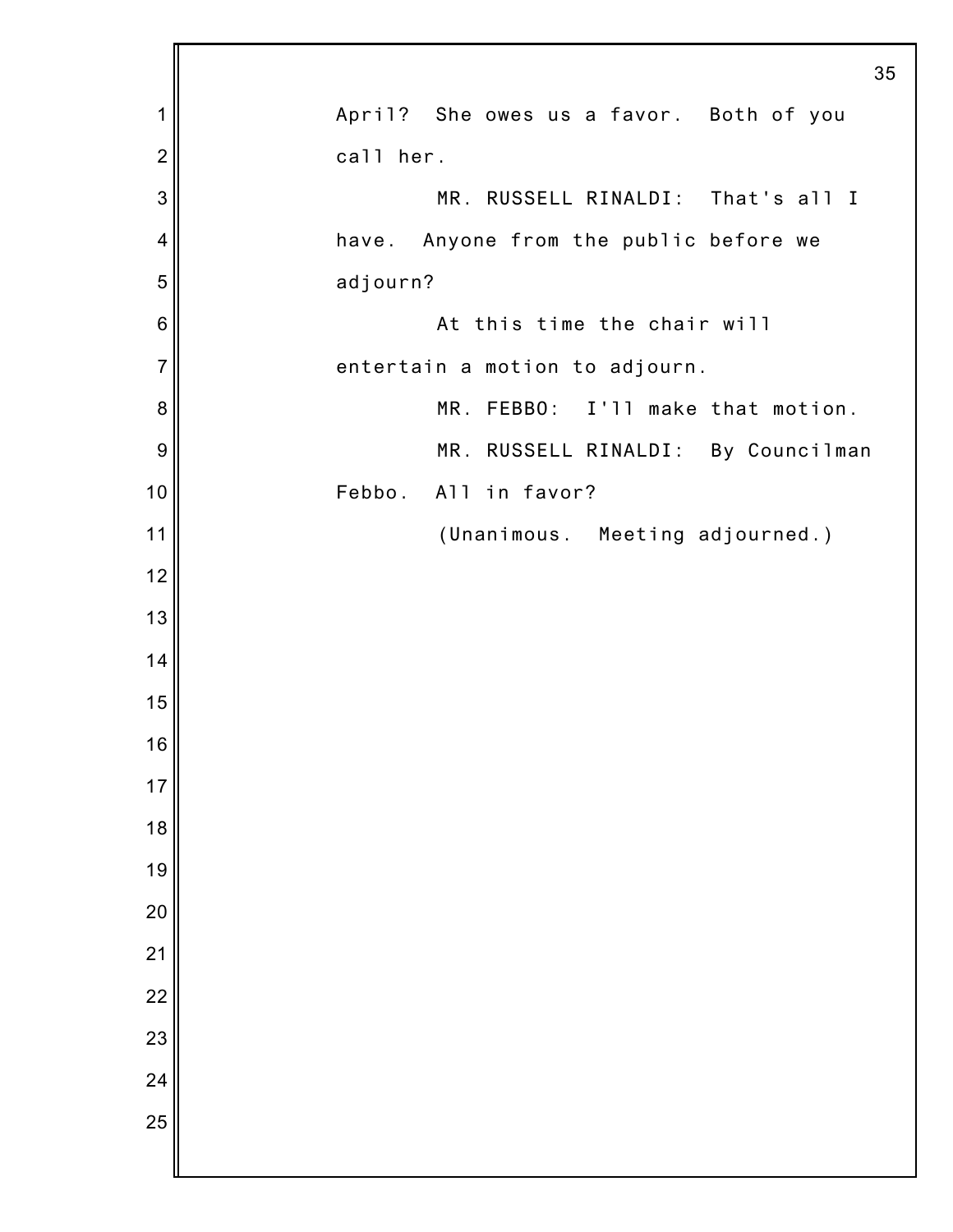|                  | 36                                                    |
|------------------|-------------------------------------------------------|
| 1                |                                                       |
| $\overline{2}$   | C E R T I F I C A T E                                 |
| $\mathbf{3}$     |                                                       |
| $\overline{4}$   | I hereby certify that I attended the foregoing        |
| $\sqrt{5}$       | proceeding, took stenographic notes of the same, that |
| $\,$ 6 $\,$      | the foregoing, consisting of 35 pages, is a true and  |
| $\overline{7}$   | correct copy, done to the best of my ability, of same |
| $\bf 8$          | and the whole thereof.                                |
| $\boldsymbol{9}$ |                                                       |
| 10               |                                                       |
| 11               |                                                       |
| 12               |                                                       |
| 13               |                                                       |
| 14               |                                                       |
| 15               |                                                       |
| 16               |                                                       |
| 17               |                                                       |
| 18               |                                                       |
| 19               |                                                       |
| 20               |                                                       |
| 21               |                                                       |
| 22<br>23         |                                                       |
| 24               | Mark Wozniak<br>Official Court Reporter               |
| 25               |                                                       |
|                  |                                                       |
|                  |                                                       |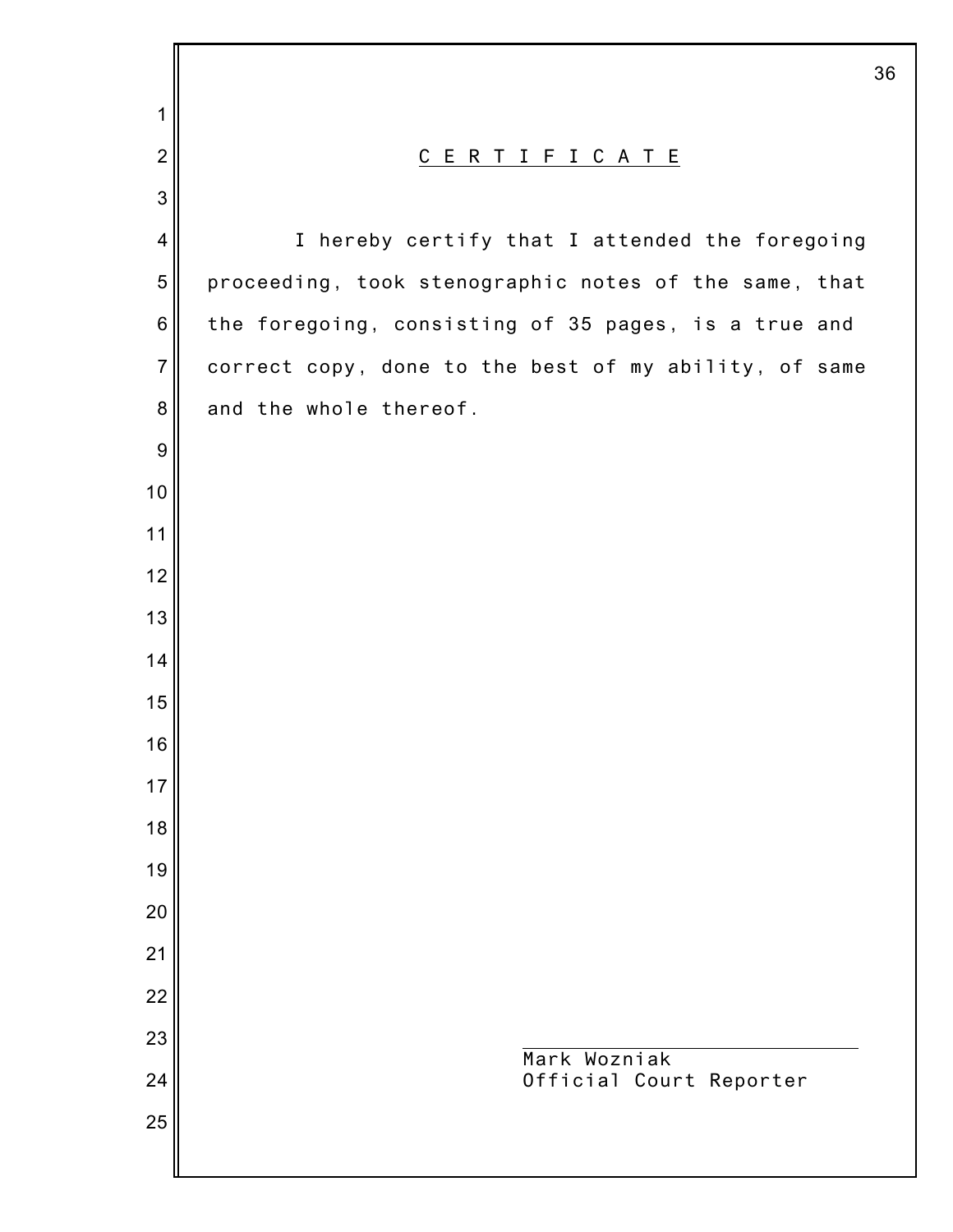|                                                      | Allegiance [2] - 2:4,<br>2:5                                | 18:1, 20:6, 20:10,<br>20:20, 20:23, 21:3,                  | check [2] - 21:8, 21:9<br>Cherokee [1] - 7:3               | council [3] - 3:5,<br>13:16, 27:1                             |
|------------------------------------------------------|-------------------------------------------------------------|------------------------------------------------------------|------------------------------------------------------------|---------------------------------------------------------------|
| $12$ [1] - 10:7                                      | alleviates $[1]$ - 10:16                                    | 21:10                                                      | Cherundolo [1] -                                           | Councilman [7] -                                              |
| 17th [2] - 3:4, 25:6<br>18s [1] - 12:24              | allowed [1] - 20:23<br>almost [2] - 27:25,                  | <b>Billy's</b> [1] - 18:1<br><b>bit</b> $[2] - 7:21, 12:5$ | 25:20<br><b>Cheyenne</b> $[1] - 9:2$                       | 2:10, 2:12, 2:14,<br>2:20, 2:22, 24:2,                        |
|                                                      | 28:15                                                       | bituminous $[1]$ - $9:20$                                  | Chief [2] - 31:2, 32:6                                     | 35:9                                                          |
| $\mathbf{2}$                                         | <b>amount</b> $[1] - 4:6$                                   | <b>blacktop</b> $[2] - 8:21$ ,                             | <b>CHIEF</b> $[6] - 16:2$                                  | councilman $[2] - 2:17$ ,<br>34:8                             |
| $2021$ [1] - 1:9                                     | anyway [1] - 30:6<br>Apache <sup>[2]</sup> - 9:2,           | 9:22<br><b>blinking</b> [1] - 34:22                        | 24:10, 26:6, 31:4,<br>31:25, 34:23                         | Councilwoman [1] -                                            |
| $25$ [1] - 31:17                                     | 26:20                                                       | blue [2] - 28:19, 29:8                                     | chief [3] - 24:18.                                         | 2:9                                                           |
| 3                                                    | apartment $[1]$ - 25:2                                      | Bob [1] - 34:10                                            | 31:21, 32:5                                                | couple [4] - 3:24,<br>9:21, 15:22, 27:14                      |
|                                                      | appealed $[1]$ - 25:8<br>application $[1]$ - 33:12          | <b>body</b> $[3] - 16:12$ ,<br>16:13, 31:7                 | Chris [5] - 14:19,<br>14:23, 21:12, 26:16                  | <b>course</b> [1] - 8:15                                      |
| $30$ [1] - 15:7                                      | appointment [1] -                                           | <b>booth</b> $[3] - 16:19$ ,                               | Church [2] - 14:10,                                        | court $[1] - 25:3$                                            |
| $35$ [1] - 36:6<br>$36$ [1] - 12:24                  | 28:7                                                        | 19:8, 19:12<br><b>born</b> [1] - $31:18$                   | 31:18<br>civil [2] - 22:11, 22:17                          | Court [2] - 1:25, 36:24<br>covered [2] - 8:22,                |
|                                                      | approve [1] - 33:11<br>approved [2] - 30:11,                | <b>Borough [1] - 2:25</b>                                  | clean $[5] - 10.4$ , 25.9,                                 | 13:1                                                          |
| 5                                                    | 30:14                                                       | <b>BOROUGH</b> [2] - 1:1,                                  | 25:22, 27:6                                                | crazy [1] - 29:15                                             |
| $5$ [1] - 1.9                                        | April [1] - 35:1                                            | 1:23<br><b>borough</b> $[5] - 3:6$ .                       | <b>clutch</b> [1] - 16:4<br>code [1] - 14:19               | creating $[1] - 17:10$<br>crest $[1] - 4:1$                   |
| 5th $[1] - 3.1$                                      | Arcaro [1] - 34:12<br>attended [1] - 36:4                   | 8:20, 27:17, 29:3,                                         | collapsed [2] - 13:21,                                     | crests $[1] - 3:25$                                           |
|                                                      | $ATTY$ [12] - 17:14,                                        | 33:8                                                       | 13:24                                                      | curb $[19] - 4.4, 4.15,$                                      |
| 6                                                    | 17:21, 18:7, 19:6,<br>19:14, 19:21, 24:20,                  | <b>box</b> [1] - 11:7<br><b>Boyko</b> [2] - $25:2$ ,       | collapsing $[1]$ - 13:25<br><b>Comcast [2] - 28:3.</b>     | 4:17, 5:5, 5:19, 7:25,<br>8:3, 8:8, 8:11, 8:14,               |
| $60$ [2] - 4:24, 32:1                                | 25:3, 25:7, 32:9,                                           | 25:10                                                      | 28:11                                                      | 8:22, 9:11, 9:14,                                             |
| 613-611 $[1]$ - 24:21                                | 32:21, 33:2                                                 | <b>break</b> [1] - 14:4                                    | coming [16] - 3:13,                                        | 9:15, 9:20, 9:21,                                             |
| 7                                                    | <b>AVENUE</b> [1] - 1:12<br>Avenue [2] - 10:20,             | <b>bring</b> $[1]$ - 32:10<br><b>bringing</b> $[1] - 10:3$ | 5:2, 5:3, 5:4, 5:5,<br>5:7, 6:12, 7:2, 7:23,               | 11:24, 11:25<br>cuts $[2] - 8.9, 11.18$                       |
| $70$ [1] - 9:16                                      | 16:16                                                       | broom [1] - 26:9                                           | 8.8, 9.3, 9.4, 9.11,                                       |                                                               |
| $75$ [1] - 9:17                                      | Avvisato <sub>[1]</sub> - 2:10                              | <b>brought</b> $[1] - 3:21$                                | 13:17, 28:4, 29:9                                          | D                                                             |
| $7:00$ [1] - 1:10                                    | awarded [1] - 34:14                                         | <b>build</b> $[1]$ - 11:11                                 | <b>committee</b> $[1]$ - 32:14                             |                                                               |
|                                                      |                                                             |                                                            |                                                            | D&M $[1]$ - 33:12                                             |
|                                                      | awards [1] - 34:15                                          | <b>building</b> [10] - 17:6,<br>17:20, 18:21, 18:24,       | communication [1] -<br>27:4                                | Dave [11] - 3:21, 3:22,                                       |
| 8                                                    | B                                                           | 23:8, 24:6, 24:11,                                         | company [2] - 14:9,                                        | 7:12, 10:21, 11:1,                                            |
| $80$ [2] - 4:24, 9:16                                | babysit [1] - 22:19                                         | 27:17, 29:3, 30:7                                          | 29.9<br><b>COMPANY</b> [1] - 1:11                          | 26:17, 27:5, 30:23,<br>31:1, 34:18                            |
|                                                      | <b>backs</b> $[1] - 7.4$                                    | built [3] - 9:12, 9:21,<br>18:21                           | complained [1] -                                           | days [2] - 5:17, 15:7                                         |
| A                                                    | <b>bad</b> $[1] - 13:6$                                     | <b>business</b> [2] - 17:9,                                | 31:23                                                      | <b>dead</b> [1] - 15:19                                       |
| abandoned [1] - 26:12                                | <b>BARTOLETTI</b> [12]-<br>1:23, 2:9, 2:12, 2:14,           | 20:16                                                      | complaining [1] -<br>24:16                                 | deal $[1] - 5:15$<br>debris [1] - 14:3                        |
| ability [1] - 36:7<br>able [5] - 10:7, 22:8,         | 2:17, 2:20, 2:22,                                           |                                                            | complaints [1] - 14:14                                     | definitely [2] - 7:19,                                        |
| 25:18, 26:4, 33:23                                   | 27:23, 28:5, 29:13,<br>33:10, 34:16                         | cable [1] - 28:9                                           | concern [1] - 16:14                                        | 13:19<br><b>deliver</b> [1] - 29:2                            |
| absent $[1] - 2:10$                                  | <b>basement</b> [1] - 5:13                                  | camera [2] - 13:12,                                        | concrete [1] - 12:10<br>congratulations [1] -              | department $[2] - 3:4$ ,                                      |
| $act_{[1]} - 29:14$<br><b>activity</b> $[1] - 24:17$ | <b>basin</b> $[2]$ - 10:9, 10:13                            | 31:7                                                       | 34:15                                                      | 19:16                                                         |
| actual $[1] - 8:14$                                  | <b>basins</b> $[1]$ - 10:4                                  | car $[5]$ - 9:24, 15:24,<br>16:2, 20:11, 32:1              | consisting $[1]$ - 36:6                                    | depression $[1]$ - $13:25$<br>Development [1] -               |
| <b>add</b> [1] - $3:7$                               | <b>Bass</b> $[1] - 31:16$<br>bays [3] - 17:5, 17:7,         | <b>care</b> [2] - 7:13, 13:3                               | contact [5] - 10:24,<br>21:21, 22:25, 23:12,               | 32:10                                                         |
| <b>address</b> $[1] - 3.9$<br>Adeline [1] - 3:18     | 17:24                                                       | Carpelotti [1] - 34:12                                     | 24:8                                                       | Dianne [1] - 14:12                                            |
| <b>adjourn</b> $[2] - 35.5$ ,                        | <b>bends</b> $[1]$ - 13:11<br><b>best</b> [1] - $36:7$      | cars [3] - 15:20, 15:22,<br>25:16                          | contacting $[1]$ - 34:19                                   | different [2] - 13:11,<br>19:1                                |
| 35:7<br>adjourned $[1] - 35:11$                      | <b>between</b> $[3] - 6:14$ ,                               | catch [5] - 9.9, 10.4,                                     | <b>contract</b> $[1] - 33.3$<br>coordinate [1] - 19:22     | <b>dip</b> [1] - 12:16                                        |
| <b>afternoon</b> [1] - 33:1                          | 7:24, 19:22                                                 | 10:8, 10:9, 10:13                                          | copy $[1] - 36:7$                                          | <b>discuss</b> [1] - 32:23                                    |
| age [1] - 31:17                                      | <b>big</b> [4] - 11:6, 12:23,<br>14:15, 29:16               | causing $[2] - 6.6, 6.10$<br><b>CDBG</b> $[1]$ - 33:10     | <b>corner</b> [1] - 25:14<br><b>correct</b> $[3] - 8:17$ , | distinguished [1] -<br>34:15                                  |
| agenda [11] - 3:2,<br>3:13, 3:15, 14:20,             | <b>bill</b> [3] - 17:13, 18:4,                              | cement [1] - 8:14                                          | 29:25, 36:7                                                | <b>district</b> $[1] - 32:13$                                 |
| 26:18, 26:20, 31:3,                                  | 32:7                                                        | center [1] - 29:24                                         | <b>correctly</b> $[1] - 8.15$                              | dock [2] - 23:4, 28:21                                        |
| 31:5, 32:8, 33:4,<br>33.9                            | <b>Bill</b> $[3] - 17:19, 33:7$<br>billboards $[1] - 31:13$ | <b>certify</b> $[1] - 36.4$<br>chair $[1] - 35.6$          | cost [1] - 27:15<br><b>COUNCIL</b> $[3] - 1:1$ ,           | documentation [1] -<br>5:25<br><b>done</b> [6] - 14:9, 27:18, |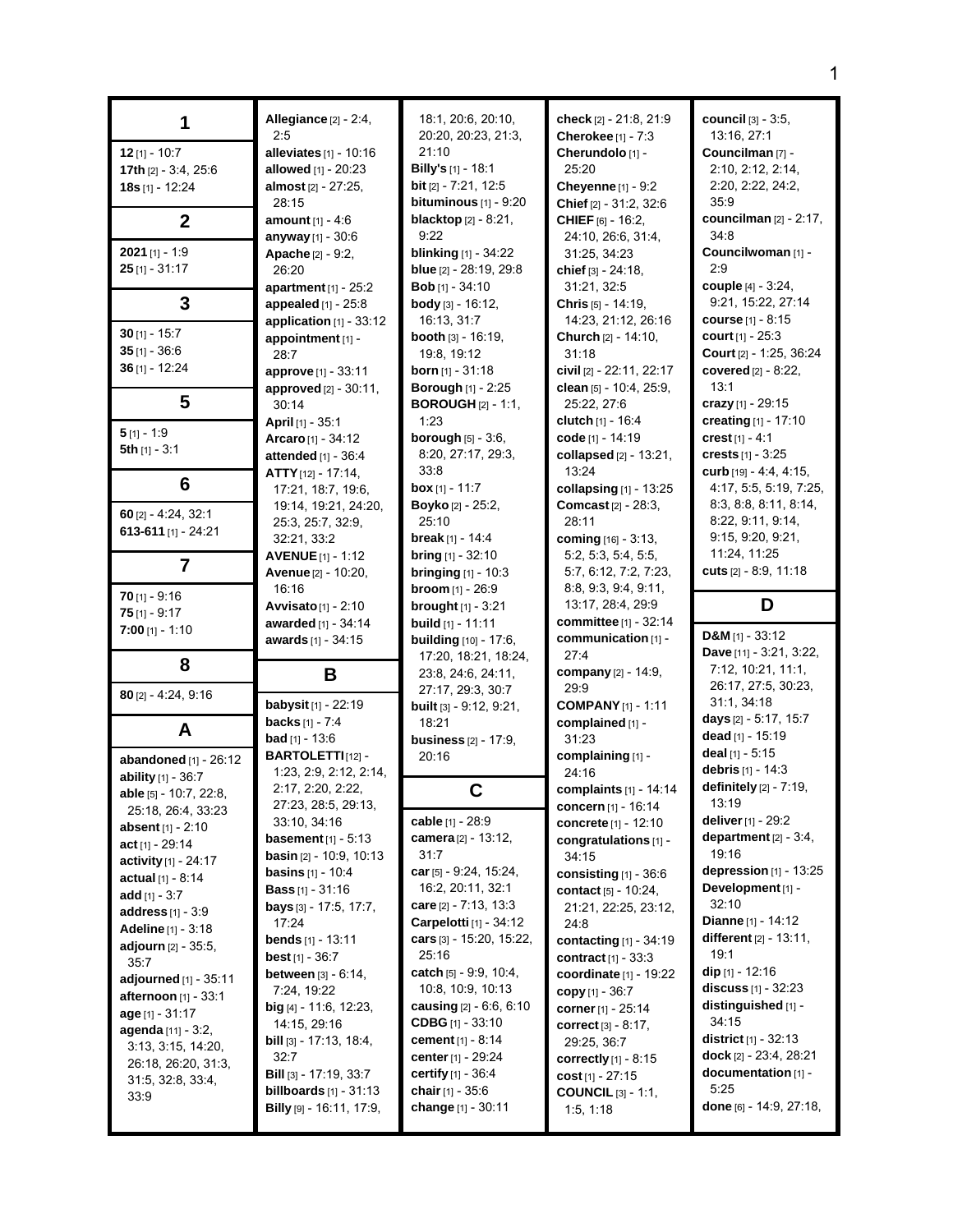| 28:1, 28:15, 29:18,<br>36:7<br>door $[2] - 5:22, 5:23$<br>doors [3] - 17:16,<br>17:18, 17:21                                                                                                                                                                                                                                          | everyplace $[1]$ - $7:3$<br>executive [1] - 33:5<br>eye [1] - 21:5<br>F                                                                                                                                                                                                              | 14:10, 24:4, 29:21,<br>29:24<br>fuel [1] - 21:5<br>funding [1] - 33:11<br>future [1] - 15:10                                                                                                                                         | 23:7, 23:14, 23:22,<br>23:25, 24:13, 24:18,<br>25:1, 25:5, 25:9,<br>25:25, 26:10, 26:14<br><b>hash</b> $[1] - 32:15$                                                                                                                                                                                  | inlet $[7] - 4.5, 4.12$ ,<br>4:17, 4:24, 7:18, 9:9,<br>12:9<br>inlets [4] - 6:11, 7:24,<br>11:4, 13:1                                                                                                                                                                                                                        |
|---------------------------------------------------------------------------------------------------------------------------------------------------------------------------------------------------------------------------------------------------------------------------------------------------------------------------------------|--------------------------------------------------------------------------------------------------------------------------------------------------------------------------------------------------------------------------------------------------------------------------------------|--------------------------------------------------------------------------------------------------------------------------------------------------------------------------------------------------------------------------------------|-------------------------------------------------------------------------------------------------------------------------------------------------------------------------------------------------------------------------------------------------------------------------------------------------------|------------------------------------------------------------------------------------------------------------------------------------------------------------------------------------------------------------------------------------------------------------------------------------------------------------------------------|
| down $[24] - 5:2, 5:3,$<br>5:4, 5:7, 5:25, 6:12,<br>6.14, 6.16, 6.20,<br>7:23, 9:3, 9:11, 10:1,<br>11:17, 11:19, 11:23,<br>11:25, 21:7, 24:1,<br>25:11, 28:3, 29:17,<br>32:14, 33:16<br><b>DPW</b> $[1] - 3:12$<br>drain [2] - 10:7, 12:25<br><b>Drake's</b> $[2] - 13:16$ ,<br>13:20<br><b>Drive</b> [1] - 9:2<br>drive [6] - 11:10, | fair $[1] - 4:6$<br>fairly $[1] - 4.15$<br>favor [2] - 35:1, 35:10<br>FEBBO [26] - 1:20,<br>2:11, 3:18, 5:10,<br>5:24, 6:24, 7:12,<br>9:20, 10:11, 13:8,<br>13:15, 14:8, 14:14,<br>15:13, 16:18, 16:22,<br>17:1, 18:4, 18:20,<br>19.9, 24.24, 25.13,<br>25:23, 26:22, 33:19,<br>35:8 | G<br>garage [3] - 5:22,<br>5:23, 15:2<br>Garber [1] - 14:25<br>Gary [1] - 23:1<br>gas [1] - 14:9<br>Gaylord [1] - 21:18<br>Genell's [1] - 34:12<br>gentleman [1] - 34:12<br>gentlemen $[2] - 2:2$ ,<br>2:24<br>Gilchrist [6] - 16:8, | hazard [1] - 34:2<br>heads $[1] - 3.5$<br>hear [2] - 22:21, 31:8<br>heard [2] - 15:2, 32:12<br>heavy $[3] - 4.9, 6.23,$<br>6.25<br>height [1] - 8:12<br>heights [1] - 32:1<br>Heights [1] - 24:13<br>Heinerfeld [2] - 24:7,<br>24:9<br>help $[1] - 9:22$<br>hereby [1] - 36:4<br>Heritage [1] - 33:22 | input [1] - 32:22<br><b>inserted</b> $[1] - 13:23$<br>inside $[4] - 23.8$ ,<br>24:11, 27:18, 28:15<br><b>inspect</b> $[1]$ - 28:13<br>intense [1] - 7:6<br>intersecting [1] - 5:8<br>issue [6] - 15:10.<br>15:16, 17:10, 18:16,<br>22:14, 22:17<br><b>issues</b> $[2] - 6:22, 18:9$<br>item [1] - 32:11<br>items [1] - 29:17 |
| 12:21, 17:22, 25:19,<br>25:23, 26:4                                                                                                                                                                                                                                                                                                   | Febbo [2] - 2:10,<br>35:10                                                                                                                                                                                                                                                           | 16:17, 17:15, 17:20,<br>18:16, 21:7                                                                                                                                                                                                  | high [4] - 4:15, 5:22,<br>8:3, 9:14                                                                                                                                                                                                                                                                   | J                                                                                                                                                                                                                                                                                                                            |
| driveway [11] - 4:5,<br>4:12, 6:20, 7:21, 8:4,<br>9.1, 9.5, 9.6, 9.7,<br>9:25, 26:7<br><b>Dubernas</b> $[1] - 31:2$                                                                                                                                                                                                                   | feet [6] - 4:25, 9:17,<br>9:18, 12:5, 13:21<br>fence $[1] - 22:7$<br>few $[1] - 26:10$<br>filed [1] - 24:22                                                                                                                                                                          | Gilchrist's [1] - 18:20<br>qrandfathered [8] -<br>17:1, 18:5, 19:1,<br>19:3, 19:4, 19:5,<br>19:18, 20:4                                                                                                                              | higher [2] - 9:12, 9:21<br>hiking [1] - 26:1<br>hill $[1] - 7:2$<br>himself [1] - 15:25                                                                                                                                                                                                               | jack [1] - 28:11<br>jail [3] - 15:17, 15:18,<br>16:1<br>JAMES [1] - 1:21<br>Jason [1] - $31:2$                                                                                                                                                                                                                               |
| <b>DUBERNAS</b> [6] - 16:2,<br>24:10, 26:6, 31:4,<br>31:25, 34:23<br>dugouts $[1] - 27.8$<br>during [2] - 3:23, 13:5                                                                                                                                                                                                                  | fill $[1]$ - 3:19<br>fills $[1] - 9.6$<br>final $[2] - 27:10, 28:2$<br>finalized $[1]$ - 32:16<br>fine $[1] - 16:12$                                                                                                                                                                 | grant $[2] - 31:7, 34:2$<br>gravel [1] - 6:15<br>greet [1] - 31:14<br>grocery [4] - 21:18,<br>21:19, 22:2, 22:19                                                                                                                     | homework [1] - 18:13<br>Honor [1] - 34:11<br>hook $[1]$ - 28:9<br>HOOVER [21] - 1:21,<br>2:13, 5:1, 5:8, 5:16,<br>6:17, 7:15, 11:21,                                                                                                                                                                  | jet $[1] - 14.7$<br>job [1] - 34:11<br>Joe $[15] - 3.12, 3.17,$<br>3:19, 4:7, 5:21, 5:24,<br>10:11, 10:18, 10:19,                                                                                                                                                                                                            |
| Е                                                                                                                                                                                                                                                                                                                                     | finished $[1] - 30:7$<br>fire $[1] - 21.5$<br>first $[6] - 6.4, 17.5,$                                                                                                                                                                                                               | <b>guarantee</b> $[1] - 6:19$<br>guess [2] - 10:22,<br>13:22                                                                                                                                                                         | 12:4, 12:14, 14:2,<br>14:11, 14:16, 14:24,                                                                                                                                                                                                                                                            | 10:20, 13:8, 14:18,<br>21.9, 26:22<br><b>John</b> [1] - $31:12$                                                                                                                                                                                                                                                              |
| <b>e-mails</b> $[1]$ - 21:22<br><b>EAGLE</b> [1] - 1:11<br>EAGLE-MCCLURE [1]                                                                                                                                                                                                                                                          | 17:7, 17:24, 18:21,<br>26:24<br>fish [1] - 31:16                                                                                                                                                                                                                                     | gutted [1] - 23:9<br>guy [4] - 23:18, 31:11,<br>31:12, 31:23                                                                                                                                                                         | 15.6, 15:20, 23:18,<br>27:7, 27:25, 32:23,<br>34:10<br>Hoover [2] - 2:12, 34:9                                                                                                                                                                                                                        | Jonathan [1] - 31:15<br>Joseph [1] - 3:12                                                                                                                                                                                                                                                                                    |
| $-1:11$<br>eating $[1] - 8:10$                                                                                                                                                                                                                                                                                                        | fishing [1] - 31:17<br>five [1] - 12:5                                                                                                                                                                                                                                               | guys [9] - 4:13, 13:2,<br>13:4, 13:7, 16:15,                                                                                                                                                                                         | hoped $[1] - 30:13$                                                                                                                                                                                                                                                                                   | K                                                                                                                                                                                                                                                                                                                            |
| edge $[4] - 5.6, 11.15,$<br>11:17, 11:19<br>eight [1] - 13:21                                                                                                                                                                                                                                                                         | $fix$ [3] - 4:11, 13:22,<br>17:3<br>flea [1] - $21.24$                                                                                                                                                                                                                               | 18.8, 27:9, 31:6,<br>31:11                                                                                                                                                                                                           | hopefully [1] - 31:8<br>hoping [1] - 30:11<br>$HOSE [1] - 1:11$<br>hostile [2] - 22:12,                                                                                                                                                                                                               | Kardos [3] - 24:24,<br>25:1, 25:4<br>keep [2] - 21:5, 25:21                                                                                                                                                                                                                                                                  |
| elementary $[1] - 4:19$                                                                                                                                                                                                                                                                                                               | flipping $[1] - 26.7$                                                                                                                                                                                                                                                                | H                                                                                                                                                                                                                                    | 22:16                                                                                                                                                                                                                                                                                                 | <b>keeps</b> $[1] - 5:13$                                                                                                                                                                                                                                                                                                    |
| elevator [3] - 28:10,<br>28:12, 28:13<br><b>Elite</b> $[1] - 31:16$<br>employed [4] - 16:11,<br>17:25, 20:6, 21:10<br>end $[1] - 3.10$                                                                                                                                                                                                | flooded $[1] - 5:13$<br>focus $[1] - 30.6$<br><b>Ford</b> $[1]$ - 10:3<br>foregoing $[2] - 36.4$ ,<br>36:6<br>forever [1] - 16:10                                                                                                                                                    | half [4] - 4:4, 7:22, 8:3,<br>24:19<br><b>handle</b> $[1] - 7:4$<br>hands $[1] - 22:14$<br>hard $[1] - 5:19$                                                                                                                         | hour [1] - 32:2<br>house $[6] - 6:14$ ,<br>10:10, 12:1, 14:12,<br>25:14, 25:19<br><b>houses</b> $[1]$ - 26:10                                                                                                                                                                                         | Kelly [2] - 31:12, 31:15<br>Keyser [3] - 10:20,<br>12:17, 16:16<br><b>kid</b> [3] - 15:16, 15:23,<br>31:13<br>kids [1] - 24:11                                                                                                                                                                                               |
| enforcement/zoning<br>$[1] - 14.19$                                                                                                                                                                                                                                                                                                   | <b>FORGE</b> [3] - 1:1, 1:2,                                                                                                                                                                                                                                                         | hardware [1] - 14:4<br><b>Hart</b> [1] - 14:19                                                                                                                                                                                       | ı                                                                                                                                                                                                                                                                                                     | <b>kind</b> $[9] - 11.7, 11.18$<br>12:10, 12:12, 13:12,                                                                                                                                                                                                                                                                      |
| <b>Engineer</b> [1] - 26:17<br>enjoyed $[1]$ - 34:13<br>entertain [1] - 35:7<br>equipment [3] - 20:13,<br>20:19, 20:20<br><b>ESQUIRE</b> $[1]$ - 1:22<br><b>estimate</b> $[1] - 27:15$<br>evening $[1] - 2.1$<br>events $[1] - 3:24$                                                                                                  | 1:13<br>Forge [2] - 2:25, 31:19<br>forget [1] - 24:20<br><b>four</b> $[5] - 6.4$ , $7.10$ ,<br>10:5, 11:3, 12:5<br>freak [1] - $5:14$<br><b>Friday</b> $[2] - 28:5$ ,<br>28:22<br>front $[9] - 4.4, 8.4,$<br>10:9, 13:9, 14:4,                                                       | HART [37] - 14:21,<br>15:1, 15:8, 15:15,<br>15:22, 16:9, 16:17,<br>16:20, 16:24, 17:2,<br>17:17, 17:23, 18:13,<br>19:11, 19:19, 20:2,<br>20:5, 20:12, 21:2,<br>21:15, 21:19, 22:3,<br>22.9, 22.18, 22.24,                            | idea [1] - 8:24<br>$IN [1] - 1:5$<br>inch $[6] - 4.3, 4.4, 6.4,$<br>8:2, 10:5, 10:7<br>inches $[2] - 8.3, 9.21$<br>indication $[1] - 4.14$<br>information [3] -<br>22:25, 24:1, 34:3<br><b>initial</b> $[1] - 28.6$                                                                                   | 14:8, 16:12, 20:12,<br>24:1<br>knowing [1] - 10:16<br>knows [2] - 13:16,<br>21:2<br>Komensky [1] - 2:15<br>KOMENSKY [8] -<br>2:16, 16:7, 19:24,<br>20:3, 22:23, 23:3,                                                                                                                                                        |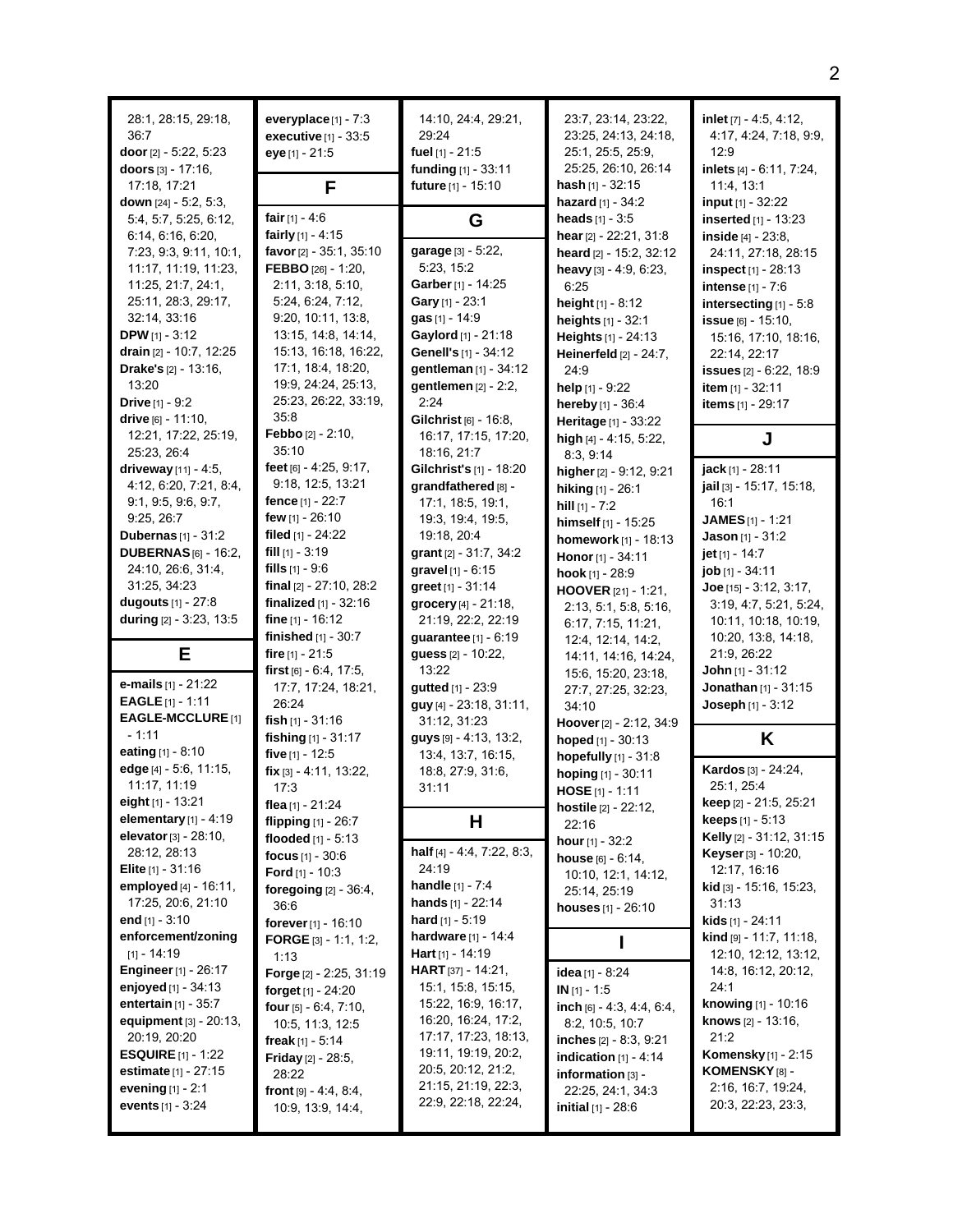| 24.7, 34.1<br>Kushner [1] - 22:6       | 30:18, 30:24<br>Lopatka [1] - 26:17<br><b>LOUIS</b> $[1]$ - 1:20 | <b>MILWAUKEE</b> [1] -<br>1:12<br>Milwaukee [1] - 13:15 | 25:18, 25:23, 25:25,<br>26:4, 26:10, 26:13,<br>26:14, 26:15, 26:19, | 28:19, 29:2, 29:8,<br>29:14, 29:23, 30:8,<br>30:13, 30:19, 32:19, |
|----------------------------------------|------------------------------------------------------------------|---------------------------------------------------------|---------------------------------------------------------------------|-------------------------------------------------------------------|
|                                        | Μ                                                                | mitigation $[1]$ - 34:2<br>Monday [2] - 29:19,          | 26:22, 26:25, 27:2,<br>27:4, 27:7, 27:8,                            | 32:25, 33:20, 33:23,<br>34:25                                     |
| <b>L&amp;I</b> $[1]$ - 28:13           |                                                                  | 32:25                                                   | 27:20, 27:22, 27:25,                                                | note $[1] - 31:10$                                                |
| labor [1] - 19:16                      | machines [1] - 20:14                                             | months [1] - 30:20                                      | 28:2, 28:8, 28:19,                                                  | notes $[1] - 36.5$                                                |
| ladies [2] - 2:2, 2:24                 | magistrate [1] - 25:11                                           | morning $[1] - 34:6$                                    | 28:22, 29:2, 29:4,                                                  | <b>Nothing</b> [1] - 26:19                                        |
| Lane [2] - 13:16, 13:20                | mails $[1] - 21:22$                                              | $most$ [1] - 11:17                                      | 29:8, 29:10, 29:14,                                                 | nothing $[7] - 3.14$ ,                                            |
| large [2] - 6:8, 10:9                  | Main [2] - 13:18, 13:20                                          | motion [2] - 35:7, 35:8                                 | 29:16, 29:23, 30:1,                                                 | 14:21, 15:1, 22:4,                                                |
| last [9] - 5:17, 10:23,                | main [2] - 14:3, 30:7                                            | mouth [1] - 24:19                                       | 30.8, 30.10, 30.13,                                                 | 24:14, 31:4, 33:18                                                |
| 13:6, 22:4, 28:22,                     | <b>manager</b> $[3] - 3.6$ ,                                     | moved [1] - 29:25                                       | 30:18, 30:19, 30:22,                                                | notice [1] - 32:24                                                |
| 30:15, 31:7, 31:16                     | 3:12, 33:8                                                       | MR [208] - 2:1, 2:7,                                    | 30:24, 30:25, 31:20,                                                | November [1] - 33:25                                              |
| Lawrence's [1] - 14:10                 | <b>MANAGER</b> $[1]$ - 1:23                                      | 2:11, 2:13, 2:16,                                       | 31:22, 32:4, 32:19,<br>32:23, 32:25, 33:6,                          | number [1] - 21:22                                                |
| leak [1] - 14:11                       | manhole [1] - 12:2                                               | 2:19, 2:21, 2:23,                                       | 33:14, 33:19, 33:20,                                                |                                                                   |
| leaking $[1] - 14:13$                  | Maple [1] - 24:21                                                | 3:14, 3:16, 3:18,                                       | 33:21, 33:23, 34:1,                                                 | Ο                                                                 |
| least $[1] - 10:15$                    | Mare [3] - 23:11, 31:6,                                          | 3.20, 4.2, 4.16, 4.20,                                  | 34:8, 34:10, 34:17,                                                 | <b>Oak</b> [1] - $34:20$                                          |
| <b>Lee</b> [1] - 25:13                 | 33:15                                                            | 5:1, 5:5, 5:8, 5:10,                                    | 34:25, 35:3, 35:8,                                                  | obstruction [3] - 6:4,                                            |
| left [1] - 34:23                       | Marhelski [1] - 10:21                                            | 5.16, 5.24, 6.2, 6.5,                                   | 35.9                                                                | 10:6, 26:24                                                       |
| Legg [2] - 33:17,<br>34:10             | <b>Marion</b> [1] - 34:20<br>Mark [2] - 1:25, 36:23              | 6:7, 6:9, 6:13, 6:17,<br>6:19, 6:21, 6:24, 7:6,         | $MRS$ [6] - 5:18, 7:10,                                             | obviously [1] - 5:10                                              |
| LEGG $[1]$ - 33:18                     | market [3] - 21:25,                                              | 7:12, 7:15, 7:17,                                       | 8.9, 8.13, 8.25, 9.23                                               | <b>OCTOBER</b> [1] - 1:9                                          |
| Lenceski [1] - 3:12                    | 22:21, 24:14                                                     | 7:19, 7:25, 8:2, 8:7,                                   | MS [11] - 2:9, 2:12,                                                | October [3] - 3:1, 3:4,                                           |
| LENCESKI [13] - 3:14,                  | <b>MARYLYNN</b> [1] - 1:23                                       | 8:11, 8:23, 9:8, 9:16,                                  | 2:14, 2:17, 2:20,                                                   | 25:5                                                              |
| 3:20, 6:2, 6:7, 6:13,                  | Marylynn [6] - 2:8,                                              | 9:19, 9:20, 9:25,                                       | 2:22, 27:23, 28:5,                                                  | officer [1] - 14:19                                               |
| 6:19, 10:2, 11:1,                      | 33:8, 33:15, 34:4,                                               | 10:2, 10:11, 10:14,                                     | 29:13, 33:10, 34:16                                                 | <b>Official</b> [2] - 1:25,                                       |
| 11:12, 13:10, 13:19,                   | 34:7, 34:14                                                      | 10:20, 11:1, 11:3,                                      | <b>Mucciolo's</b> [1] - 11:23                                       | 36:24                                                             |
| 14:5, 26:25                            | <b>Master</b> [1] - 31:16                                        | 11:10, 11:12, 11:14,                                    | multiple [1] - 34:23                                                | offsite [1] - 20:15                                               |
| $less_{[1]} - 8.6$                     | Mayor [1] - 33:17                                                | 11:21, 12:2, 12:4,                                      | must $[1]$ - 19:8                                                   | Old [2] - 2:25, 31:19                                             |
| <b>LETTIERI</b> $[15] - 1.22$          | mayor [1] - 3:5                                                  | 12:8, 12:14, 12:16,                                     |                                                                     | OLD $[3] - 1.1, 1.2,$                                             |
| 2:19, 6:5, 10:20,                      | <b>MAYOR</b> [1] - 33:18                                         | 12:20, 12:23, 13:2,                                     | N                                                                   | 1:13                                                              |
| 11:10, 12:20, 13:2,                    | <b>MCCLURE</b> $[1] - 1:11$                                      | 13:8, 13:10, 13:15,                                     |                                                                     | <b>old</b> [1] - 11:7                                             |
| 21:13, 21:17, 22:1,                    | mean $[8] - 4.3, 4.14,$                                          | 13:19, 14:2, 14:5,                                      | name [2] - 19:25, 20:1                                              | once [3] - 2:23, 15:3,                                            |
| 22:6, 23:23, 24:16,                    | 4:21, 4:23, 7:15,                                                | 14:8, 14:11, 14:14,                                     | naturally $[1]$ - 8:5<br>near $[1]$ - 10:12                         | 34:19                                                             |
| 31.22, 33.21                           | 17:9, 18:3, 20:7                                                 | 14:16, 14:17, 14:21,                                    | need [8] - 5:15, 7:18,                                              | one $[24] - 3:19, 6:17,$                                          |
| Lettieri [1] - 2:18                    | means [1] - 28:25                                                | 14:22, 14:24, 15:1,                                     | 19:8, 19:12, 27:20,                                                 | 7:16, 7:21, 10:16,                                                |
| light [2] - 34:21, 34:22               | measured $[1]$ - 27:13                                           | 15:6, 15:8, 15:13,<br>15:15, 15:20, 15:22,              | 28.8, 28.10, 29.21                                                  | 11:5, 11:6, 14:25,                                                |
| Lincoln [1] - 25:13                    | measurements [2] -                                               | 16:7, 16:9, 16:16,                                      | needs [1] - 13:11                                                   | 15:3, 15:11, 15:16,                                               |
| $line_{[6] - 6.4, 6.7,}$               | 27:10, 27:14                                                     | 16:17, 16:18, 16:20,                                    | <b>NEIC</b> [1] - 19:20                                             | 15:17, 15:23, 16:2,                                               |
| 13:24, 16:12, 28:9,                    | meat [1] - 23:24                                                 | 16:22, 16:24, 17:1,                                     | neighbor [2] - 22:8,                                                | 16:20, 16:21, 16:22,<br>17:12, 21:14, 21:17,                      |
| 28:11<br><b>literally</b> $[1] - 34.5$ | meet [1] - 31:14                                                 | 17:2, 17:13, 17:17,                                     | 22:9                                                                | 25:10, 28:14, 32:11                                               |
| <b>live</b> $[1] - 31:18$              | meeting $[7] - 3.2, 3.3,$                                        | 17:19, 17:23, 18:4,                                     | never [2] - 17:11,                                                  | one's $[1]$ - 18:18                                               |
| $local_{[1]} - 29:12$                  | 5.4, 10.23, 27:16,                                               | 18:13, 18:20, 18:25,                                    | 24:12                                                               | ones $[1]$ - 19:15                                                |
| <b>Lonesome</b> $[1] - 34:5$           | 28:6, 35:11<br><b>MEMBERS</b> $[1]$ - 1:18                       | 19:9, 19:11, 19:19,                                     | new [1] - 32:16                                                     | open [4] - 11:8, 17:16,                                           |
| look [4] - 10:15, 12:21,               | mentioned [1] - 22:20                                            | 19:24, 20:2, 20:3,                                      | next [2] - 27:16, 29:19                                             | 17:18, 17:21                                                      |
| 17:6, 26:23                            | Meshoppen [1] -                                                  | 20:5, 20:9, 20:12,                                      | <b>nice</b> $[1] - 34:13$                                           | opposite [1] - 8:18                                               |
| <b>looked</b> $[3] - 4:2$ ,            | 29:13                                                            | 20:22, 21:2, 21:8,                                      | <b>Nick's</b> [1] - 15:25                                           | order $[5] - 2.3, 30.4,$                                          |
| 11:21, 13:3                            | mess $[3]$ - 23:2, 23:8,                                         | 21:13, 21:15, 21:17,                                    | $\boldsymbol{n}$ obody [3] - 15:14,                                 | 30.8, 30.11, 30.21                                                |
| looking $[1] - 4:24$                   | 24:22                                                            | 21:19, 21:24, 22:1,                                     | 20:25, 22:24                                                        | order-wise [1] - 30:4                                             |
| <b>looks</b> $[2] - 11.6$ , $25.15$    | messages $[1]$ - 34:24                                           | 22:3, 22:6, 22:9,                                       | <b>none</b> $[1] - 12:1$                                            | ordered $[1] - 30:15$                                             |
| <b>LOPATKA</b> $[29] - 4:2$            | $met_{[1]} - 3:20$                                               | 22:15, 22:18, 22:23,<br>22:24, 23:3, 23:7,              | normal $[1] - 7:3$                                                  | ordering [1] - 30:12                                              |
| 4:20, 5:5, 6:9, 6:21,                  | <b>MICHAEL</b> $[1]$ - 1:22                                      | 23:11, 23:13, 23:14,                                    | north [4] - 11:5, 11:6,                                             | ordinance [1] - 32:16                                             |
| 7:6, 7:19, 8:2, 9:19,                  | <b>Michael</b> $[1]$ - 11:23                                     | 23:16, 23:18, 23:20,                                    | 11:16, 12:8                                                         | originally [1] - 29:11                                            |
| 9:25, 11:3, 11:14,                     | <b>Michael's</b> $[1]$ - 13:9                                    | 23:22, 23:23, 23:25,                                    | <b>Notari</b> [2] - 2:20, 24:3                                      | otherwise $[1] - 5:11$                                            |
| 12.2, 12.8, 12.16,                     | might $[1] - 24:22$                                              | 24:2, 24:5, 24:7,                                       | <b>NOTARI</b> $[26]$ - 1:21,<br>2:21, 16:16, 20:9,                  | <b>outside</b> [2] - 15:4,                                        |
| 12:23, 26:19, 27:8,                    | Mike [4] - 10:3, 10:15,                                          | 24:8, 24:13, 24:16,                                     | 20:22, 23:13, 23:16,                                                | 28:17                                                             |
| 27:22, 28:2, 28:8,                     | 13:23, 14:6                                                      | 24:18, 24:24, 25:1,                                     | 23:20, 24:5, 25:18,                                                 | <b>overdue</b> [1] - 30:20                                        |
| 28:22, 29:4, 29:10,                    | miles $[1] - 32.1$                                               | 25:5, 25:9, 25:13,                                      | 26.4, 27.4, 27.20,                                                  | owes [1] - 35:1                                                   |
| 29:16, 30:1, 30:10,                    | <b>Miller's</b> $[1]$ - 14:12                                    |                                                         |                                                                     | own [6] - 17:4, 19:10,                                            |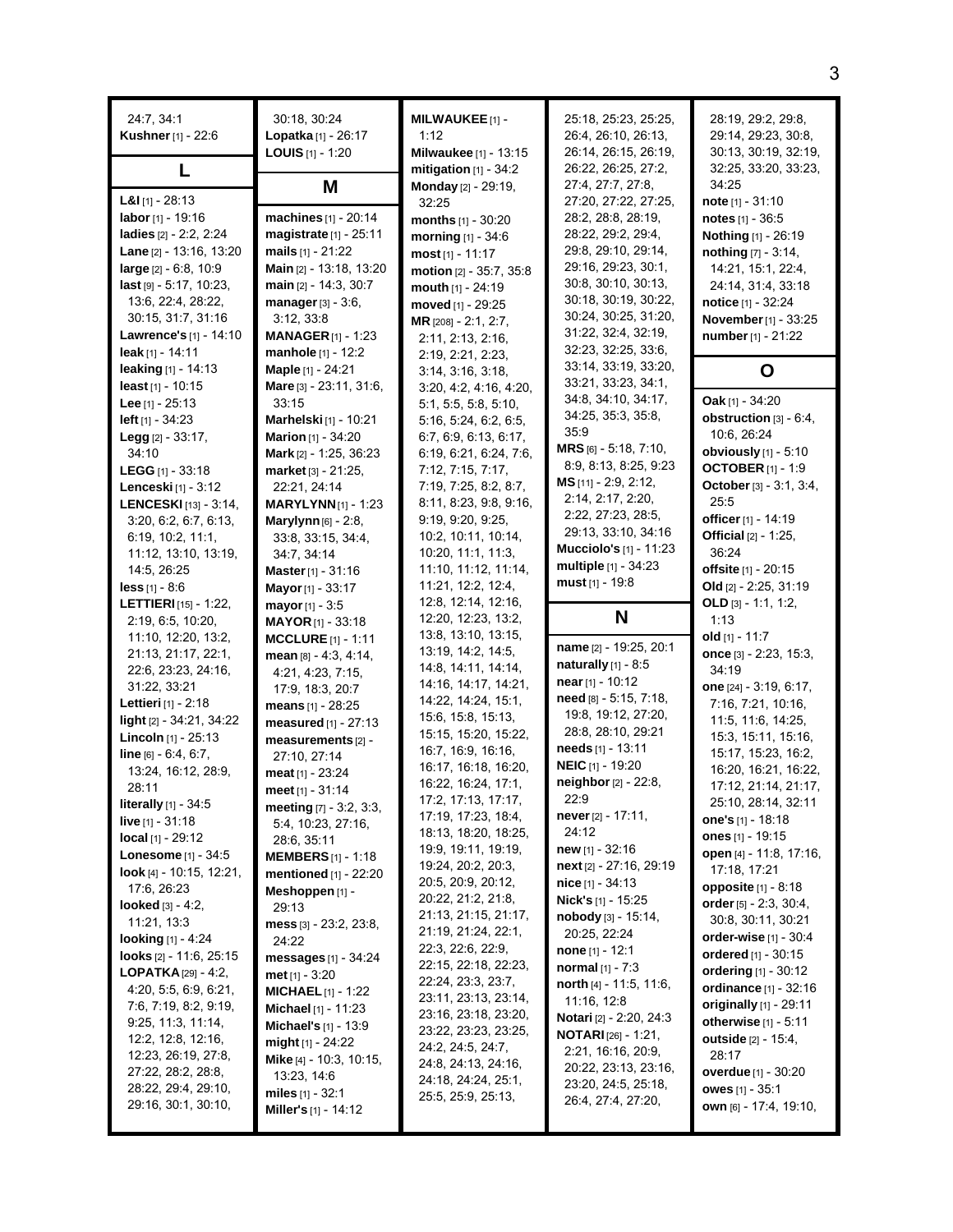| 20:15, 20:18, 21:11,<br>26:11                         | plan [3] - 26:20, 27:6,<br>27:7                  | R                                                   | 33.6, 33.14, 34.8,<br>34:17, 35:3, 35:9             | set [2] - 3:2, 13:14<br><b>sewer</b> $[3] - 13:9$ , |
|-------------------------------------------------------|--------------------------------------------------|-----------------------------------------------------|-----------------------------------------------------|-----------------------------------------------------|
| owner [1] - 15:11                                     | planning [2] - 18:8,                             | rain [7] - 3:24, 5:18,                              | <b>RNALDI</b> $[1]$ - 33:2                          | 32:14, 32:15                                        |
| owner's [1] - 16:2                                    | 23:14                                            | 6:23, 6:25, 7:3, 7:8,                               | road $[16] - 5.6, 6.10,$                            | sewers [1] - 13:17                                  |
| <b>owners</b> [1] - 23:9                              | Pledge [2] - 2:3, 2:5                            | 13:6                                                | 6:12, 6:15, 7:23,                                   | <b>Shawnee</b> [2] - 4:18,                          |
|                                                       | point $[1] - 28:18$                              | rained [1] - 5:17                                   | 8:10, 8:14, 11:4,                                   | 4:21                                                |
| P                                                     | police [3] - 22:17,                              | raining [2] - 4:7, 4:8                              | 11:9, 11:16, 11:18,                                 | sheet $[1] - 3.8$                                   |
|                                                       | 31:2, 33:3                                       | <b>raised</b> $[1] - 31:18$                         | 11:20, 11:25, 12:7,                                 | ship [1] - 28:20                                    |
| <b>P.M</b> [1] - 1:10<br>Pacific [1] - 28:20          | ponding [2] - 11:12,                             | rather [1] - 22:10                                  | 14:1<br>Road [1] - 34:5                             | shoots [1] - 11:9                                   |
| <b>pages</b> $[1] - 36.6$                             | 11:14<br>pool $[3] - 20:17$ ,                    | Ray [1] - 21:20                                     | <b>ROBERT</b> $[1]$ - 1:19                          | shop [2] - 16:12,                                   |
| paint [3] - 16:18,                                    | 25:14, 25:21                                     | $RE[1] - 1.5$<br>reached [1] - 21:20                | <b>roll</b> [1] - 2:7                               | 16:13<br>shortly [1] - 27:11                        |
| 18:22, 19:8                                           | possible [1] - 34:21                             | real $[1] - 11:6$                                   | rolled [3] - 4:4, 4:15,                             | shoulder [1] - 11:16                                |
| <b>painted</b> [2] - 19:9,                            | pothole [1] - 14:15                              | really [6] - 6:23, 7:6,                             | 8:3                                                 | showed [1] - 4:8                                    |
| 20:11                                                 | pours [2] - 5:21, 9:6                            | 15:5, 22:10, 28:17,                                 | rooster $[1] - 21:14$                               | shutoff [1] - 32:24                                 |
| painting [8] - 16:8,                                  | <b>present</b> $[4] - 2:13$ ,                    | 29:21                                               | <b>running</b> $[1] - 22:2$                         | side [11] - 4:12, 4:17,                             |
| 16.9, 16.10, 17:16,                                   | 2:16, 2:19, 2:21                                 | realtor [2] - 23:17,                                | runoff [1] - 7:2                                    | 4:20, 8:18, 11:4,                                   |
| 17:17, 17:23, 18:11,                                  | <b>PRESIDENT</b> $[1]$ - 1:19                    | 24:3                                                | runs $[3] - 11.15$ ,                                | 11:5, 11:6, 11:16,                                  |
| 19:7                                                  | pretty [5] - 4:9, 7:24,                          | reason [2] - 19:24,                                 | 11:19, 28:10                                        | 12:6, 12:8, 25:2                                    |
| paints [1] - 20:17                                    | 12:14, 12:25, 34:13                              | 22:19                                               | RUSSELL [36] - 1:20,                                | sides $[2] - 11:8, 12:11$                           |
| parked $[2] - 15:21$ ,                                | priority [1] - 10:23                             | recited $[1] - 2.6$                                 | 2:1, 2:7, 2:23, 3:16,                               | sign [2] - 3:8, 24:4                                |
| 23:4<br>parking [1] - 29:20                           | $problem [6] - 5:11,$                            | red $[1] - 23.5$                                    | 7:17, 7:25, 8:7, 8:11,                              | sign-in $[1]$ - 3:8                                 |
| parts [3] - 16:6, 32:22                               | 5:15, 7:14, 7:20,                                | regular [2] - 3:3, 7:8                              | 8:23, 9:8, 10:14,<br>14:17, 14:22, 17:13,           | single [2] - 15:2, 21:6                             |
| passed [1] - 32:11                                    | 13:20, 14:24                                     | regulations [2] -                                   | 17:19, 18:25, 21:8,                                 | <b>sit</b> [3] $-22:18$ , 32:2,                     |
| past [4] - 4:5, 4:10,                                 | problems [2] - 13:17,<br>20:8                    | 19:11, 19:14                                        | 21:24, 22:15, 23:11,                                | 32:14                                               |
| 4.23, 6.18                                            | proceeding $[1]$ - 36:5                          | relocate [1] - 21:15<br>remember [3] - 18:10,       | 24.2, 24.8, 26.13,                                  | sitting [3] - 5:12,<br>12:13, 12:18                 |
| <b>Paul</b> [1] - 24:22                               | professional [1] -                               | 22:20, 26:6                                         | 26:15, 27:2, 30:22,                                 | situation $[1]$ - 18:17                             |
| <b>pave</b> $[1] - 28:3$                              | 31:17                                            | renting [1] - 17:15                                 | 30:25, 31:20, 32:4,                                 | slumlord [1] - 24:25                                |
| <b>paved</b> $[2] - 8:15$                             | project [2] - 27:12,                             | repair $[1] - 18:22$                                | 33.6, 33.14, 34.8,                                  | soil [1] - 29:18                                    |
|                                                       |                                                  |                                                     |                                                     |                                                     |
| paving [2] - 27:12,                                   | 30:14                                            | <b>Reporter</b> [2] - 1:25,                         | 34:17, 35:3, 35:9                                   | sold [2] - 22:23, 24:9                              |
| 29:18                                                 | proper $[1] - 19:12$                             | 36:24                                               |                                                     | <b>SOLICITOR</b> [1] - 1:22                         |
| payment [1] - 33:12                                   | $property [9] - 12:3,$                           | requirements [1] -                                  | S                                                   | solicitor [1] - 32:7                                |
| pea [1] - $25:15$                                     | 14:25, 15:11, 16:8,                              | 19:7                                                |                                                     | solution $[1] - 6:3$                                |
| <b>PEMA</b> $[1] - 34:3$                              | 17:10, 20:24, 21:6,                              | reschedule [1] - 33:24                              | Saint [1] - 14:10                                   | solve [1] - 7:20                                    |
| <b>PennDOT</b> [2] - 10:24,                           | 24:21, 25:2                                      | Research [1] - 32:10                                | saturated $[1]$ - $7:5$                             | somewhere [2] -                                     |
| 34:20                                                 | <b>public</b> $[3] - 3.8, 3.9,$                  | resolution [1] - 33:11                              | Saturday [1] - 23:5                                 | 12:19, 29:12                                        |
| PENNSYLVANIA <sup>[2]</sup> -                         | 35:4                                             | resolved [1] - 18:19                                | saw [1] - 20:17<br>school [1] - 32:12               | son [2] - 15:8, 31:13                               |
| 1:2, 1:13                                             | purchasing $[1]$ - 14:6                          | responses $[1]$ - 21:23                             | Scranton [1] - 31:15                                | soon [1] - 25:19                                    |
| people [4] - 5:11,<br>7:13, 17:22, 18:14              | purpose [1] - 3:1                                | reverts [1] - 15:10                                 | sealed [1] - 22:7                                   | sound [1] - 18:9                                    |
| percentage $[1]$ - $9:10$                             | pushing [1] - 21:1<br>put [11] - 4:11, 4:16,     | review [2] - 34.3, 34.6                             | second [1] - 21:17                                  | soup [1] - 25:15                                    |
| period [2] - 5:19, 7:1                                | 6:17, 7:16, 7:20,                                | <b>RFB</b> [1] - 32:10                              | see [22] - 3:18, 3:24,                              | <b>south</b> [1] - 11:4                             |
| personally $[1]$ - 10:6                               | 8:21, 9:8, 26:20,                                | <b>RICK</b> [1] - 1:21<br><b>Rick</b> $[1] - 33:22$ | 4:1, 4:6, 4:22, 5:24,                               | speech [1] - 23:19<br>speeding [1] - 31:23          |
| Petress' [1] - 6:14                                   | 28:2, 32:17                                      | <b>RINADLI</b> $[1]$ - 21:8                         | 10:5, 11:11, 11:14,                                 | <b>Spring [2] - 31:22,</b>                          |
| <b>Petty</b> [1] - $21:20$                            | <b>putting</b> $[1] - 16:3$                      | <b>Rinaldi</b> [1] - 2:22                           | 11:24, 12:12, 12:17,                                | 32:2                                                |
| phone [2] - 28:11,                                    |                                                  | <b>RINALDI</b> [48] - 1:20,                         | 12:21, 13:4, 15:3,                                  | staining [2] - 12:12,                               |
| 29:15                                                 | Q                                                | 1.22, 2.1, 2.7, 2.23,                               | 17:21, 21:9, 22:3,<br>26.5, 31.13, 32.3,            | 12:18                                               |
| $pick [1] - 8.4$                                      |                                                  | 3:16, 4:16, 7:17,                                   | 34.4                                                | <b>stalls</b> $[1]$ - 29:20                         |
| picking [1] - 7:22                                    | qualified [1] - 31:15                            | 7:25, 8:7, 8:11, 8:23,                              | seed [1] - 29:17                                    | stand [1] - 19:19                                   |
| <b>picture</b> $[1] - 5:21$<br>pictures $[1] - 27:15$ | questions $[9] - 3:17$ ,<br>14.18, 14.23, 21.12, | 9:8, 10:14, 14:17,                                  | seeded [1] - 29:18                                  | <b>start</b> $[2] - 3.11, 26.1$                     |
| pieces $[2] - 28:25$ ,                                | 31:1, 31:21, 32:5,                               | 14:22, 17:13, 17:14,                                | seem [1] - 11:22                                    | started $[3] - 20:23$ ,                             |
| 29:6                                                  | 33:7, 33:15                                      | 17:19, 17:21, 18:7,<br>18:25, 19:6, 19:14,          | sees [2] - 25:20, 25:21                             | 20:25, 27:23                                        |
| pipe [6] - 4:25, 9:19,                                | quick $[3] - 12:15$ ,                            | 19:21, 21:24, 22:15,                                | <b>SEMENZA</b> [1] - 1:19                           | <b>state</b> $[1]$ - 19:12                          |
| 10:5, 13:23, 14:3,                                    | 21:13, 33:4                                      | 23:11, 24:2, 24:8,                                  | senior [1] - 29:24                                  | stay [1] - 27:4<br>stenographic [1] -               |
| 26:23                                                 | quiet [1] - 15:18                                | 24:20, 25:3, 25:7,                                  | sent [2] - 21:22, 32:19                             | 36:5                                                |
| <b>pipes</b> $[1]$ - 12:23                            |                                                  | 26:13, 26:15, 27:2,                                 | <b>service</b> [1] - 14:12                          | steps [1] - 20:17                                   |
| place [1] - 23:2<br>places [1] - 20:16                |                                                  | 30:22, 30:25, 31:20,<br>32:4, 32:9, 32:21,          | <b>SESSION [1] - 1:5</b><br>session [2] - 2:3, 2:25 | still [8] - 13:24, 15:17,                           |